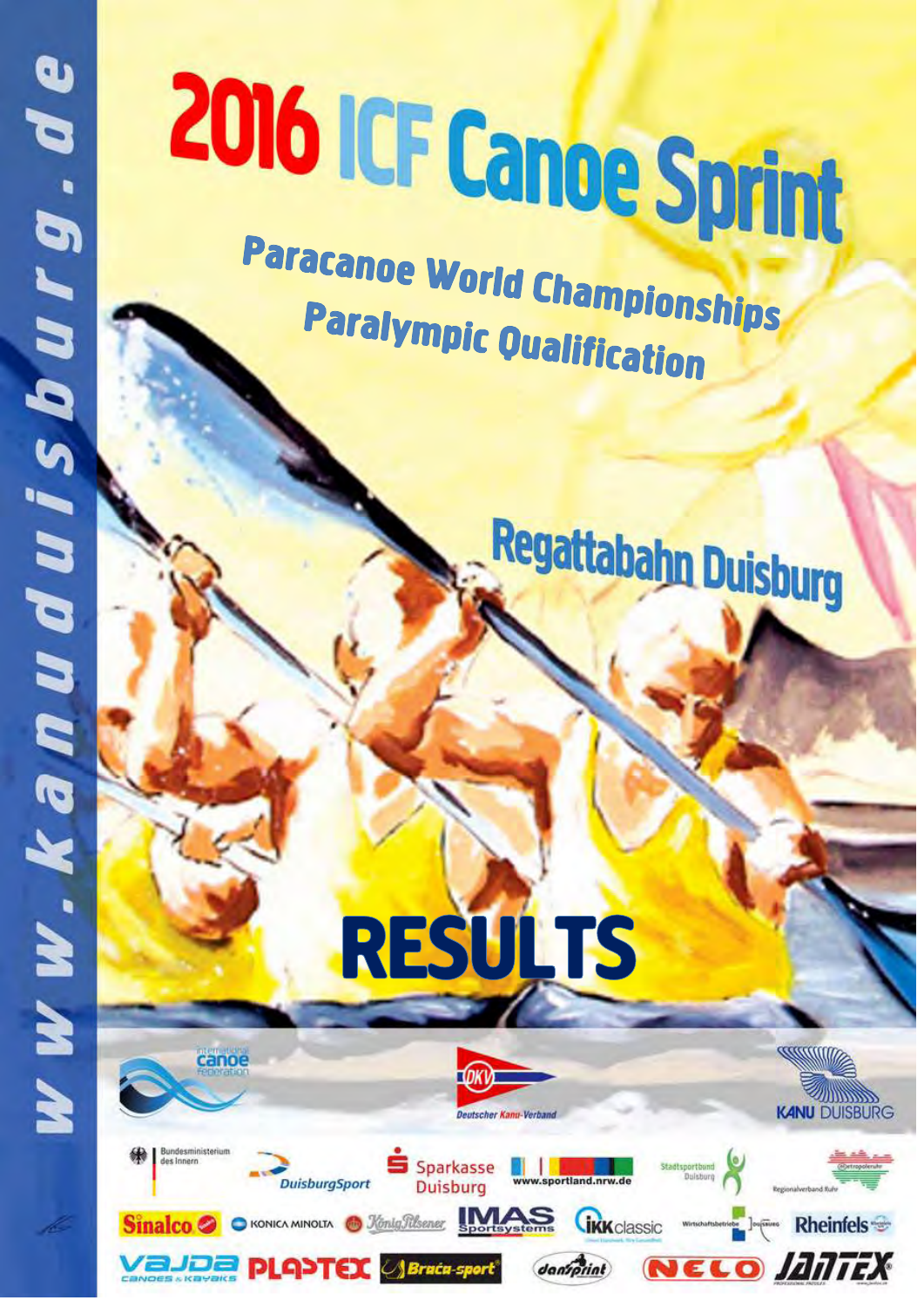





#### **RESULTS**

| Race 1         |                     | <b>TUE 17 MAY 2016</b>        | 14:00      |                                | <b>KL1 M 200</b> |                            | Heat 1 |
|----------------|---------------------|-------------------------------|------------|--------------------------------|------------------|----------------------------|--------|
| <b>RANK</b>    |                     | <b>NAME</b>                   |            | <b>COUNTRY</b>                 | LANE             | 200m                       |        |
| 1              |                     | CARDOSO DA SILVA, Luis Carlos | <b>BRA</b> |                                | $\,$ 5 $\,$      | $0:53.186$ QA              |        |
| 2              | MARSDEN, lan        |                               |            | $GBR \geq 2$<br>$\blacksquare$ | 3                | $0:53.614$ QS<br>$+00.428$ |        |
| 3              | DIAZ, Lucas Nicolás |                               | ARG        | ۳                              | 4                | 0:55.904 QS<br>$+02.718$   |        |
| $\overline{4}$ | HRECHKO, Oleksandr  |                               | <b>UKR</b> |                                | 6                | $0:57.317$ QS<br>$+04.131$ |        |
| 5              | STERNATH, Elmar     |                               | AUT        |                                | $\mathbf 1$      | 1:00.014 QS<br>$+06.828$   |        |
| 6              | GROMOV, Pavel       |                               | <b>RUS</b> |                                | 2                | 1:00.464 QS<br>$+07.278$   |        |
| $\overline{7}$ | CASTAÑO, Adrián     |                               | <b>ESP</b> |                                | 7                | 1:01.278 QS<br>$+08.092$   |        |
|                |                     |                               |            |                                |                  |                            |        |

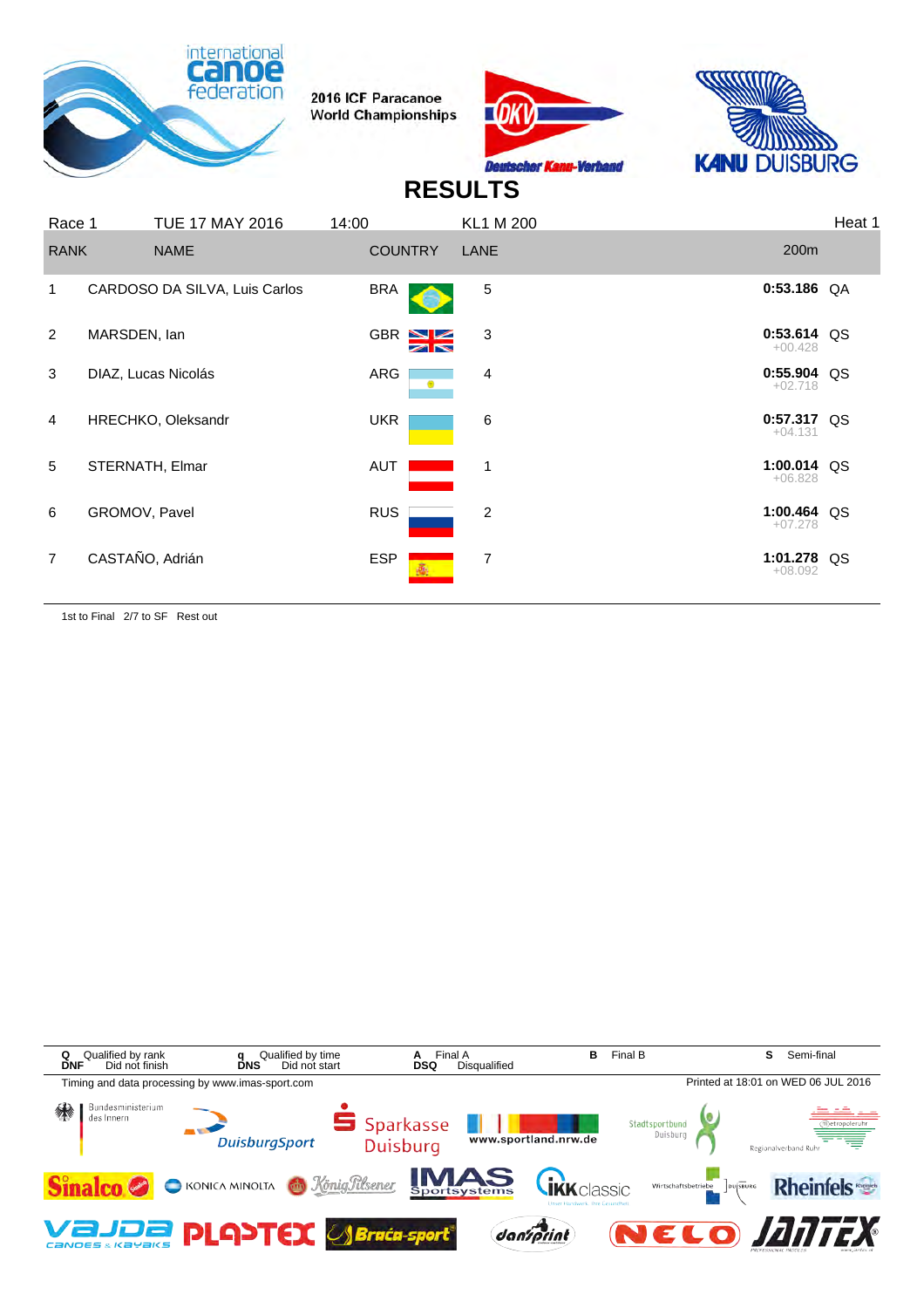





# **RESULTS**

| Race 2         |               | <b>TUE 17 MAY 2016</b> | 14:05          | <b>KL1 M 200</b> |                            | Heat 2 |
|----------------|---------------|------------------------|----------------|------------------|----------------------------|--------|
| <b>RANK</b>    |               | <b>NAME</b>            | <b>COUNTRY</b> | LANE             | 200m                       |        |
| 1              | YU, Xiaowei   |                        | <b>CHN</b>     | $\,6\,$          | $0:51.060$ QA              |        |
| 2              | TOKARZ, Jakub |                        | <b>POL</b>     | 5                | 0:51.209 QS<br>$+00.149$   |        |
| 3              | PAULL, Graham |                        | RSA <b>N</b>   | 4                | $0:53.580$ QS<br>$+02.520$ |        |
| 4              | JUHÁSZ, Tamás |                        | HUN I          | 2                | $0:57.303$ QS<br>$+06.243$ |        |
| 5              |               | VOLKMANN, Stefan       | GER            | 3                | 0:57.396 QS<br>$+06.336$   |        |
| 6              | SANTOS, Paulo |                        | <b>POR</b>     | 7<br>۱           | 1:00.979 QS<br>$+09.919$   |        |
| $\overline{7}$ |               | POTAMITIS, Andreas     | <b>CYP</b>     | 8                | 1:01.392 QS<br>$+10.332$   |        |

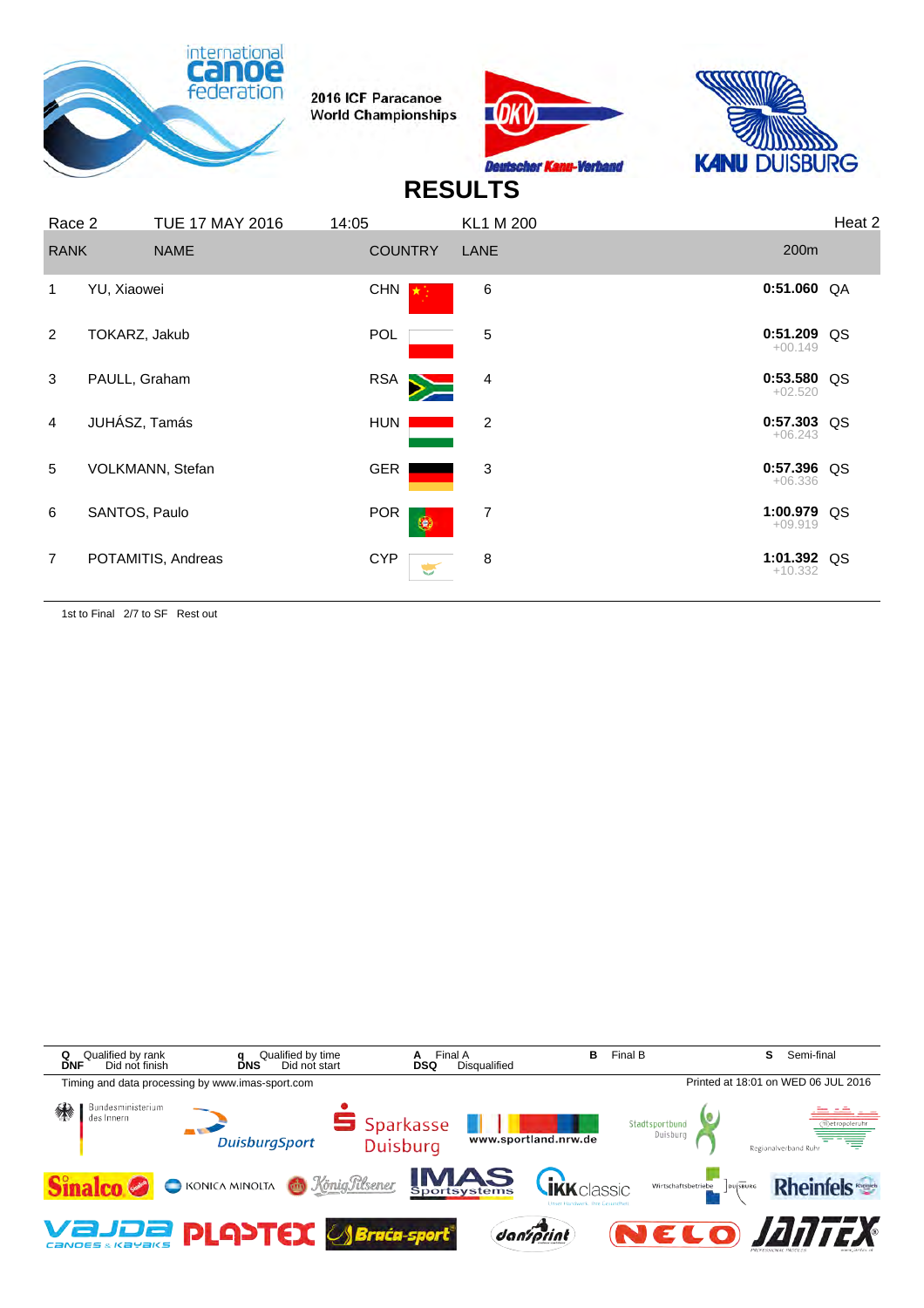





#### **RESULTS**

| Race 3         |                      | <b>TUE 17 MAY 2016</b>       | 14:10          | <b>KL1 M 200</b> |                            | Heat 3 |
|----------------|----------------------|------------------------------|----------------|------------------|----------------------------|--------|
| <b>RANK</b>    |                      | <b>NAME</b>                  | <b>COUNTRY</b> | LANE             | 200 <sub>m</sub>           |        |
| 1              | SUBA, Róbert         |                              | <b>HUN</b>     | 3                | 0:53.247                   | QA     |
| $\overline{2}$ | <b>BOULLE, Remy</b>  |                              | <b>FRA</b>     | 2                | 0:55.092 QS<br>$+01.845$   |        |
| 3              |                      | FERNANDES DE PADUA, Fernando | <b>BRA</b>     | 5                | $0:55.736$ QS<br>$+02.489$ |        |
| $\overline{4}$ | SIEDERS, Colin       |                              | AUS<br>⋛⋛      | 6                | $0:56.250$ QS<br>$+03.003$ |        |
| 5              |                      | RAVALLI, Salvatore           | ITA            | 4                | $0:57.917$ QS<br>$+04.670$ |        |
| 6              | <b>BIAGI, Andrea</b> |                              | ITA            | 7                | 1:12.378 QS<br>$+19.131$   |        |
|                |                      | ABDULKHABIBOV, Azizbek       | <b>UZB</b>     | 8                |                            |        |

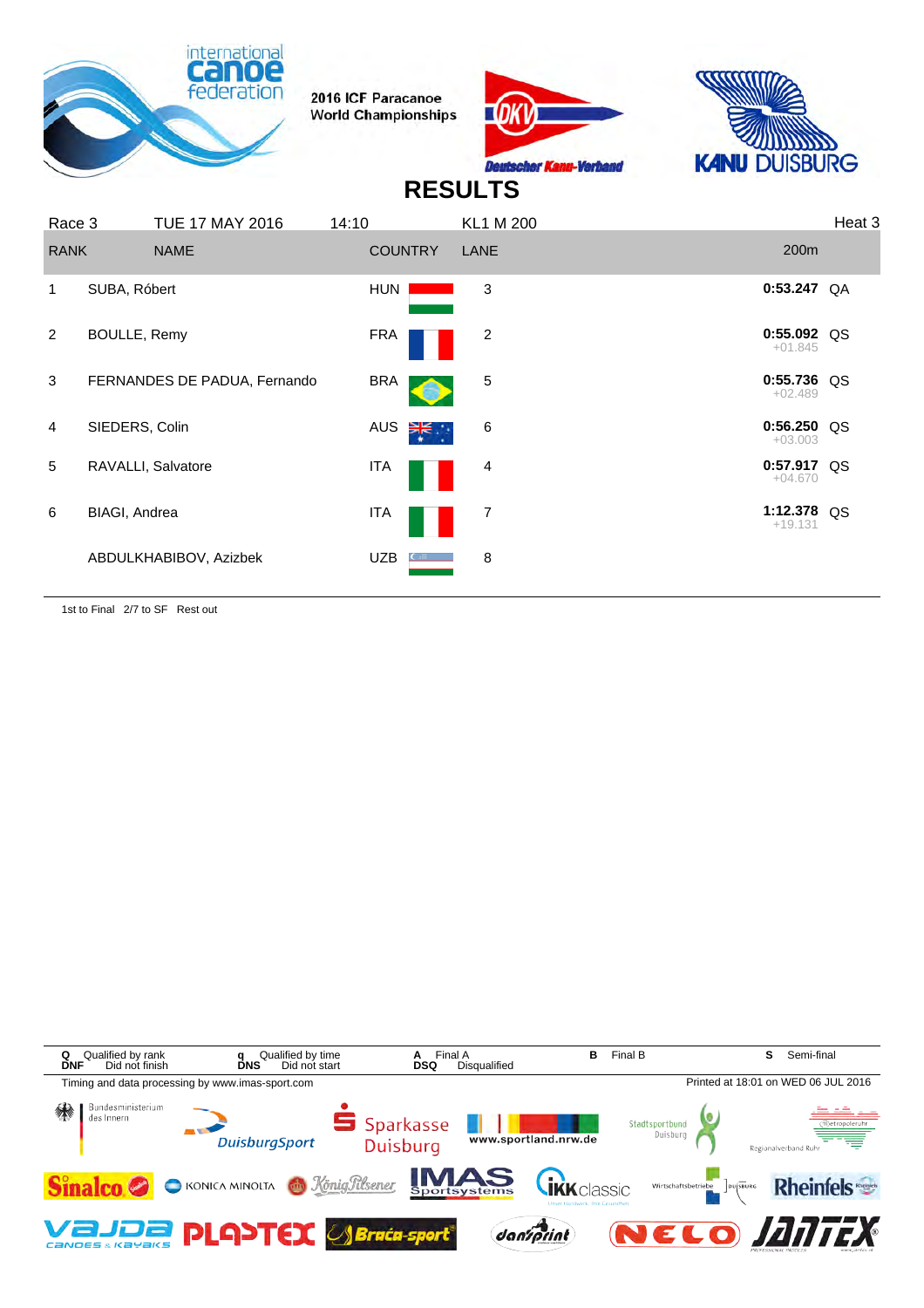





## **RESULTS**

| Race 4         |                       | <b>TUE 17 MAY 2016</b>   | 14:15          |                                     | <b>KL1 W 200</b> |                          | Heat 1 |
|----------------|-----------------------|--------------------------|----------------|-------------------------------------|------------------|--------------------------|--------|
| <b>RANK</b>    |                       | <b>NAME</b>              | <b>COUNTRY</b> |                                     | LANE             | 200m                     |        |
| 1              | CHIPPINGTON, Jeanette |                          |                | GBR <sup>NZ</sup><br>$\blacksquare$ | 5                | 0:56.627 QF              |        |
| 2              | KUBAS, Kamila         |                          | POL            |                                     | 1                | 0:58.925 QF<br>$+02.298$ |        |
| $\mathbf{3}$   | KUPRIIANOVA, Svitlana |                          | <b>UKR</b>     |                                     | 4                | 1:01.119 QF<br>$+04.492$ |        |
| 4              | VÁCZI, Anita          |                          | HUN            |                                     | 6                | 1:06.286 QS<br>$+09.659$ |        |
| 5              | SERYU, Monika         |                          | <b>JPN</b>     |                                     | 2                | 1:06.521 QS<br>$+09.894$ |        |
| 6              | KAINE, Juliet         |                          | <b>ITA</b>     |                                     | 7                | 1:09.480 QS<br>$+12.853$ |        |
| $\overline{7}$ | NAKAJIMA, Akiko       |                          | <b>JPN</b>     |                                     | 8                | 1:10.215 QS<br>$+13.588$ |        |
| 8              | DAVIS, Erica          |                          | USA            |                                     | 9                | 1:19.041<br>$+22.414$    |        |
| 9              |                       | SANTOS FERREIRA, Silvana | <b>BRA</b>     |                                     | 3                | 1:38.346<br>$+41.719$    |        |
|                |                       |                          |                |                                     |                  |                          |        |

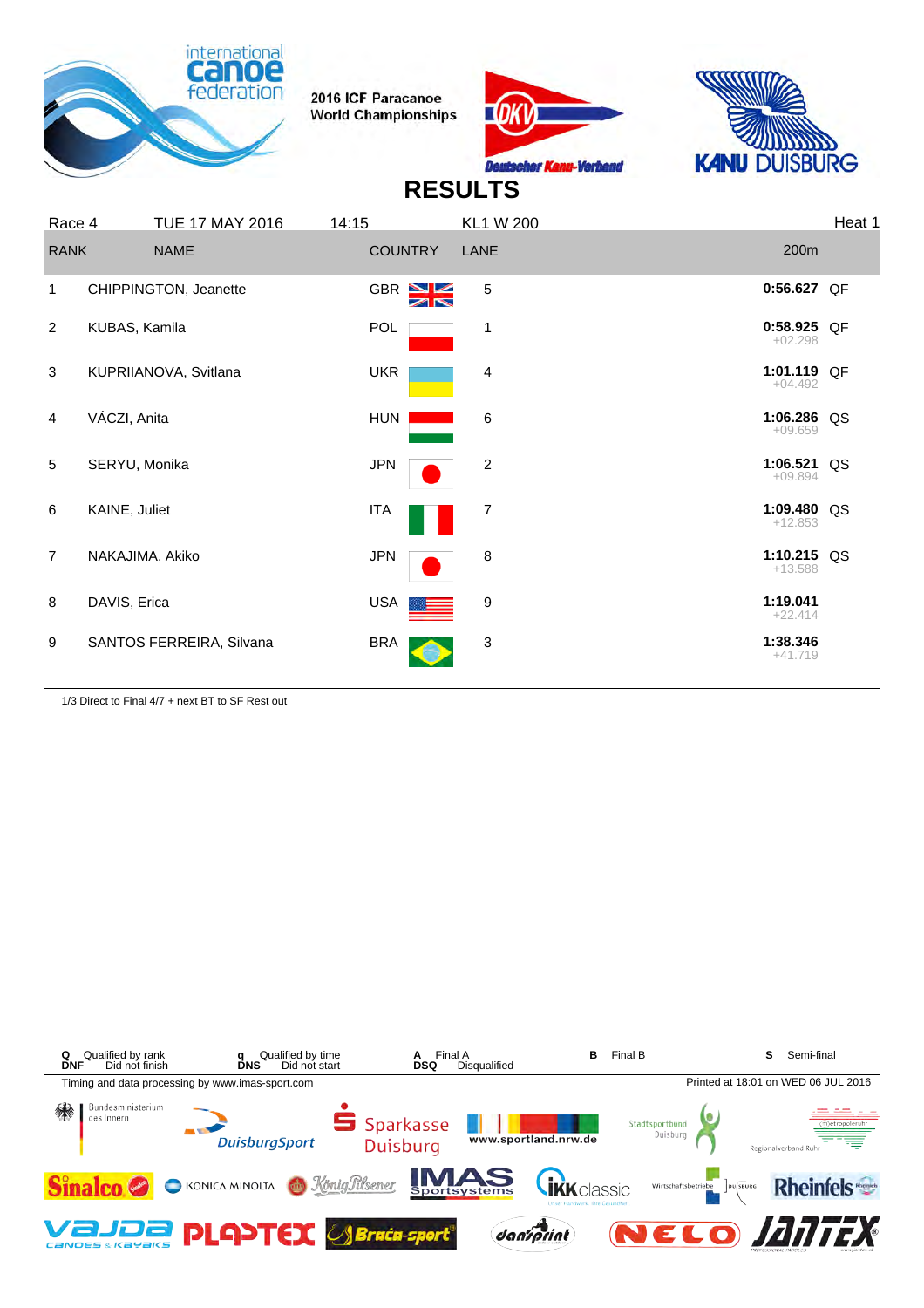





# **RESULTS**

| Race 5         |                  | <b>TUE 17 MAY 2016</b>      | 14:20      |                | <b>KL1 W 200</b> |                          | Heat 2 |
|----------------|------------------|-----------------------------|------------|----------------|------------------|--------------------------|--------|
| <b>RANK</b>    |                  | <b>NAME</b>                 |            | <b>COUNTRY</b> | LANE             | 200 <sub>m</sub>         |        |
| $\mathbf 1$    | MÜLLER, Edina    |                             | <b>GER</b> |                | 6                | 0:57.843 QF              |        |
| $\overline{2}$ | DUPIK, Alexandra |                             | <b>RUS</b> |                | 5                | 1:00.647 QF<br>$+02.804$ |        |
| 3              |                  | <b>WOLLERMAN, Katherine</b> | <b>CHI</b> | $\star$        | $\overline{1}$   | 1:02.646 QF<br>$+04.803$ |        |
| $\overline{4}$ |                  | NEUMUELLER, Jocelyn         | AUS        | ৰ্ী্≍          | 2                | 1:03.898 QS<br>$+06.055$ |        |
| 5              | XIE, Maosan      |                             | <b>CHN</b> |                | 3                | 1:05.589 QS<br>$+07.746$ |        |
| 5              | LACHEUX, Agnes   |                             | <b>FRA</b> |                | 7                | 1:05.589 QS<br>$+07.746$ |        |
| $\overline{7}$ | YOSHIDA, Ann     |                             | USA        |                | 8                | 1:16.540 QS<br>$+18.697$ |        |
| 8              |                  | PRELORENTZOU, Eleni         |            | GRE <b>TE</b>  | 4                | 1:41.455<br>$+43.612$    |        |

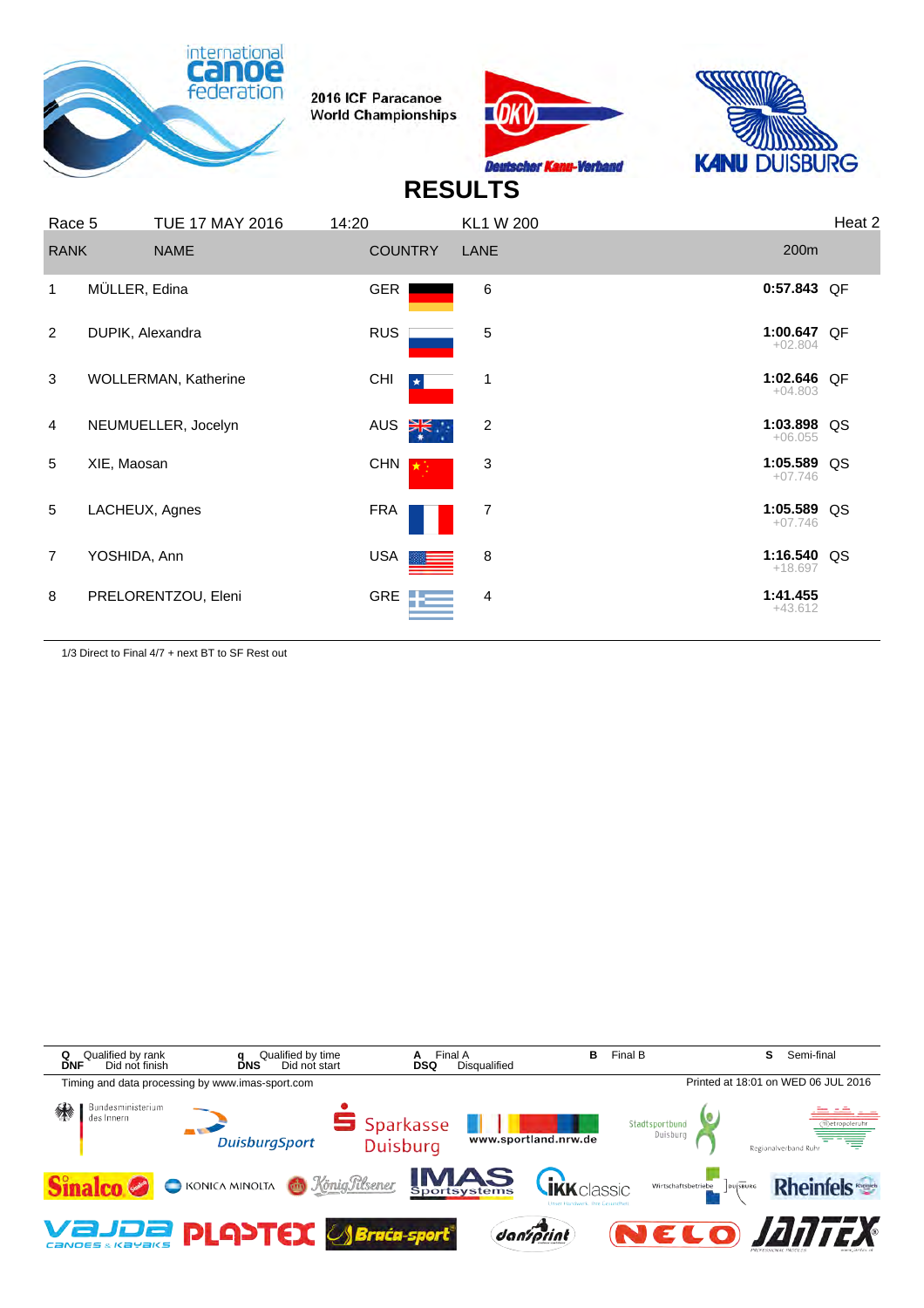





## **RESULTS**

| Race 6         | <b>TUE 17 MAY 2016</b> | 14:30      | <b>KL2 M 200</b>       |                            | Heat 1 |
|----------------|------------------------|------------|------------------------|----------------------------|--------|
| <b>RANK</b>    | <b>NAME</b>            |            | <b>COUNTRY</b><br>LANE | 200m                       |        |
| 1              | SWOBODA, Markus Mendy  | AUT        | 5                      | $0:43.156$ QA              |        |
| 2              | FABCIC, Dejan          | <b>SLO</b> | $\,6$<br>ю             | 0:46.688 QS<br>$+03.532$   |        |
| 3              | MANCARELLA, Federico   | <b>ITA</b> | 4                      | 0:47.712 QS<br>$+04.556$   |        |
| $\overline{4}$ | KILIAN, Ivo            | GER        | 7                      | $0:49.158$ QS<br>$+06.002$ |        |
| 5              | MOURÃO, Norberto       | <b>POR</b> | 3<br>۵                 | $0:50.545$ QS<br>$+07.389$ |        |
| 6              | CIUSTEA, Marius Bogdan | <b>ITA</b> | 2                      | $0:51.335$ QS<br>$+08.179$ |        |
| $\overline{7}$ | PAULSON, Aaron         | USA        | 1                      | 1:12.351 QS<br>$+29.195$   |        |
| 8              | JIN, Yongwen           | <b>CHN</b> | 8                      | 1:20.482<br>$+37.326$      |        |

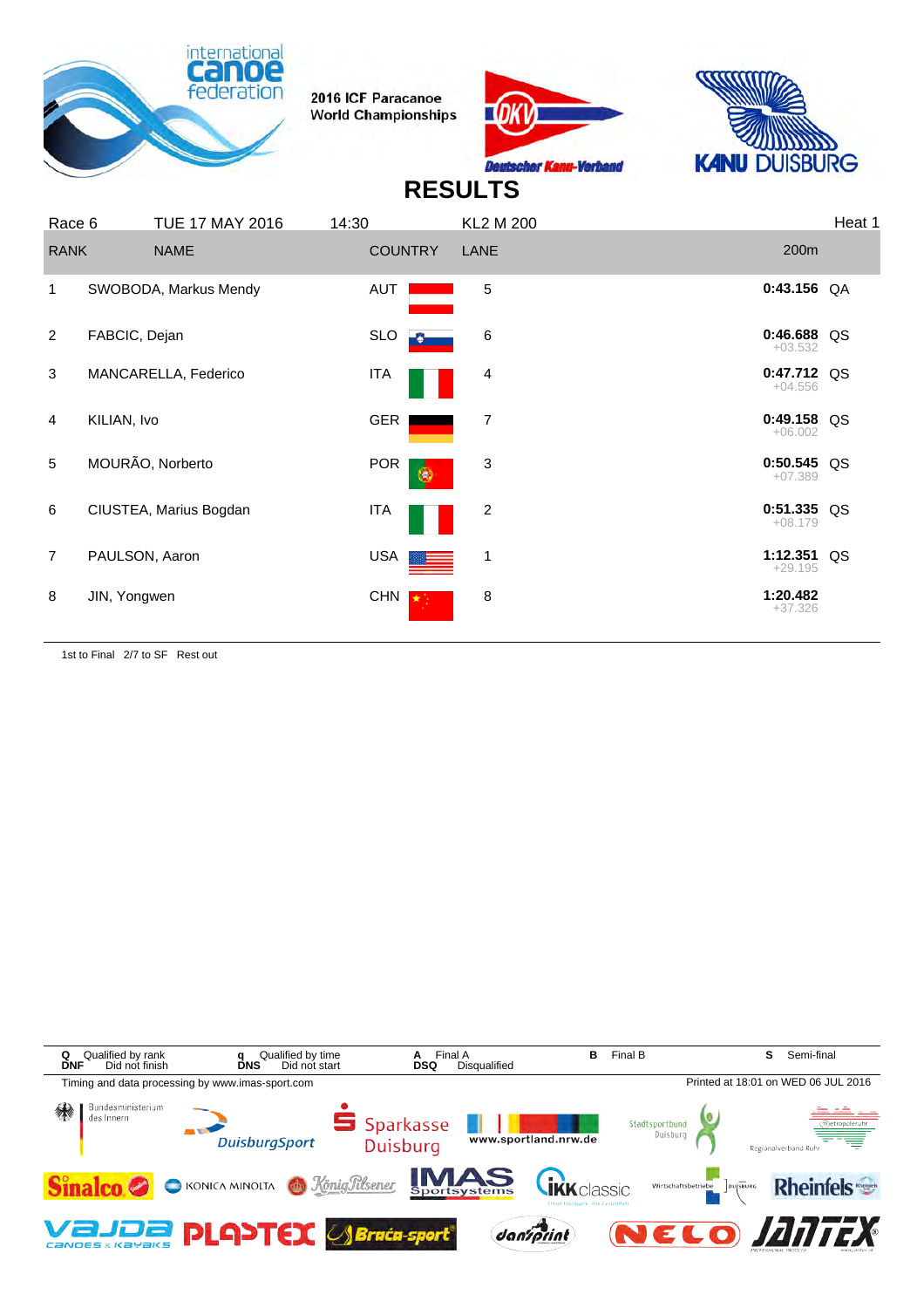





# **RESULTS**

| Race 7         |                 | <b>TUE 17 MAY 2016</b> | 14:35      |                | <b>KL2 M 200</b> |                            | Heat 2 |
|----------------|-----------------|------------------------|------------|----------------|------------------|----------------------------|--------|
| <b>RANK</b>    |                 | <b>NAME</b>            |            | <b>COUNTRY</b> | LANE             | 200m                       |        |
| 1              | MCGRATH, Curtis |                        | AUS        | ∛≍ँ            | 5                | $0:44.852$ QA              |        |
| $\overline{2}$ | SYNIUK, Mykola  |                        | <b>UKR</b> |                | 4                | $0:46.705$ QS<br>$+01.853$ |        |
| 3              | ROZBORA, András |                        | HUN        |                | 6                | 0:47.856 QS<br>$+03.004$   |        |
| 4              | REJA, Javier    |                        | <b>ESP</b> |                | 3                | $0:48.390$ QS<br>$+03.538$ |        |
| 5              | ADATO, Or       |                        | <b>ISR</b> | ₩              | 7                | $0:50.440$ QS<br>$+05.588$ |        |
| 6              |                 | STUDZIZBA, Robert      | <b>POL</b> |                | $\overline{2}$   | 0:51.646 QS<br>$+06.794$   |        |
| $\overline{7}$ | TOPHURIA, Joni  |                        |            | GEO $+$        | 8                | 1:10.740 QS<br>$+25.888$   |        |

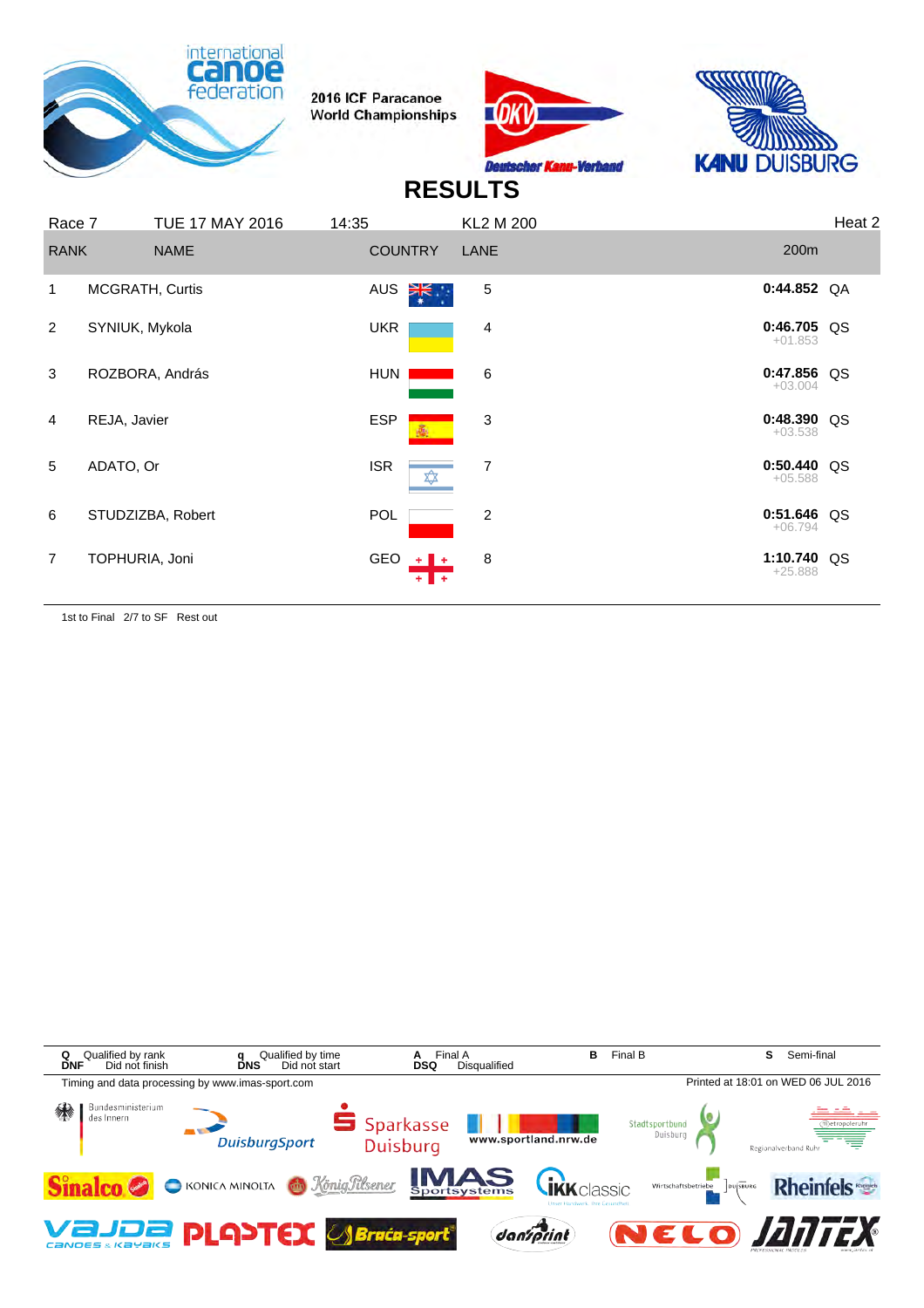





## **RESULTS**

| <b>RANK</b>    | <b>NAME</b>                | <b>COUNTRY</b>                                                               | LANE           | 200 <sub>m</sub>           |  |
|----------------|----------------------------|------------------------------------------------------------------------------|----------------|----------------------------|--|
| 1              | <b>BEIGHTON, Nicholas</b>  | GBR NE                                                                       | 6              | $0:45.222$ QA              |  |
| $\mathcal{P}$  | MONTAÑEZ, Eddie            | PUR<br>$\frac{1}{2}$                                                         | $\overline{4}$ | $0:49.240$ QS<br>$+04.018$ |  |
| 3              | RADOVANOVIC, Vuk           | SRB<br>Ŵ                                                                     | 7              | $0:51.475$ QS<br>$+06.253$ |  |
| 4              | JAHEDI, Eslam              | IRI<br>$\frac{\partial}{\partial \theta} = \frac{\partial}{\partial \theta}$ | 3              | $0:51.553$ QS<br>$+06.331$ |  |
| 5              | <b>TOFALINI, Igor Alex</b> | <b>BRA</b>                                                                   | 5              | $0:51.626$ QS<br>$+06.404$ |  |
| 6              | SILVSTRAND OLSSON, Filip   | SWE                                                                          | 2              | $0:53.584$ QS<br>$+08.362$ |  |
| $\overline{7}$ | NORBERG, Danzig            | USA <b>I</b>                                                                 | 8              | 1:04.110 QS<br>$+18.888$   |  |

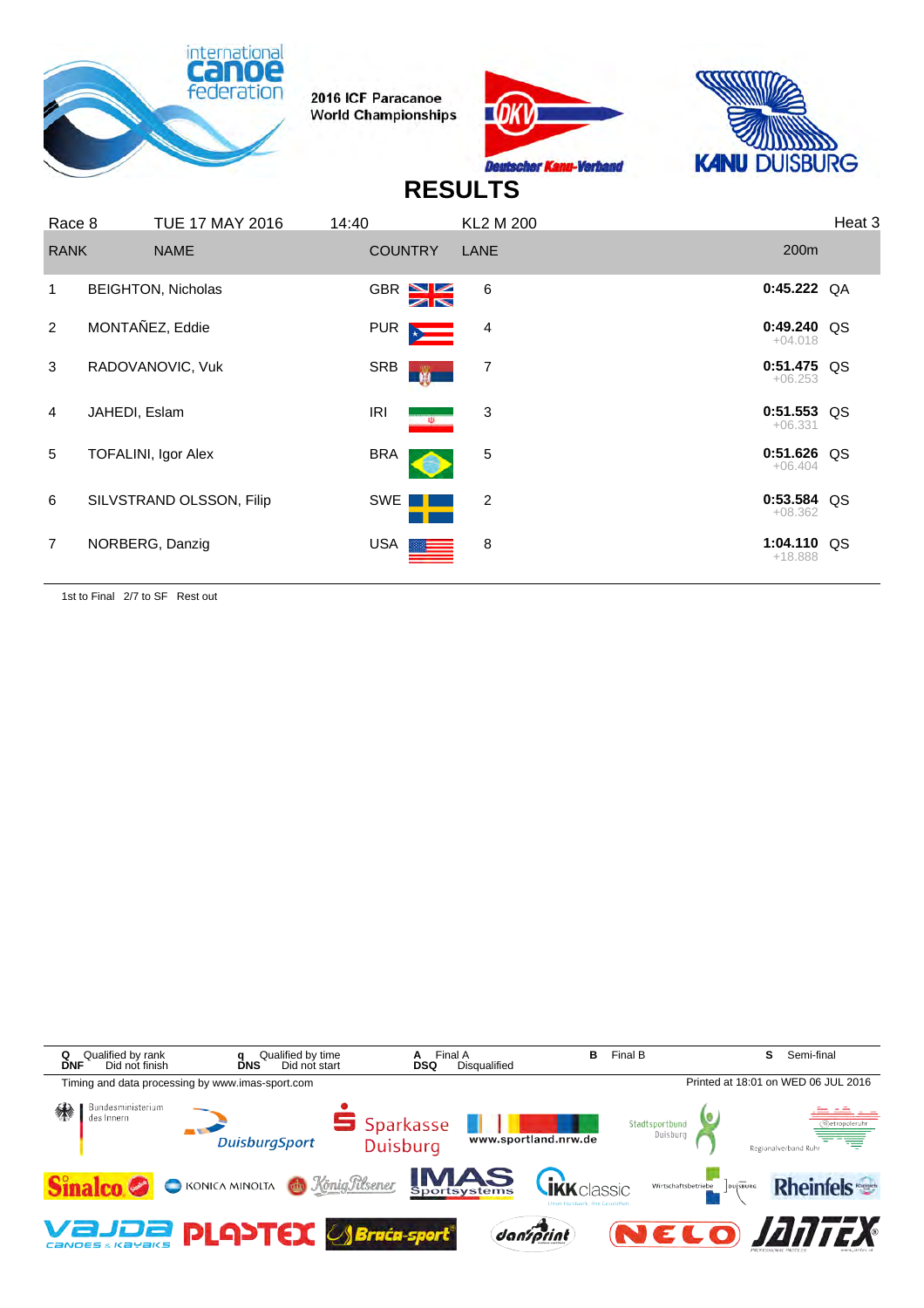

**NO RACE**

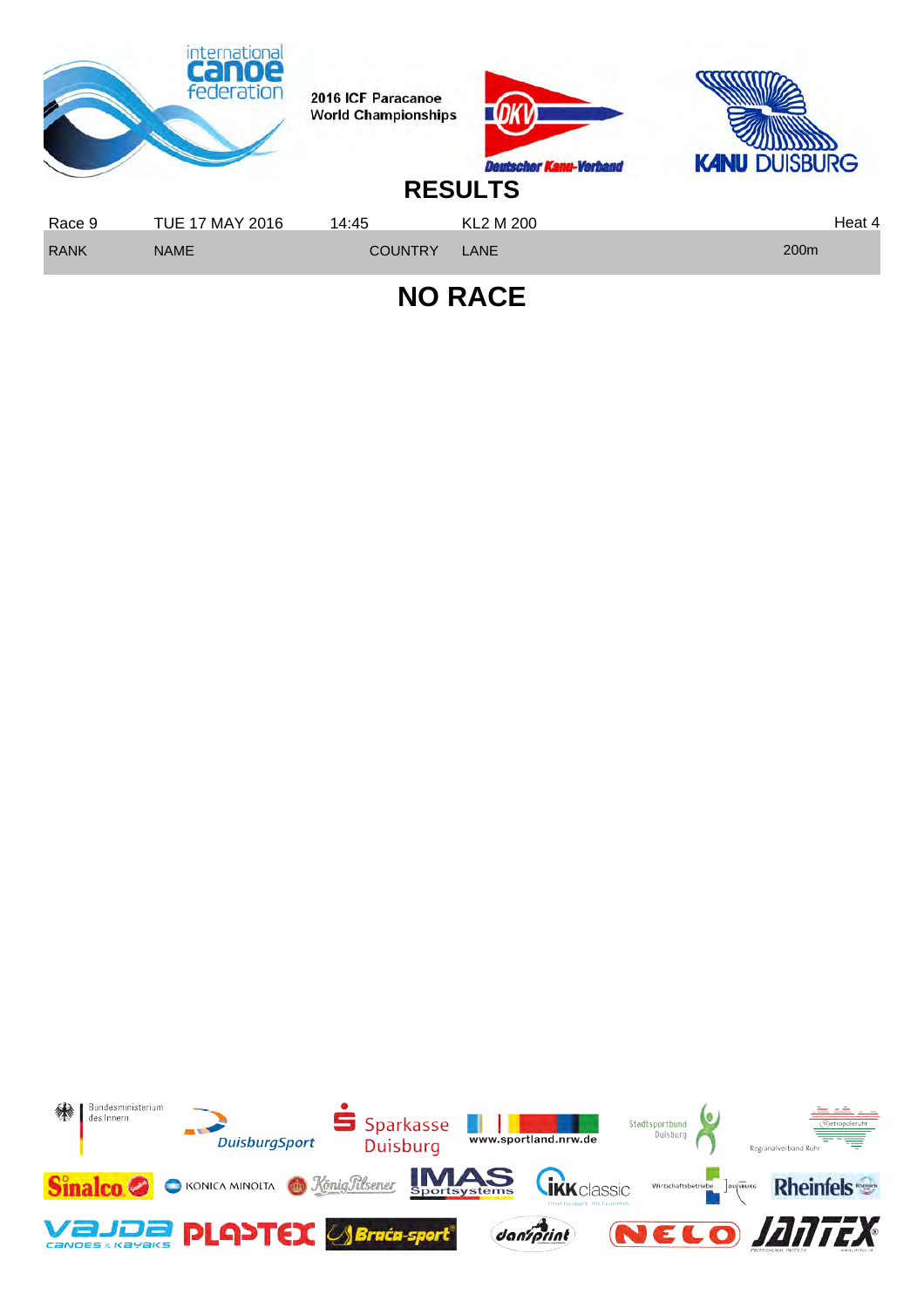





## **RESULTS**

| Race 10        |                | <b>TUE 17 MAY 2016</b>          | 14:50      |                              | <b>KL2 W 200</b> |                            | Heat 1 |
|----------------|----------------|---------------------------------|------------|------------------------------|------------------|----------------------------|--------|
| <b>RANK</b>    |                | <b>NAME</b>                     |            | <b>COUNTRY</b>               | LANE             | 200m                       |        |
| 1              | WIGGS, Emma    |                                 |            | $GBR$ $NZ$<br>$\blacksquare$ | 4                | 0:51.696 QF                |        |
| 2              | SEIPEL, Susan  |                                 | AUS        | ≹∺                           | 3                | 0:54.779 QF<br>$+03.083$   |        |
| 3              |                | ANDREEVA, Nadezda               | <b>RUS</b> |                              | 5                | $0:55.214$ OF<br>$+03.518$ |        |
| 4              | WANG, Danqin   |                                 | <b>CHN</b> |                              | 2                | 0:55.763 QS<br>$+04.067$   |        |
| 5              | NICHOLS, Alana |                                 | <b>USA</b> |                              | 7                | 1:00.506 QS<br>$+08.810$   |        |
| 6              |                | RAIZA RIBEIRO BENIVIDES, Debora | <b>BRA</b> |                              | 8                | 1:01.718 QS<br>$+10.022$   |        |
| $\overline{7}$ |                | BERCOVITCH, Pascale Rachel      | <b>ISR</b> | ☆                            | 6                | 1:02.051 QS<br>$+10.355$   |        |
| 8              | SHAO, Shasha   |                                 | <b>CHN</b> |                              | 9                | 1:12.321<br>$+20.625$      |        |
| 9              |                | TAYLOR, Monica 'dorian'         | USA        |                              | 1                | 1:14.504<br>$+22.808$      |        |
|                |                |                                 |            |                              |                  |                            |        |

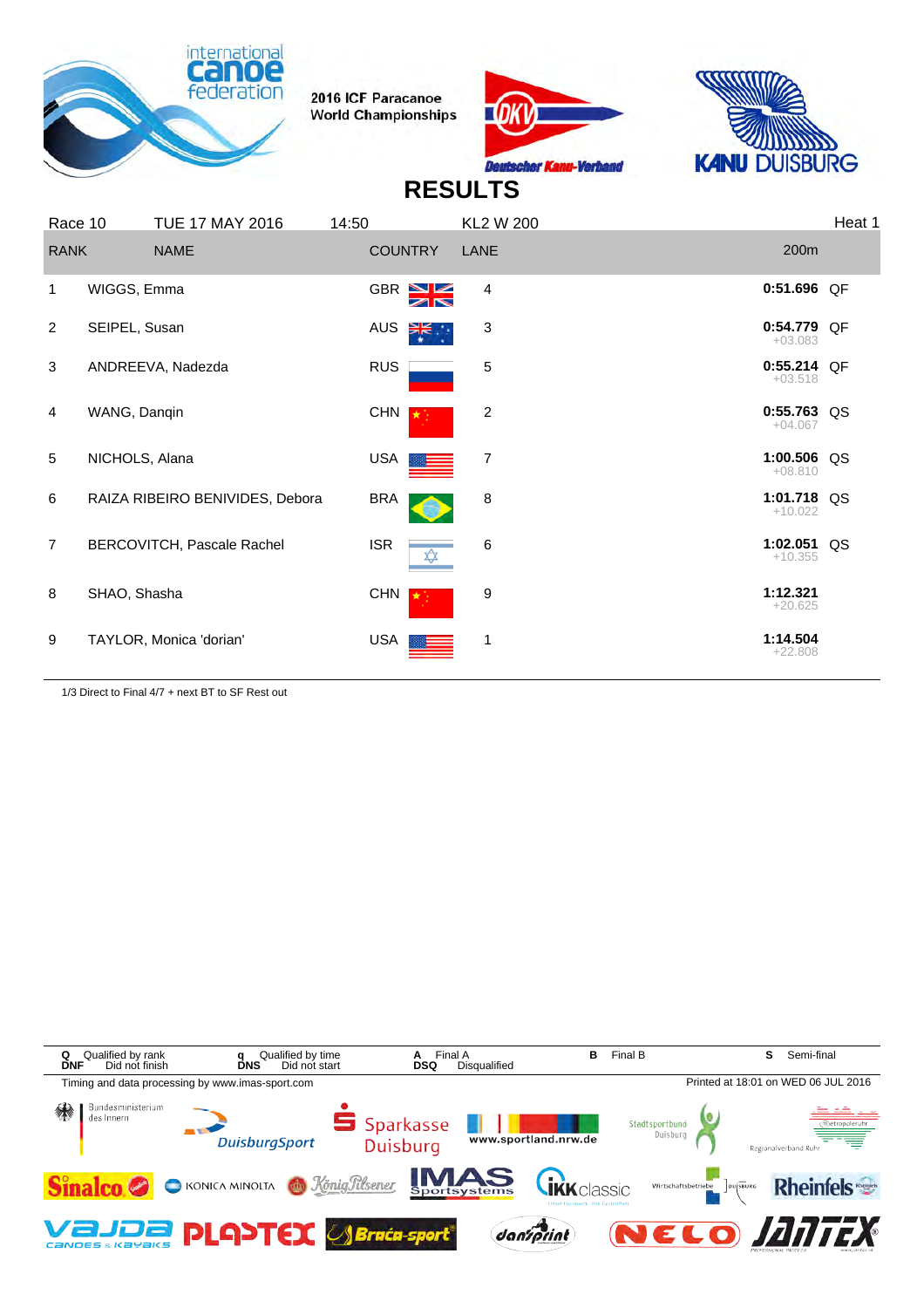





# **RESULTS**

| Race 11        |                | <b>TUE 17 MAY 2016</b>     | 14:55      |                                            | <b>KL2 W 200</b> |                            | Heat 2 |
|----------------|----------------|----------------------------|------------|--------------------------------------------|------------------|----------------------------|--------|
| <b>RANK</b>    |                | <b>NAME</b>                |            | <b>COUNTRY</b>                             | LANE             | 200 <sub>m</sub>           |        |
| 1              |                | PATERSON, Nicola           |            | GBR <sup>NZ</sup><br>$\blacktriangleright$ | 5                | 0:56.431 QF                |        |
| 2              |                | <b>GAUTHIER, Christine</b> | CAN        |                                            | 6                | $0:57.500$ QF<br>$+01.069$ |        |
| 3              |                | LAGUTENKO, Nataliia        | <b>UKR</b> |                                            | 4                | $0:57.587$ QF<br>$+01.156$ |        |
| 4              |                | EGORKINA, Rimma            | <b>RUS</b> |                                            | 1                | 1:00.163 QS<br>$+03.732$   |        |
| 5              |                | MOLKENTHIN, Anke           | GER        |                                            | 2                | 1:01.357 QS<br>$+04.926$   |        |
| 6              | SARDÓN, Brenda |                            | ARG        | $^{\circ}$                                 | 8                | 1:05.778 QS<br>$+09.347$   |        |
| $\overline{7}$ | WANG, Chen     |                            | CHN        | $\star$                                    | 3                | 1:39.046 QS<br>$+42.615$   |        |
|                | VARGA, Katalin |                            | HUN        |                                            | 7                | Signed off                 |        |

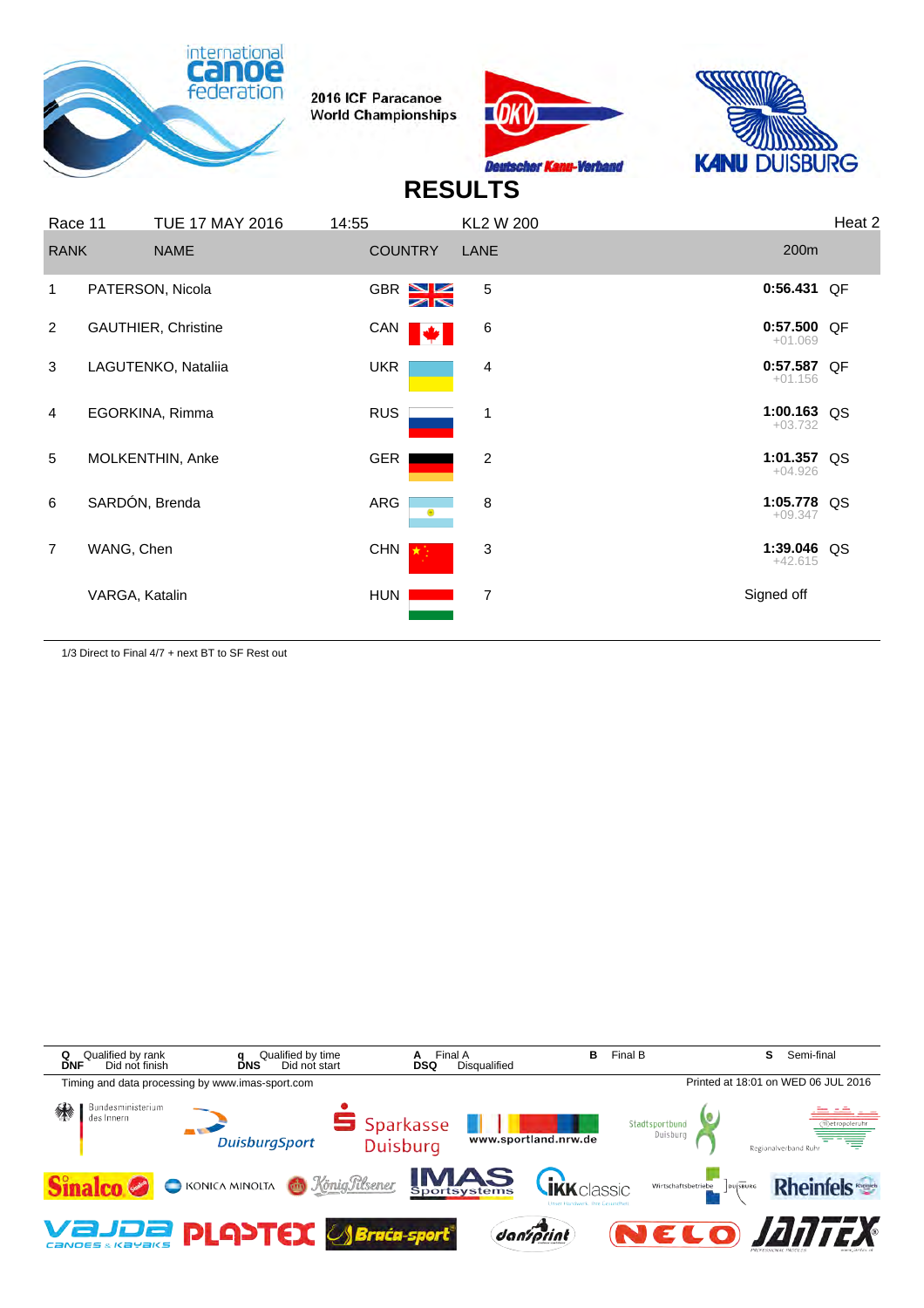





# **RESULTS**

| Race 12        |                  | <b>TUE 17 MAY 2016</b> | 15:00        |                | KL3 M 200 |                            | Heat 1 |
|----------------|------------------|------------------------|--------------|----------------|-----------|----------------------------|--------|
| <b>RANK</b>    |                  | <b>NAME</b>            |              | <b>COUNTRY</b> | LANE      | 200m                       |        |
| 1              | KIEREY, Tom      |                        | <b>GER</b>   |                | 5         | 0:41.119 QS                |        |
| 2              |                  | VORONKOV, Artem        | <b>RUS</b>   |                | 4         | $0:43.012$ QS<br>$+01.893$ |        |
| 3              |                  | LITTLEHALES, Dylan     | AUS          | ∛≍ं            | 3         | 0:43.752 QS<br>$+02.633$   |        |
| 4              | PAVLOU, Eteoklis |                        |              | GRE <b>TE</b>  | 1         | 0:43.981 QS<br>$+02.862$   |        |
| 5              | GARCÍA, Jonás    |                        | <b>ESP</b>   |                | 6         | 0:44.944 QS<br>$+03.825$   |        |
| 6              | MILLER, Nikiha   |                        | USA          |                | 7         | 0:47.607 QS<br>$+06.488$   |        |
| $\overline{7}$ |                  | GIANNINI, Simone       | <b>ITA</b>   |                | 2         | 0:49.581 QS<br>$+08.462$   |        |
| 8              |                  | KOTSIS, Athanasios     | GRE <b>T</b> |                | 8         | 0:56.795<br>$+15.676$      |        |
| 9              |                  | SLEPOV, Yevgeniy       | <b>BEL</b>   |                | 9         | 0:59.939<br>$+18.820$      |        |
|                |                  |                        |              |                |           |                            |        |

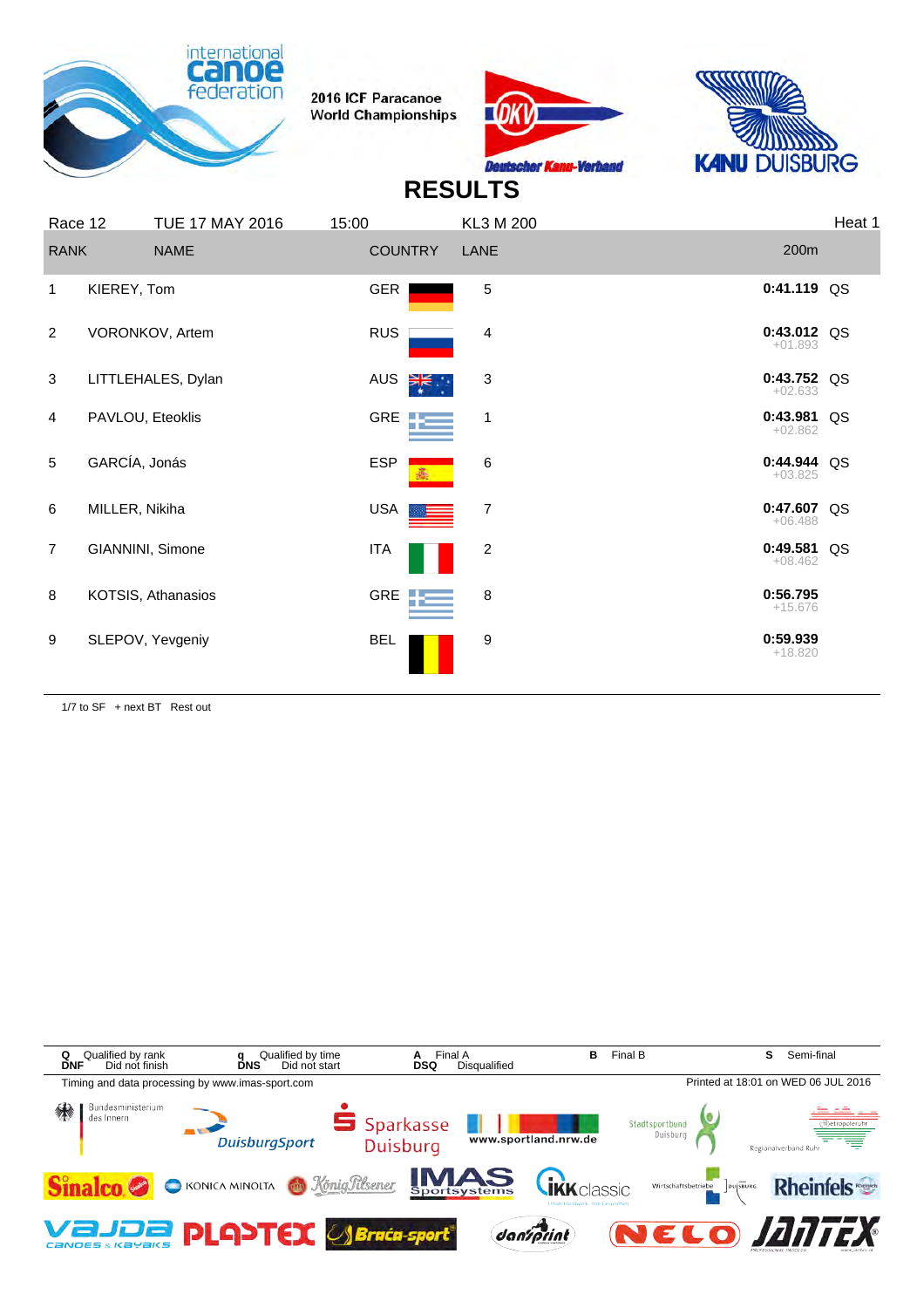





## **RESULTS**

| Race 13        |                | <b>TUE 17 MAY 2016</b>    | 15:05                                                                     | KL3 M 200      |                            | Heat <sub>2</sub> |
|----------------|----------------|---------------------------|---------------------------------------------------------------------------|----------------|----------------------------|-------------------|
| <b>RANK</b>    |                | <b>NAME</b>               | <b>COUNTRY</b>                                                            | LANE           | 200 <sub>m</sub>           |                   |
| 1              |                | RIBEIRO DE CARVALHO, Caio | <b>BRA</b>                                                                | 6              | 0:41.677 QS                |                   |
| 2              | OLIVER, Robert |                           | GBR N                                                                     | 5              | $0:41.916$ QS<br>$+00.239$ |                   |
| 3              |                | FARINEAUX, Martin         | FRA                                                                       | 8              | 0:42.839 QS<br>$+01.162$   |                   |
| 4              |                | SURWILO, Mateusz          | POL                                                                       | 4              | 0:44.083 QS<br>$+02.406$   |                   |
| 5              |                | MIKAEL EL AWSY, Jonas     | <b>DEN</b>                                                                | 3              | $0:45.484$ QS<br>$+03.807$ |                   |
| 6              |                | NAMTAOTHONG, Suradech     | THA                                                                       | 9              | $0:46.146$ QS<br>$+04.469$ |                   |
| $\overline{7}$ |                | TAIKENOV, Zhalgas         | KAZ<br>۰                                                                  | 2              | $0:47.432$ QS<br>$+05.755$ |                   |
| 8              | MATA, Zaid     |                           | <b>VEN</b><br>$\mathcal{L}_{\mathcal{A}}$ and $\mathcal{L}_{\mathcal{A}}$ | $\overline{7}$ | 0:48.055<br>$+06.378$      |                   |
| 9              | JIANG, Jijian  |                           | CHN  <br><b>TA</b>                                                        | 1              | 0:57.305<br>$+15.628$      |                   |
|                |                |                           |                                                                           |                |                            |                   |

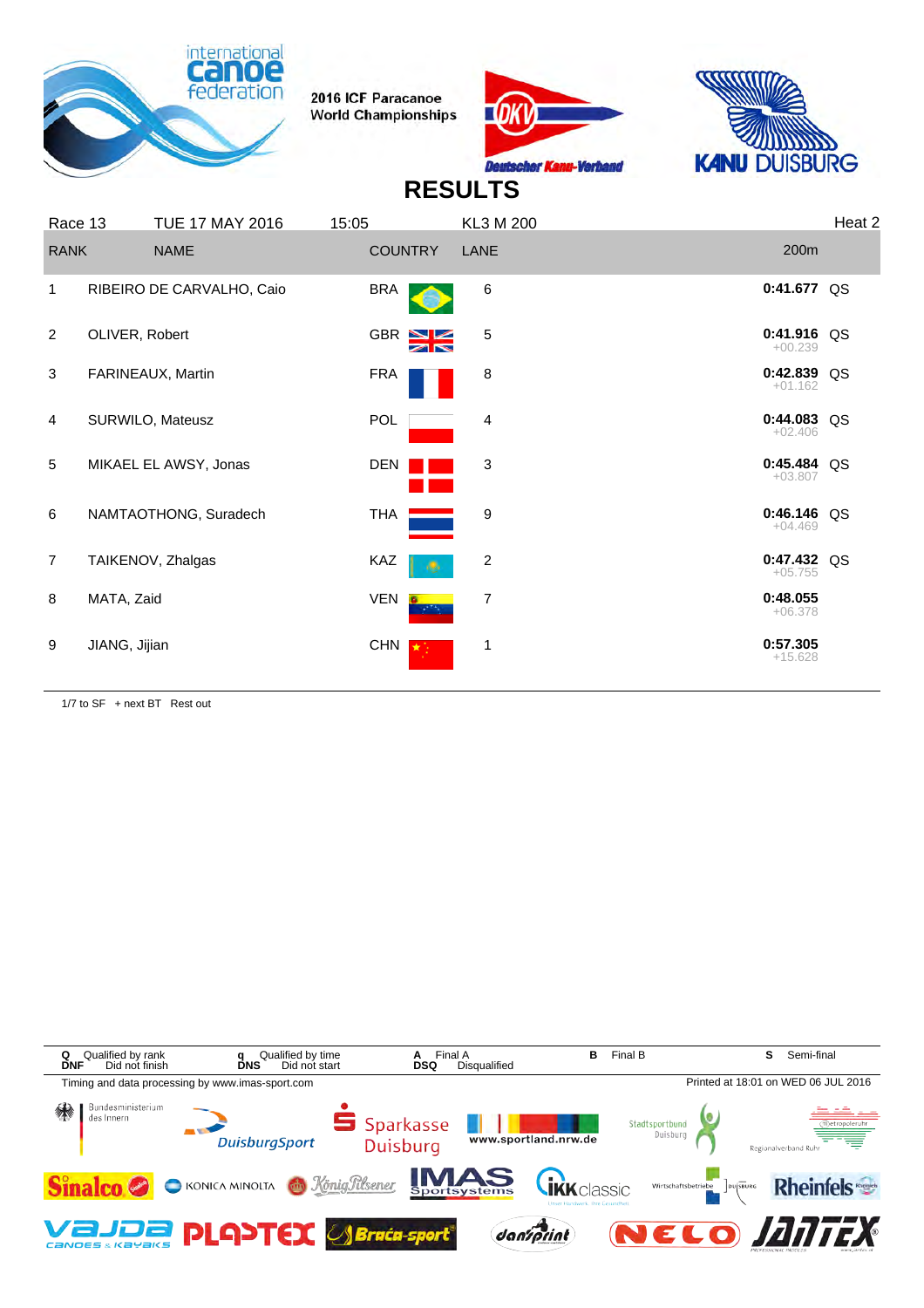





#### **RESULTS**

| Race 14        |                  | <b>TUE 17 MAY 2016</b> | 15:10      |                           | KL3 M 200      |                            | Heat 3 |
|----------------|------------------|------------------------|------------|---------------------------|----------------|----------------------------|--------|
| <b>RANK</b>    |                  | <b>NAME</b>            |            | <b>COUNTRY</b>            | LANE           | 200m                       |        |
| 1              | KRYLOV, Leonid   |                        | <b>RUS</b> |                           | 5              | 0:40.566 QS                |        |
| 2              | YOUNG, Jonathan  |                        |            | GBR $N$<br>$\blacksquare$ | 4              | 0:43.447 QS<br>$+02.881$   |        |
| 3              |                  | ARSENOVIC, Arsen       | SRB        | w                         | $\sqrt{3}$     | $0:44.181$ QS<br>$+03.615$ |        |
| $\overline{4}$ | HALEVI, Ron      |                        | <b>ISR</b> | $\overline{\mathbf{x}}$   | 7              | $0:46.669$ QS<br>$+06.103$ |        |
| 5              |                  | MOZDZIERSKI, Tomasz    | <b>POL</b> |                           | $\overline{c}$ | $0:46.900$ QS<br>$+06.334$ |        |
| 6              | VALIEV, Talgaton |                        | <b>UZB</b> |                           | 8              | $0:47.046$ QS<br>$+06.480$ |        |
| $\overline{7}$ | TAHMASBI, Akbar  |                        | <b>IRI</b> | $\mathbf{\Phi}$           | $\,6$          | $0:48.219$ QS<br>$+07.653$ |        |
| 8              | FÁBIÁN, István   |                        | HUN        |                           | 1              | 0:48.344<br>$+07.778$      |        |

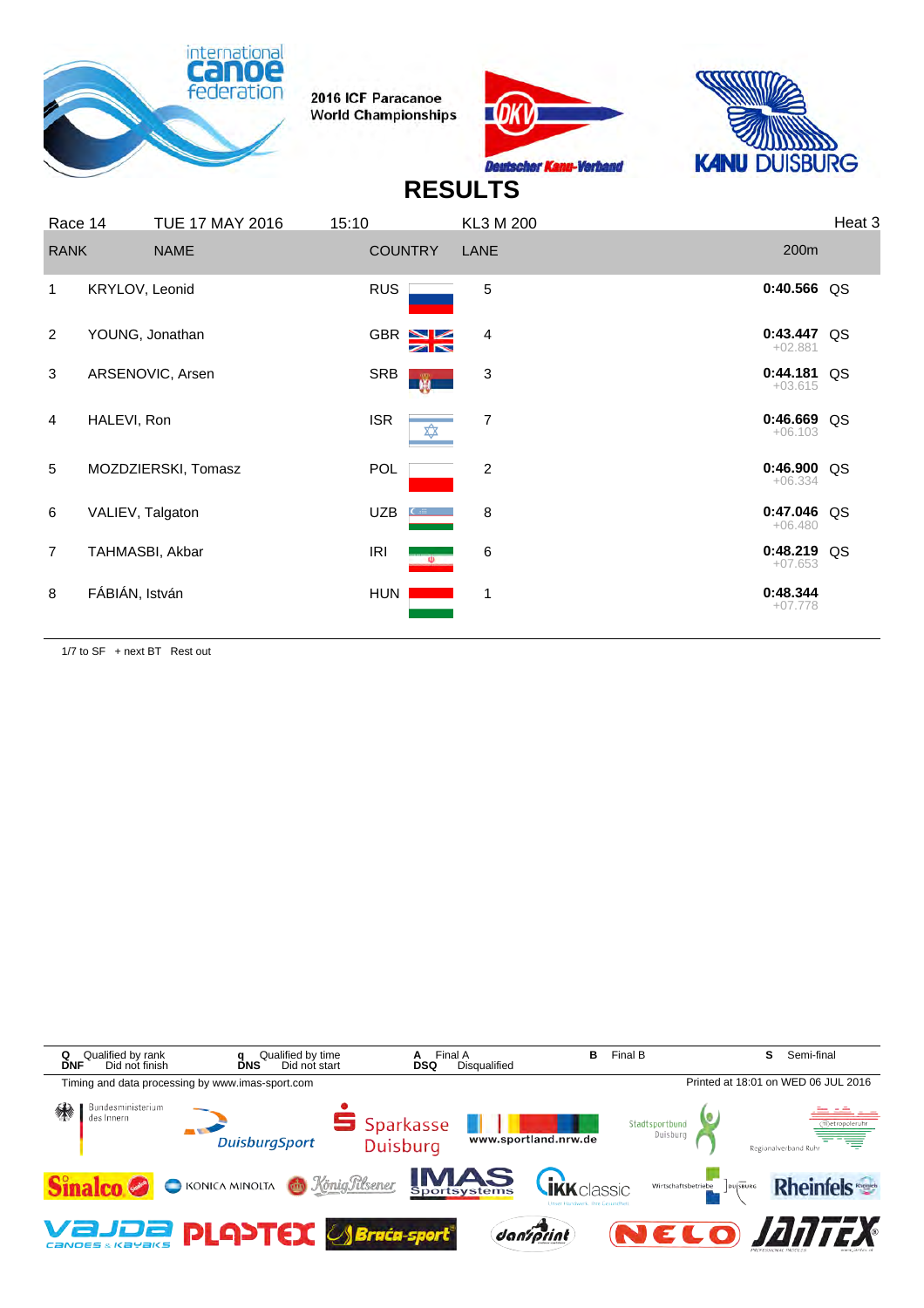





#### **RESULTS**

| Race 15        |                  | <b>TUE 17 MAY 2016</b>          | 15:15          | KL3 M 200 |                            | Heat 4 |
|----------------|------------------|---------------------------------|----------------|-----------|----------------------------|--------|
| <b>RANK</b>    |                  | <b>NAME</b>                     | <b>COUNTRY</b> | LANE      | 200 <sub>m</sub>           |        |
| 1              | SERBAN, Iulian   |                                 | ROU            | 5         | $0:41.023$ QS              |        |
| 2              | O'LEARY, Patrick |                                 | IRL            | 4         | 0:42.061 QS<br>$+01.038$   |        |
| 3              | SANKA, Edmond    |                                 | SEN            | 2         | 0:43.109 QS<br>$+02.086$   |        |
| $\overline{4}$ |                  | PEREIRA DE LIMA, Vander Rogerio | <b>BRA</b>     | 6         | 0:44.601 QS<br>$+03.578$   |        |
| 5              |                  | <b>BUCCOLIERO, Pier Alberto</b> | <b>ITA</b>     | 3         | $0:45.114$ QS<br>$+04.091$ |        |
| 6              | HUA, Zhixin      |                                 | CHN            | 7         | 0:48.683 QS<br>$+07.660$   |        |
| $\overline{7}$ |                  | KHAN, Kamil Qayyum              | IND            | 1         | 0:49.240 QS<br>$+08.217$   |        |
|                |                  | MERZLIAKOV, Sergei              | <b>RUS</b>     | 8         | <b>DSQ</b>                 |        |

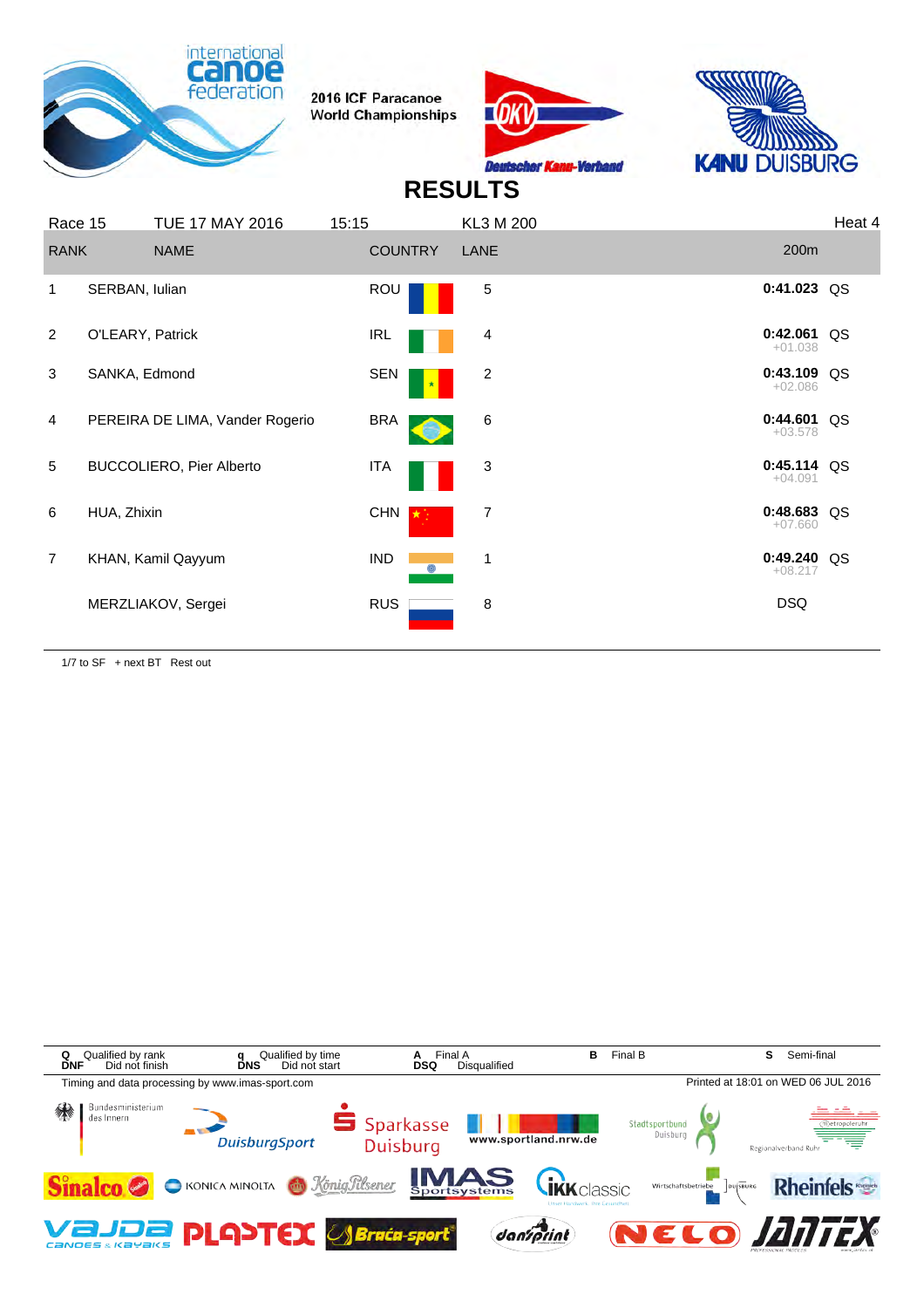





## **RESULTS**

| Race 16        |                  | <b>TUE 17 MAY 2016</b>   | 15:20          |    | KL3 M 200      |                            | Heat 5 |
|----------------|------------------|--------------------------|----------------|----|----------------|----------------------------|--------|
| <b>RANK</b>    |                  | <b>NAME</b>              | <b>COUNTRY</b> |    | LANE           | 200 <sub>m</sub>           |        |
| $\mathbf 1$    |                  | YEMELIANOV, Serhii       | <b>UKR</b>     |    | 5              | $0:41.518$ QS              |        |
| 2              | MARTLEW, Scott   |                          | NZL            | Ж. | 4              | 0:43.289 QS<br>$+01.771$   |        |
| 3              |                  | SØNDERBY THOMSEN, Kasper | DEN            |    | 6              | $0:45.894$ QS<br>$+04.376$ |        |
| $\overline{4}$ | BENCZE, János    |                          | HUN            |    | 8              | $0:46.652$ QS<br>$+05.134$ |        |
| 5              | KAURAV, Manish   |                          | <b>IND</b>     |    | 1              | $0:47.407$ QS<br>$+05.889$ |        |
| 5              | WING, Jonathan   |                          | RSA            |    | $\mathbf{3}$   | 0:47.407 QS<br>$+05.889$   |        |
| $\overline{7}$ | SUN, Xudong      |                          | CHN            |    | 7              | $0:53.155$ QS<br>$+11.637$ |        |
| 8              | HOLIDAY, Brandon |                          | <b>USA</b>     |    | $\overline{2}$ | 1:18.472<br>$+36.954$      |        |

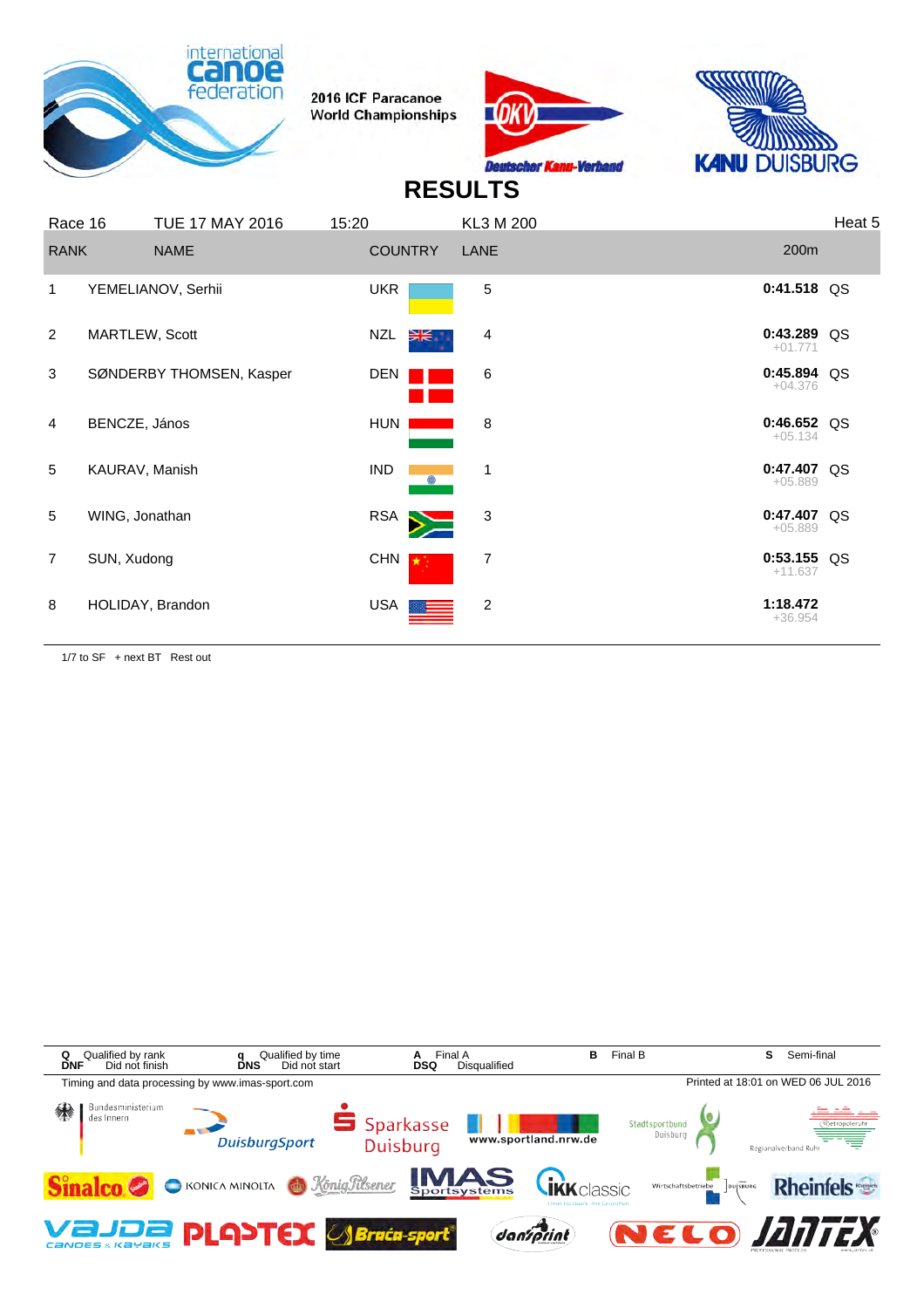





# **RESULTS**

| Race 17        |                | <b>TUE 17 MAY 2016</b>    | 15:25                             | KL3 W 200 |                          | Heat 1 |
|----------------|----------------|---------------------------|-----------------------------------|-----------|--------------------------|--------|
| <b>RANK</b>    |                | <b>NAME</b>               | <b>COUNTRY</b>                    | LANE      | 200m                     |        |
| 1              |                | REYNOLDS, Amanda          | AUS<br>≯্≍                        | 5         | 0:51.702 QF              |        |
| 2              | LULEA, Mihaela |                           | ROU                               | 4         | 0:52.337 QF<br>$+00.635$ |        |
| 3              |                | BEHROUZIRAD, Shahla       | <b>IRI</b><br>$\frac{\Phi}{\Phi}$ | 6         | 0:53.360 QF<br>$+01.658$ |        |
| 4              |                | SANTILLI, Mari Christina  | <b>BRA</b>                        | 7         | 0:54.684 QS<br>$+02.982$ |        |
| 5              | WOOD, Kelda    |                           | GBR S                             | 8         | 0:55.641<br>$+03.939$    | QS     |
| 6              | RIPA, Helene   |                           | SWE                               | 1         | 0:56.567 QS<br>$+04.865$ |        |
| $\overline{7}$ | CAI, Yuqingyan |                           | <b>CHN</b>                        | 9         | 0:56.630 QS<br>$+04.928$ |        |
| 8              | PIERCE, Anja   |                           | <b>USA</b>                        | 3         | 0:57.651<br>$+05.949$    |        |
| 9              |                | SJÖBERG-HOLTKAMP, Daniela | GER                               | 2         | 0:58.506<br>$+06.804$    |        |
|                |                |                           |                                   |           |                          |        |

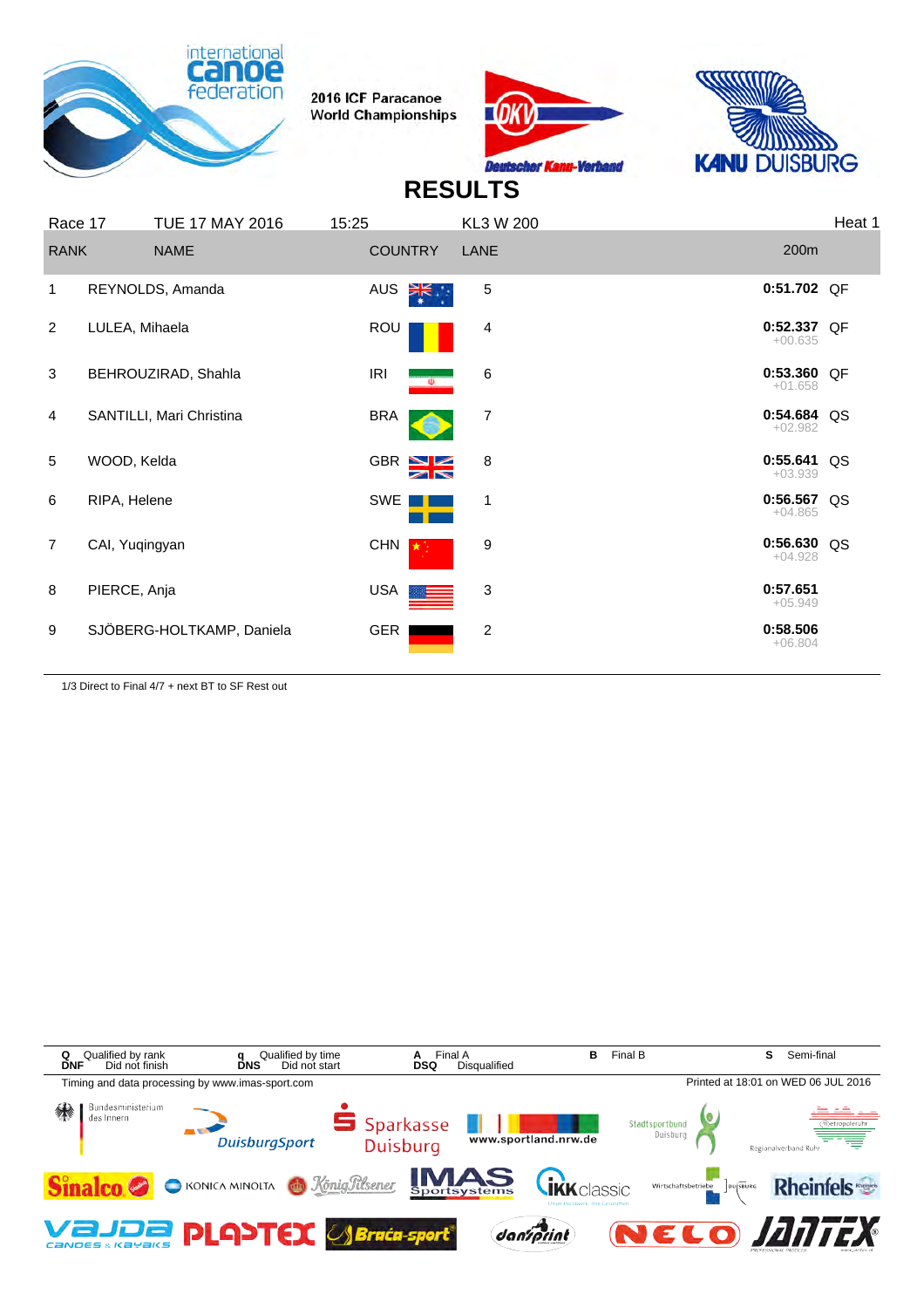





# **RESULTS**

| Race 18        |                | <b>TUE 17 MAY 2016</b> | 15:30      |                | KL3 W 200               |                            | Heat 2 |
|----------------|----------------|------------------------|------------|----------------|-------------------------|----------------------------|--------|
| <b>RANK</b>    |                | <b>NAME</b>            |            | <b>COUNTRY</b> | LANE                    | 200m                       |        |
| 1              | DICKINS, Anne  |                        |            | GBR XX         | 5                       | $0:51.730$ QF              |        |
| 2              |                | PLEBANI, Veronica Yoko | <b>ITA</b> |                | 4                       | $0:52.957$ QF<br>$+01.227$ |        |
| 3              | SCARFF, Erica  |                        |            | CAN<br>M       | 6                       | 0:54.002 QF<br>$+02.272$   |        |
| 4              | ALLEN, Kelly   |                        |            | USA            | 1                       | $0:55.364$ QS<br>$+03.634$ |        |
| 5              | NAVEIRO, Elena |                        | <b>ESP</b> |                | 8                       | 0:56.677 QS<br>$+04.947$   |        |
| 6              | VOLIK, Larisa  |                        |            | <b>RUS</b>     | 3                       | $0:57.124$ QS<br>$+05.394$ |        |
| $\overline{7}$ | ELVIRA, Silvia |                        | <b>ESP</b> | 高.             | 7                       | $0:58.154$ QS<br>$+06.424$ |        |
| 8              |                | SOUZA LOPES, Aline     | <b>BRA</b> |                | $\overline{\mathbf{c}}$ | 0:58.182<br>$+06.452$      |        |

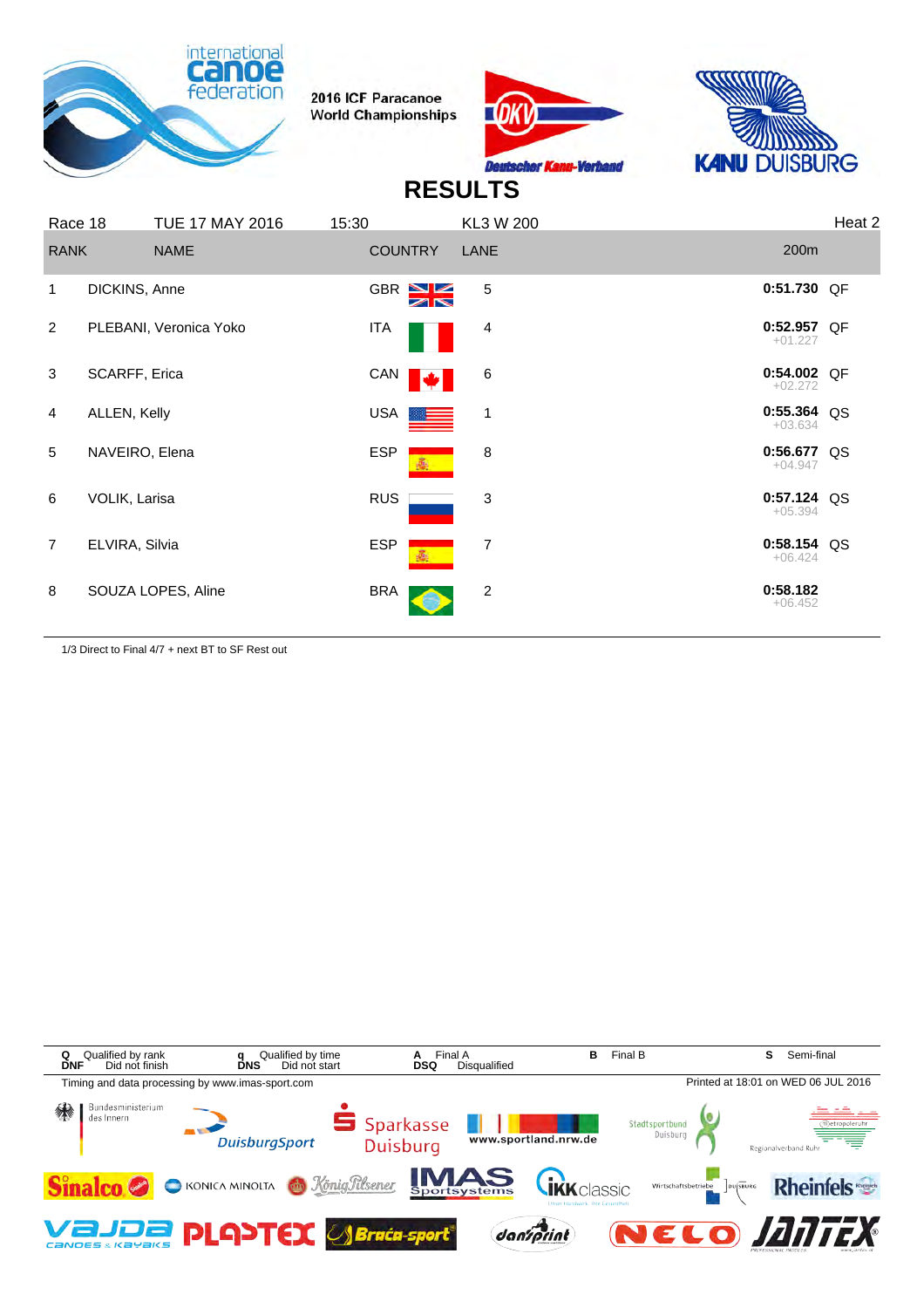

**NO RACE**

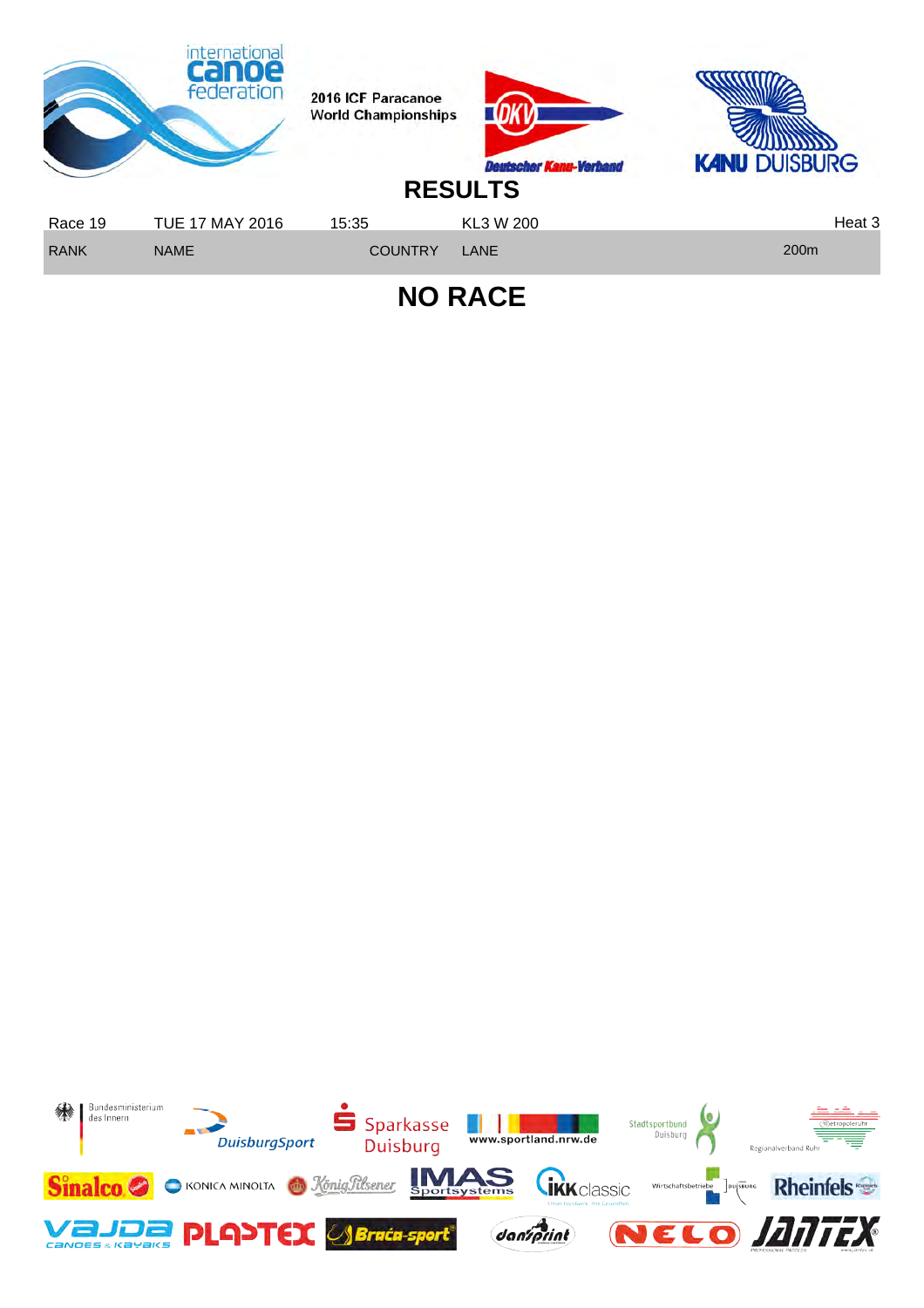





#### **RESULTS**

| Race 20       |                 | <b>TUE 17 MAY 2016</b> | 16:00 |                    | <b>VL2 M 200</b> |                            | Heat 1 |
|---------------|-----------------|------------------------|-------|--------------------|------------------|----------------------------|--------|
| <b>RANK</b>   |                 | <b>NAME</b>            |       | <b>COUNTRY</b>     | LANE             | 200 <sub>m</sub>           |        |
|               | MCGRATH, Curtis |                        |       | ∛≍ँ<br>AUS         | 6                | 0:53.557 QF                |        |
| $\mathcal{P}$ |                 | DI LELIO, Giuseppe     |       | ITA                | 7                | $0:59.518$ QF<br>$+05.961$ |        |
| 3             |                 | KARDOONI, Alireza      |       | <b>GER</b>         | 5                | 1:00.325 OF<br>$+06.768$   |        |
| 4             |                 | NORBERG, Danzig        |       | USA <b>DESERVE</b> | 4                | $1:01.101$ QS<br>$+07.544$ |        |
| 5             |                 | GARBACZ, Arkadiusz     |       | <b>POL</b>         | 3                | 1:09.577 QS<br>$+16.020$   |        |

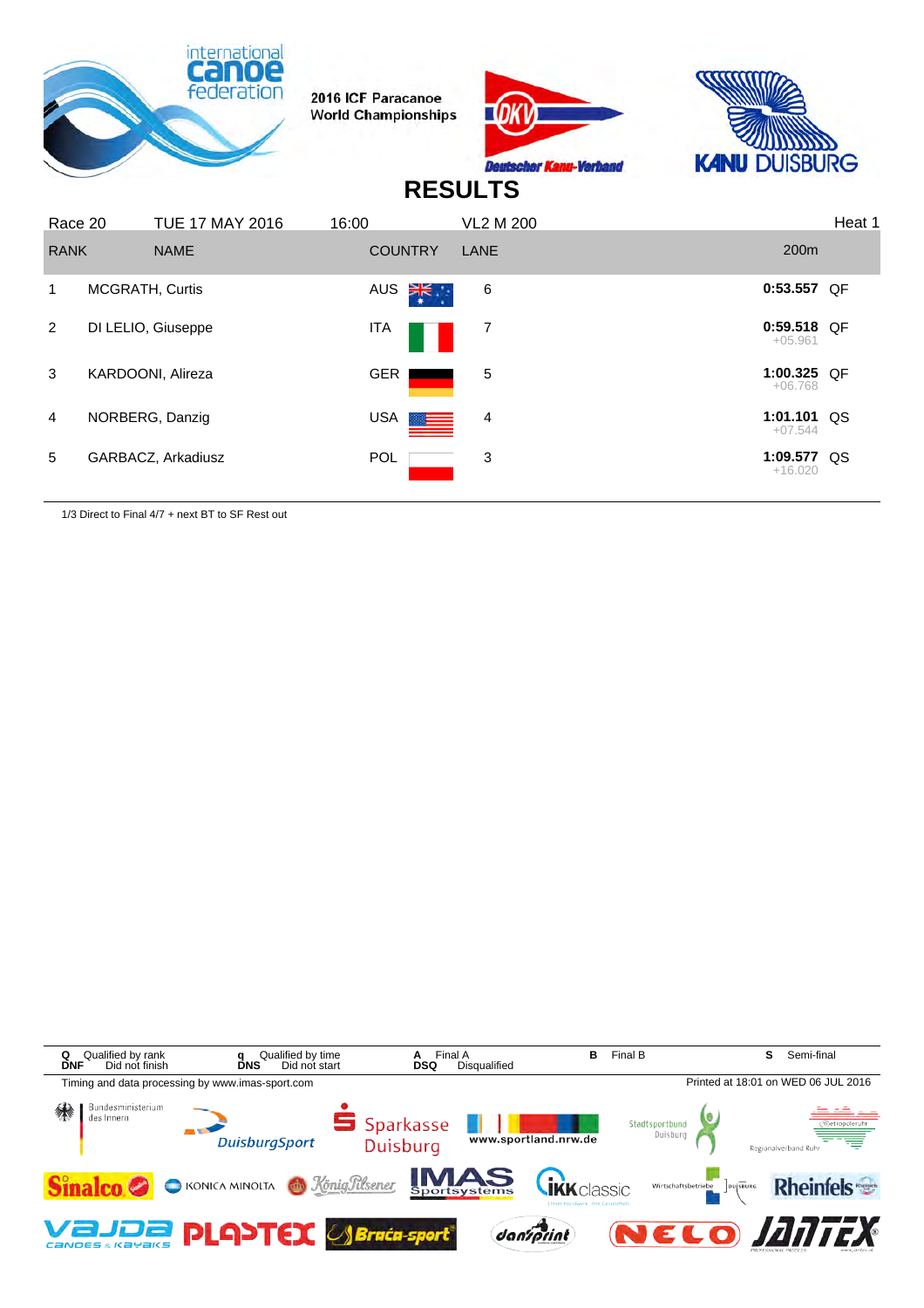





#### **RESULTS**

| Race 21        |                      | <b>TUE 17 MAY 2016</b> | 16:05          | <b>VL2 M 200</b> |                            | Heat 2 |
|----------------|----------------------|------------------------|----------------|------------------|----------------------------|--------|
| <b>RANK</b>    | <b>NAME</b>          |                        | <b>COUNTRY</b> | LANE             | 200 <sub>m</sub>           |        |
|                | REJA, Javier         |                        | <b>ESP</b>     | 6                | 0:55.550 QF                |        |
| $\overline{2}$ | SUHA, Miklós         |                        | <b>HUN</b>     | 5                | $0:57.074$ QF<br>$+01.524$ |        |
| 3              | SUWA, Masaaki        |                        | <b>JPN</b>     | 4                | 1:04.719 QF<br>$+09.169$   |        |
| $\overline{4}$ | NGOL NDARA, Ngamada  |                        | ITA            | 7                | 1:11.673 QS<br>$+16.123$   |        |
| 5              | CHANDRA, Nitin Kumar |                        | <b>IND</b>     | 3                | 1:12.413 QS<br>$+16.863$   |        |
|                |                      |                        |                |                  |                            |        |

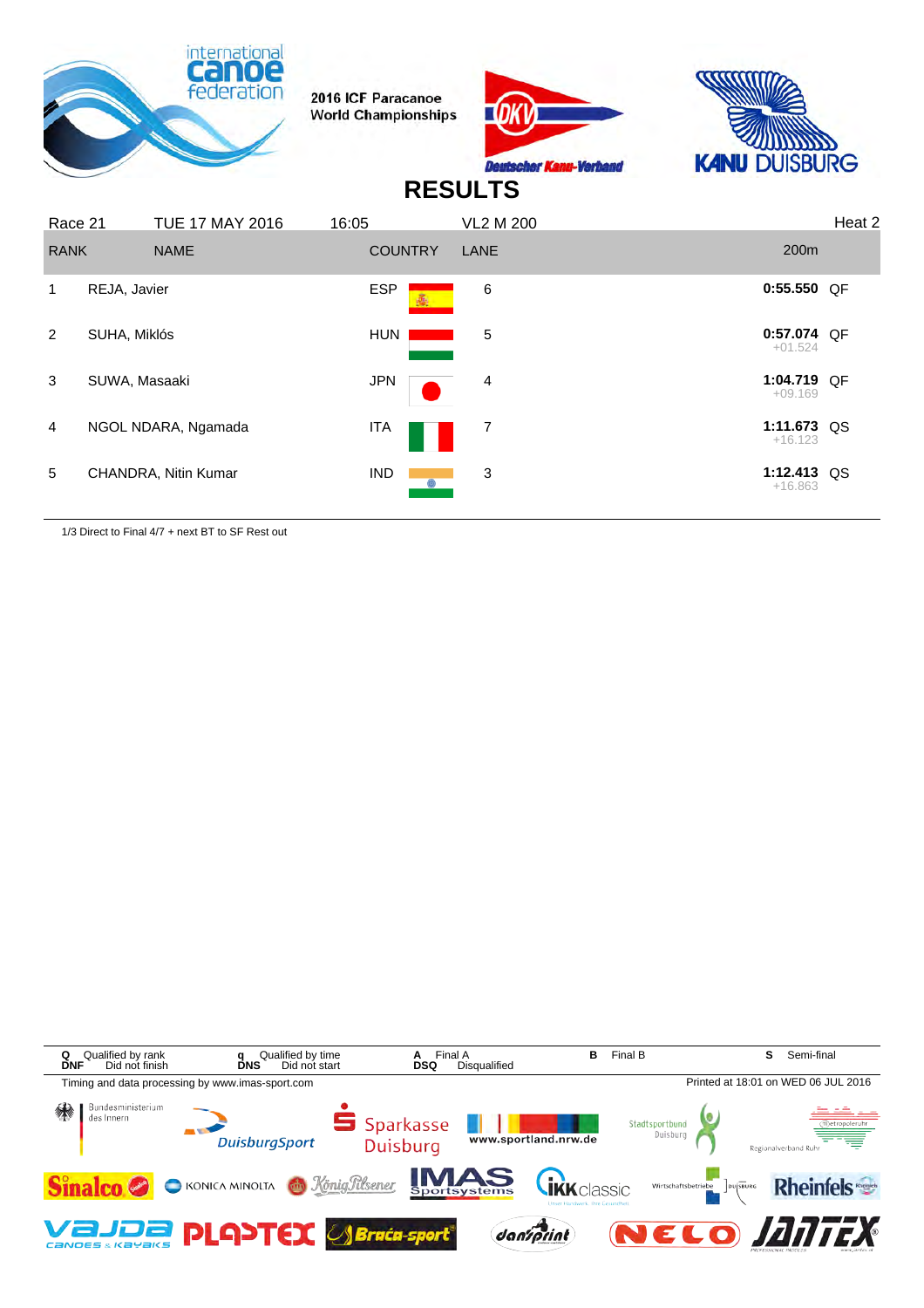





#### **RESULTS**

| <b>RANK</b>    |                 | <b>NAME</b>                     | <b>COUNTRY</b> | LANE | 200m                       |  |
|----------------|-----------------|---------------------------------|----------------|------|----------------------------|--|
| 1              |                 | <b>BUCCOLIERO, Pier Alberto</b> | ITA            | 6    | $0:53.219$ QF              |  |
| $\overline{2}$ |                 | RIBEIRO DE CARVALHO, Caio       | <b>BRA</b>     | 5    | $0:54.860$ OF<br>$+01.641$ |  |
| 3              | POTANIN, Victor |                                 | <b>RUS</b>     | 3    | 0:55.902 QF<br>$+02.683$   |  |
| 4              | PARKS, Jamey    |                                 | USA            | 7    | $0:56.254$ QS<br>$+03.035$ |  |
| 5              | SINGH, Anuj     |                                 | IND.           | 8    | 1:03.759 QS<br>$+10.540$   |  |
| 6              | PILOSYAN, Garik |                                 | ARM            | 2    | 1:04.323 QS<br>$+11.104$   |  |
|                |                 | MOZDZIERSKI, Tomasz             | <b>POL</b>     | 4    | <b>DNF</b>                 |  |

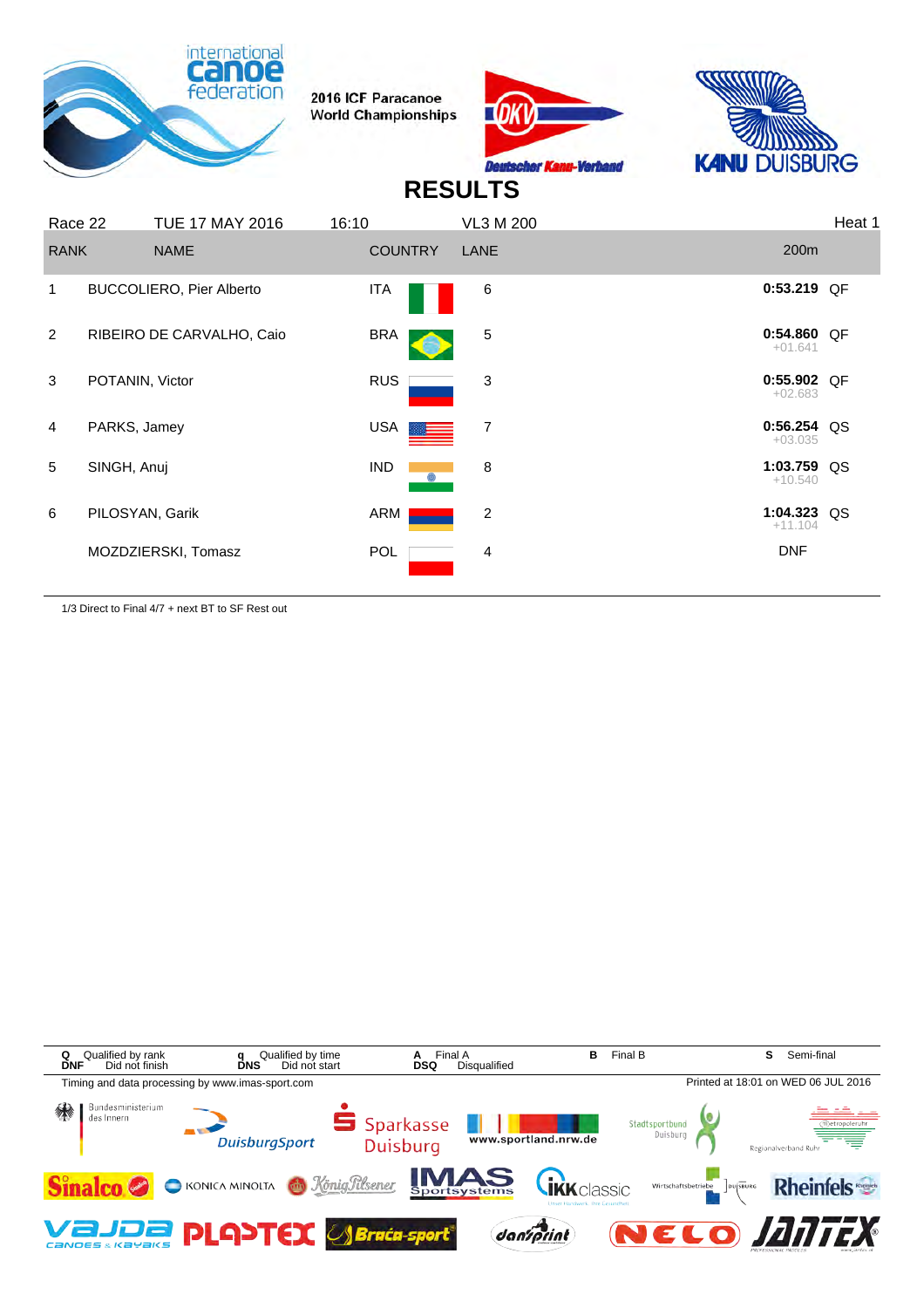





#### **RESULTS**

| Race 23        |                        | <b>TUE 17 MAY 2016</b>     | 16:15                          | VL3 M 200      |                            | Heat 2 |
|----------------|------------------------|----------------------------|--------------------------------|----------------|----------------------------|--------|
| <b>RANK</b>    |                        | <b>NAME</b>                | <b>COUNTRY</b>                 | LANE           | 200 <sub>m</sub>           |        |
| 1              | EGOROV, Aleksei        |                            | <b>RUS</b>                     | $\overline{4}$ | 0:54.574 QF                |        |
| $\mathcal{P}$  | <b>TWEEDIE, Martin</b> |                            | $GBR \geq 2$<br>$\blacksquare$ | 5              | 0:54.853 QF<br>$+00.279$   |        |
| 3              |                        | ROSINSKI, Miroslaw         | <b>POL</b>                     | 6              | 0:56.614 QF<br>$+02.040$   |        |
| $\overline{4}$ | POLTE, Maik            |                            | GER                            | 3              | $0:59.882$ QS<br>$+05.308$ |        |
| 5              |                        | <b>EMANUELSSON, Henrik</b> | <b>SWE</b>                     | 7              | 1:00.515 QS<br>$+05.941$   |        |
|                |                        | CHANDRA, Nitin Kumar       | <b>IND</b>                     | 2              | <b>DNS</b>                 |        |
|                |                        |                            |                                |                |                            |        |

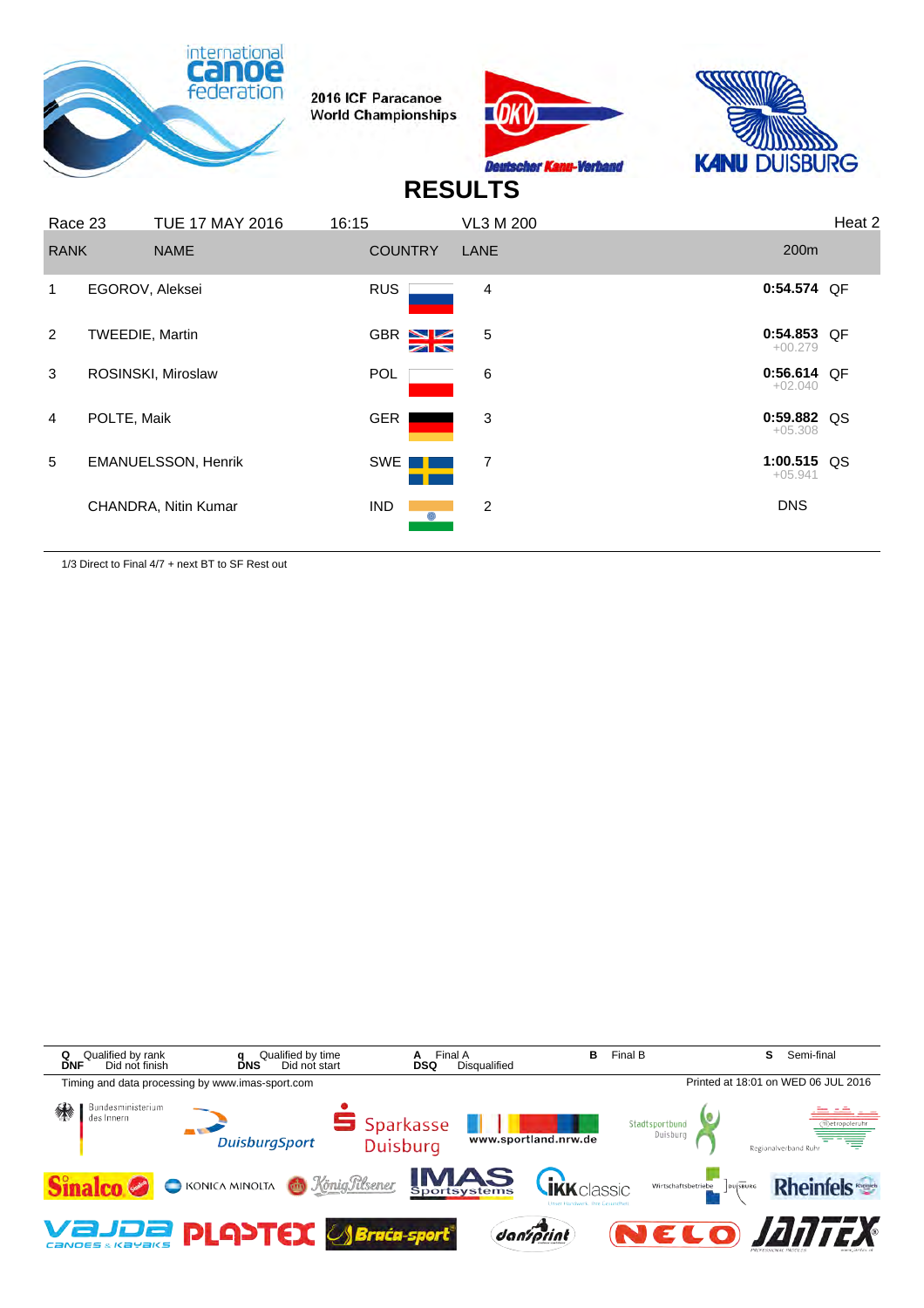

**NO RACE**

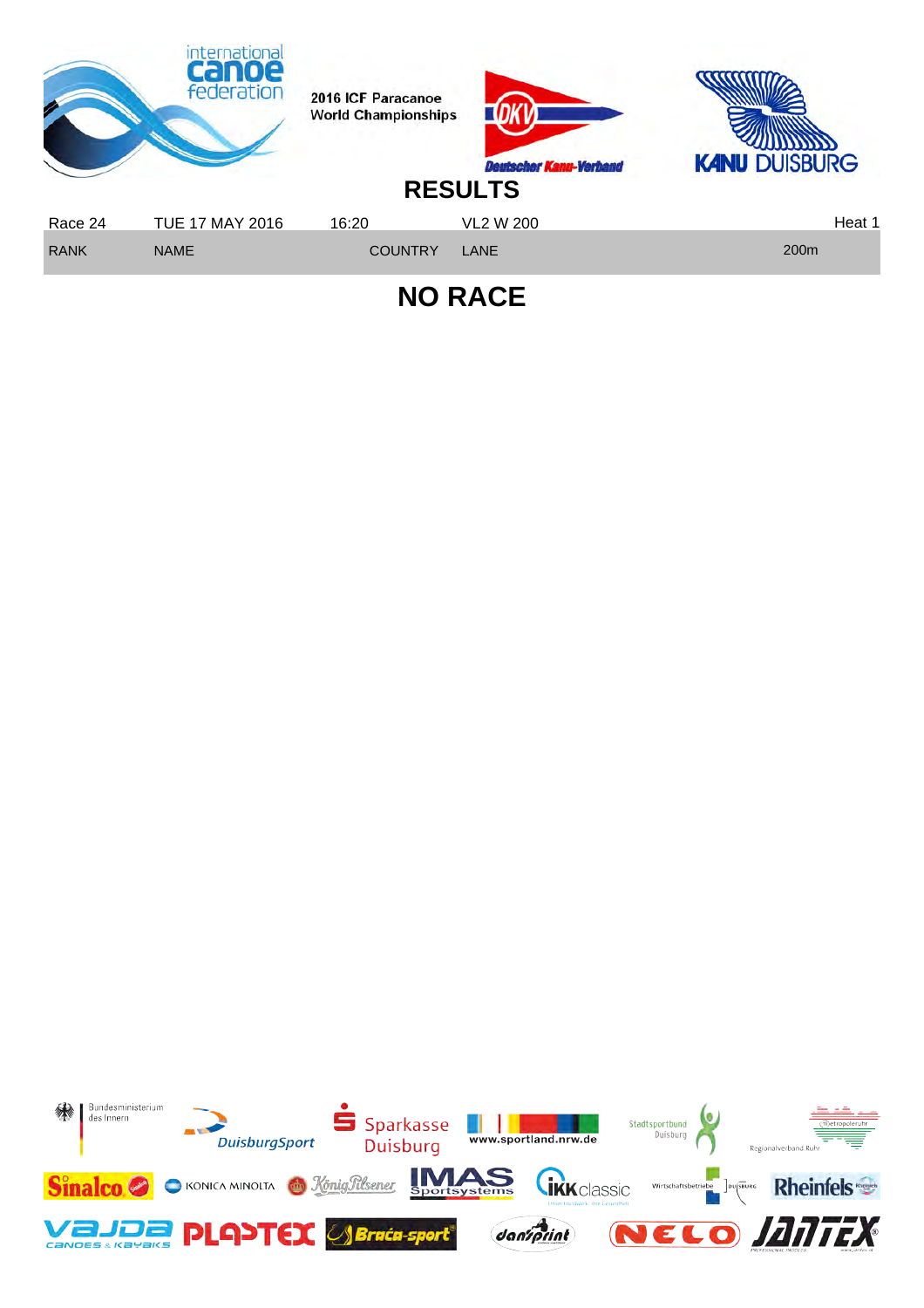

**NO RACE**

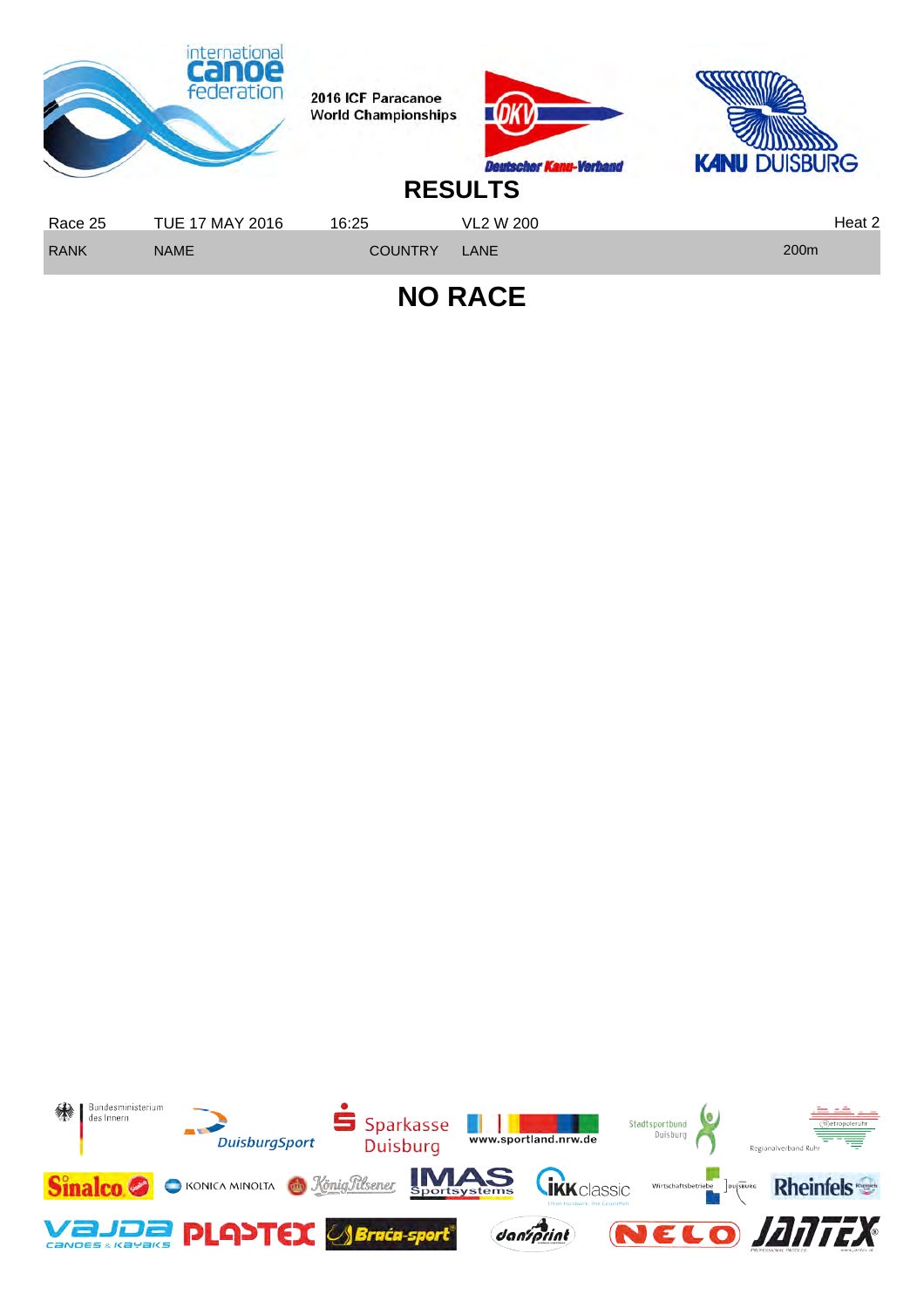





# **RESULTS**

| Race 26        |                 | <b>WED 18 MAY 2016</b>  | 09:00                        | K1 W 500       |                                      |                  | Heat 1 |
|----------------|-----------------|-------------------------|------------------------------|----------------|--------------------------------------|------------------|--------|
| <b>RANK</b>    |                 | <b>NAME</b>             | <b>COUNTRY</b>               | LANE           | 250m                                 | 500m             |        |
| 1              | HERING, Sabrina |                         | <b>GER</b>                   | 4              | $0:53.73(1)$ 1:51.869 QF             |                  |        |
| $\overline{2}$ |                 | <b>SCHURING, Yvonne</b> | AUT                          | 5              | $0:55.04(2)$ 1:52.865 QF<br>$+01.31$ | $+00.996$        |        |
| 3              | PETERS, Hermien |                         | <b>BEL</b>                   | $\overline{c}$ | $0:55.17(4)$ 1:52.874 QF             | $+01.44 +01.005$ |        |
| 4              |                 | SALAKHOVA, Iuliana      | <b>RUS</b>                   | 6              | $0:55.87(5)$ 1:54.088 QS<br>$+02.14$ | $+02.219$        |        |
| 5              | EGAN, Jennifer  |                         | IRL                          | 3              | $0:55.12(3)$ 1:55.428 QS             | $+01.39 +03.559$ |        |
| 6              | HAAZE, Eef      |                         | <b>NED</b>                   | 1              | $0:56.27(6)$ 1:56.112 QS<br>$+02.54$ | $+04.243$        |        |
| $\overline{7}$ | CAMPANA, Sofia  |                         | <b>ITA</b>                   | 7              | $0:56.62(7)$ 1:57.014 QS<br>$+02.89$ | $+05.145$        |        |
| 8              | AVCI, Hilal     |                         | <b>TUR</b><br>$\mathbf{C}^*$ | 9              | $0:56.89(9)$ 1:57.302<br>$+03.16$    | $+05.433$        |        |
| 9              |                 | GOVORCINOVIC, Anamaria  | $CRO$ $\frac{1}{3}$          | 8              | $0:56.84(8)$ 1:59.146<br>$+03.11$    | $+07.277$        |        |
|                |                 |                         |                              |                |                                      |                  |        |

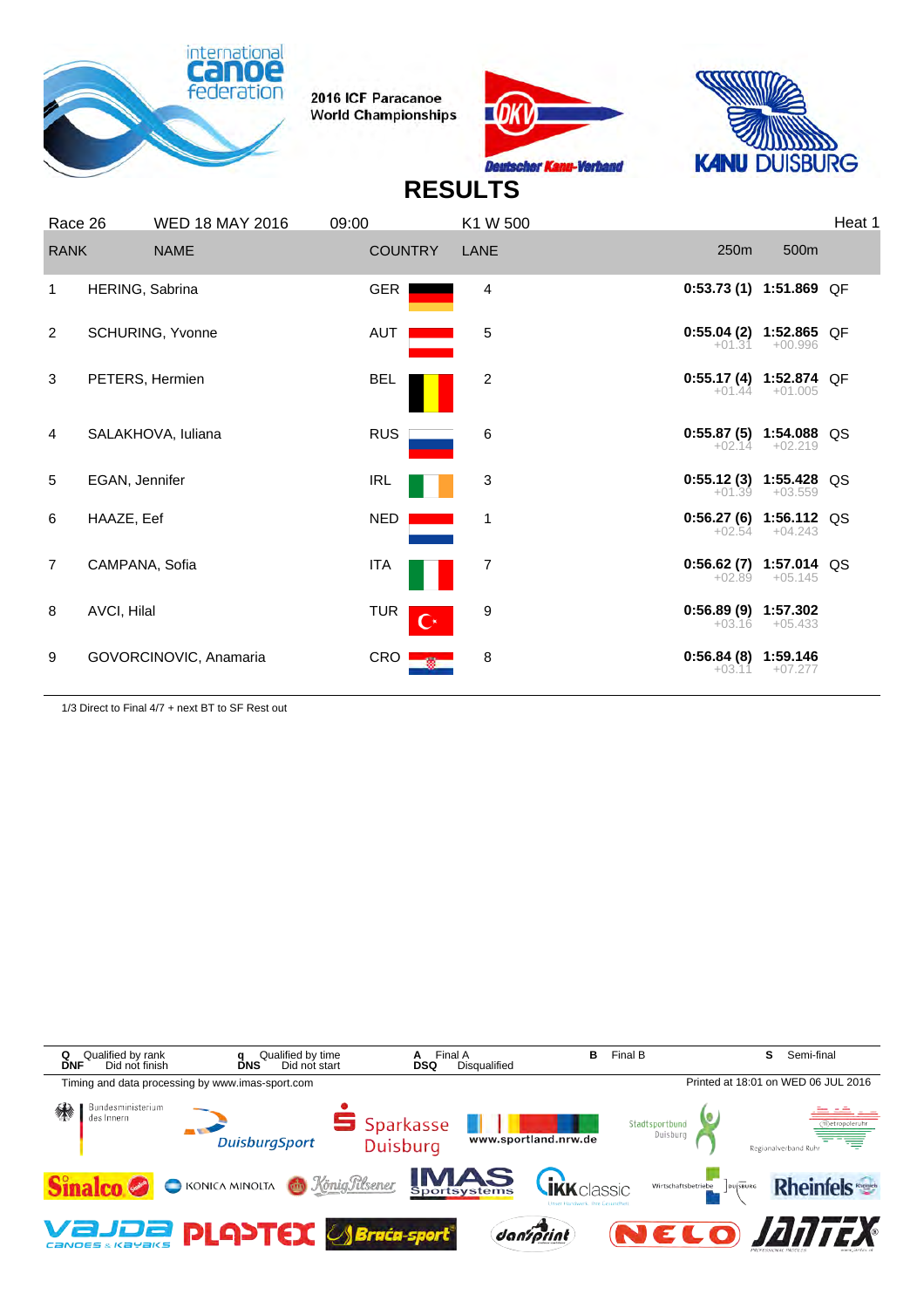





#### **RESULTS**

|                | Race 37              | <b>WED 18 MAY 2016</b>       | 10:50      |                | <b>KL1 M 200</b> |                            | Semi - Final 1 |
|----------------|----------------------|------------------------------|------------|----------------|------------------|----------------------------|----------------|
| <b>RANK</b>    |                      | <b>NAME</b>                  |            | <b>COUNTRY</b> | LANE             | 200m                       |                |
| 1              | MARSDEN, lan         |                              |            | GBR SE         | 5                | $0:51.090$ QA              |                |
| 2              | PAULL, Graham        |                              | RSA        |                | 4                | $0:51.559$ QA<br>$+00.469$ |                |
| 3              |                      | FERNANDES DE PADUA, Fernando | <b>BRA</b> |                | 6                | $0:52.282$ QA<br>$+01.192$ |                |
| 4              | SIEDERS, Colin       |                              | AUS        | ∛ँ             | 3                | 0:53.409 QB<br>$+02.319$   |                |
| 5              |                      | HRECHKO, Oleksandr           | <b>UKR</b> |                | 7                | $0:54.364$ QB<br>$+03.274$ |                |
| 6              |                      | VOLKMANN, Stefan             | GER        |                | $\overline{2}$   | 0:55.061 QB<br>$+03.971$   |                |
| $\overline{7}$ | GROMOV, Pavel        |                              | <b>RUS</b> |                | 1                | 0:58.250<br>$+07.160$      | QB             |
| 8              |                      | POTAMITIS, Andreas           | <b>CYP</b> |                | 9                | 1:00.081<br>$+08.991$      |                |
|                | <b>BIAGI, Andrea</b> |                              | ITA        |                | 8                | Signed off                 |                |
|                |                      |                              |            |                |                  |                            |                |

1/3 to Final A 4/7 + next BT to Final B Rest out

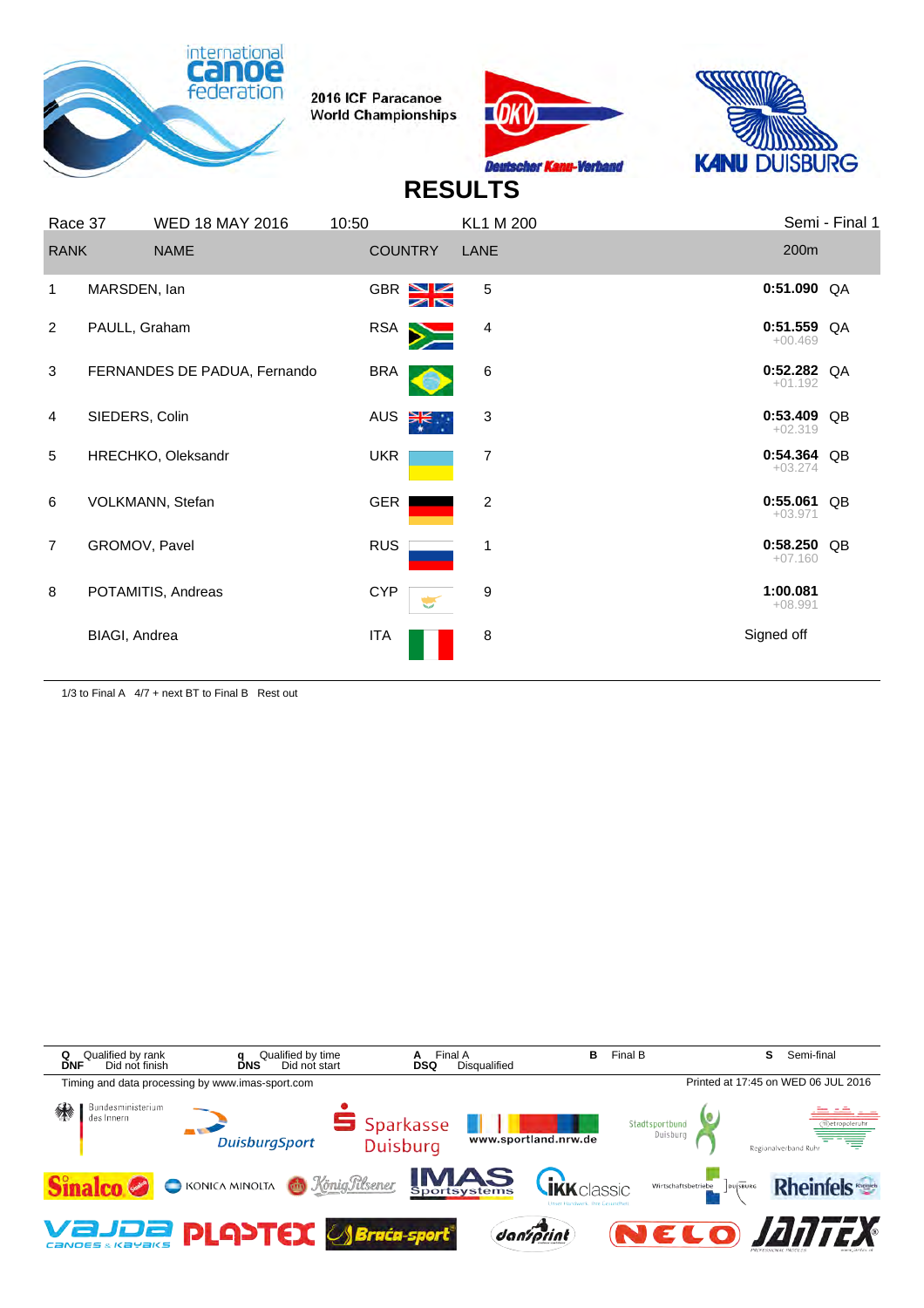





# **RESULTS**

| Race 38        |                 | <b>WED 18 MAY 2016</b> | 10:55                   | <b>KL1 M 200</b> | Semi - Final 2              |  |
|----------------|-----------------|------------------------|-------------------------|------------------|-----------------------------|--|
| <b>RANK</b>    |                 | <b>NAME</b>            | <b>COUNTRY</b>          | LANE             | 200m                        |  |
| 1              |                 | ABDULKHABIBOV, Azizbek | <b>UZB</b>              | 9                | $0:47.149$ QA               |  |
| 2              | TOKARZ, Jakub   |                        | POL                     | 5                | $0:49.209$ QA<br>$+02.060$  |  |
| 3              | BOULLE, Remy    |                        | <b>FRA</b>              | 4                | $0:51.304$ QA<br>$+04.155$  |  |
| 4              |                 | RAVALLI, Salvatore     | <b>ITA</b>              | 2                | 0:53.241<br>QB<br>$+06.092$ |  |
| 5              |                 | DIAZ, Lucas Nicolás    | ARG                     | 6                | 0:53.538 QB<br>$+06.389$    |  |
| 6              | JUHÁSZ, Tamás   |                        | <b>HUN</b>              | 3                | $0:53.622$ QB<br>$+06.473$  |  |
| $\overline{7}$ |                 | STERNATH, Elmar        | AUT                     | 7                | 0:57.458 QB<br>$+10.309$    |  |
| 8              | CASTAÑO, Adrián |                        | <b>ESP</b>              | 1                | 0:58.409<br>$+11.260$       |  |
| 9              | SANTOS, Paulo   |                        | <b>POR</b><br>$\bullet$ | 8                | 0:58.527<br>$+11.378$       |  |
|                |                 |                        |                         |                  |                             |  |

1/3 to Final A 4/7 + next BT to Final B Rest out

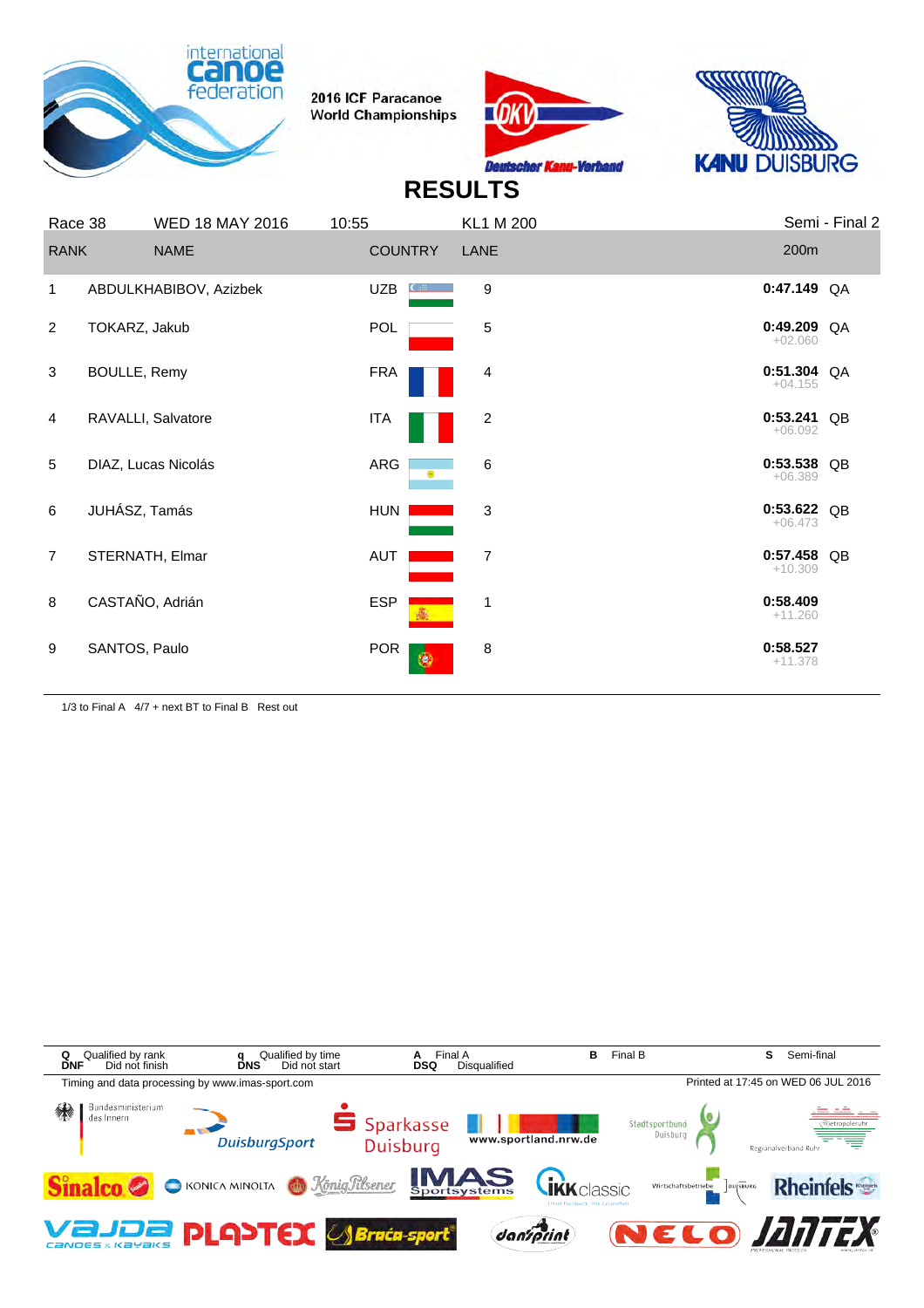





# **RESULTS**

|                | Race 39         | <b>WED 18 MAY 2016</b> | 11:00          | <b>KL1 W 200</b> | Semi - Final             |
|----------------|-----------------|------------------------|----------------|------------------|--------------------------|
| <b>RANK</b>    |                 | <b>NAME</b>            | <b>COUNTRY</b> | LANE             | 200m                     |
| 1              | XIE, Maosan     |                        | <b>CHN</b>     | $\sqrt{3}$       | 0:59.293 QF              |
| 2              |                 | NEUMUELLER, Jocelyn    | AUS<br>⋛⋛⋰     | 4                | 1:01.863 QF<br>$+02.570$ |
| 3              |                 | LACHEUX, Agnes         | <b>FRA</b>     | 7                | 1:03.127 QF<br>$+03.834$ |
| $\overline{4}$ | VÁCZI, Anita    |                        | HUN            | 5                | 1:05.133<br>$+05.840$    |
| 5              | SERYU, Monika   |                        | <b>JPN</b>     | 6                | 1:05.902<br>$+06.609$    |
| 6              | NAKAJIMA, Akiko |                        | <b>JPN</b>     | 8                | 1:15.302<br>$+16.009$    |
| $\overline{7}$ | YOSHIDA, Ann    |                        | USA            | $\mathbf{1}$     | 1:16.431<br>$+17.138$    |
| 8              | DAVIS, Erica    |                        | USA <b>I</b>   | 9                | 1:21.398<br>$+22.105$    |
|                | KAINE, Juliet   |                        | <b>ITA</b>     | $\overline{c}$   | <b>DSQ</b>               |
|                |                 |                        |                |                  |                          |

1/3 to Final Rest out

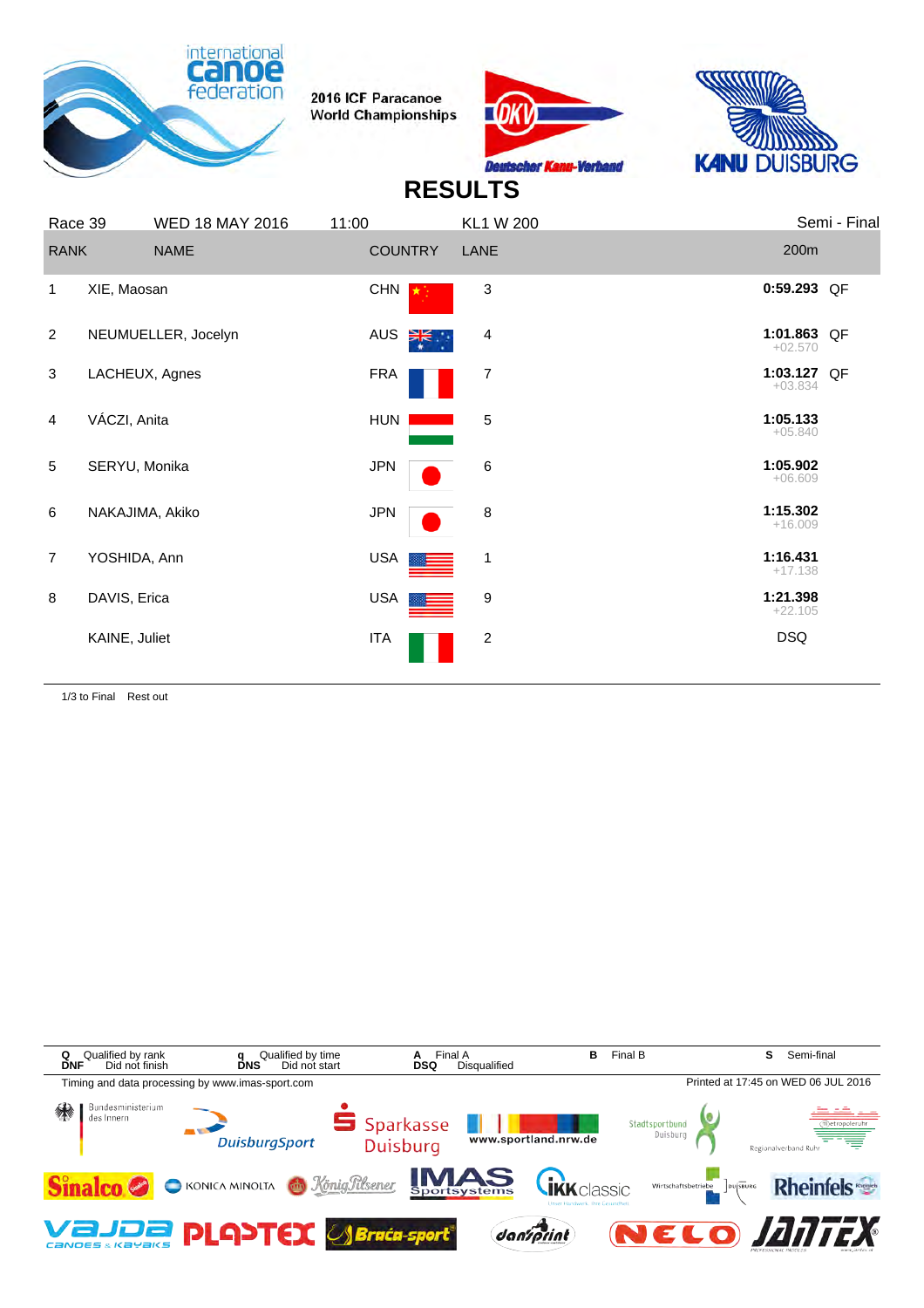





## **RESULTS**

| Race 40        |               | <b>WED 18 MAY 2016</b> | 11:05                                          | <b>KL2 M 200</b> |                          | Semi - Final 1 |
|----------------|---------------|------------------------|------------------------------------------------|------------------|--------------------------|----------------|
| <b>RANK</b>    |               | <b>NAME</b>            | <b>COUNTRY</b>                                 | <b>LANE</b>      | 200m                     |                |
| $\mathbf{1}$   |               | MANCARELLA, Federico   | <b>ITA</b>                                     | 6                | $0:45.670$ QA            |                |
| 2              |               | ROZBORA, András        | <b>HUN</b>                                     | 4                | 0:47.271<br>$+01.601$    | QA             |
| 3              | REJA, Javier  |                        | <b>ESP</b>                                     | 7                | 0:47.354 QA<br>$+01.684$ |                |
| $\overline{4}$ |               | MONTAÑEZ, Eddie        | <b>PUR</b><br>$\star$ $\overline{\phantom{a}}$ | 5                | 0:47.952 QB<br>$+02.282$ |                |
| 5              | JAHEDI, Eslam |                        | <b>IRI</b><br>$\sim$ $\Phi$                    | 3                | 0:48.934 QB<br>$+03.264$ |                |
| 6              |               | MOURÃO, Norberto       | <b>POR</b><br>۵                                | 2                | 0:48.983 QB<br>$+03.313$ |                |
| $\overline{7}$ |               | CIUSTEA, Marius Bogdan | <b>ITA</b>                                     | 9                | 0:50.356 QB<br>$+04.686$ |                |
| 8              |               | STUDZIZBA, Robert      | POL                                            | 8                | 0:50.625<br>$+04.955$    |                |
| 9              |               | NORBERG, Danzig        | <b>USA</b>                                     | 1                | 0:57.959<br>$+12.289$    |                |

1/3 to Final A 4/7 + next BT to Final B Rest out

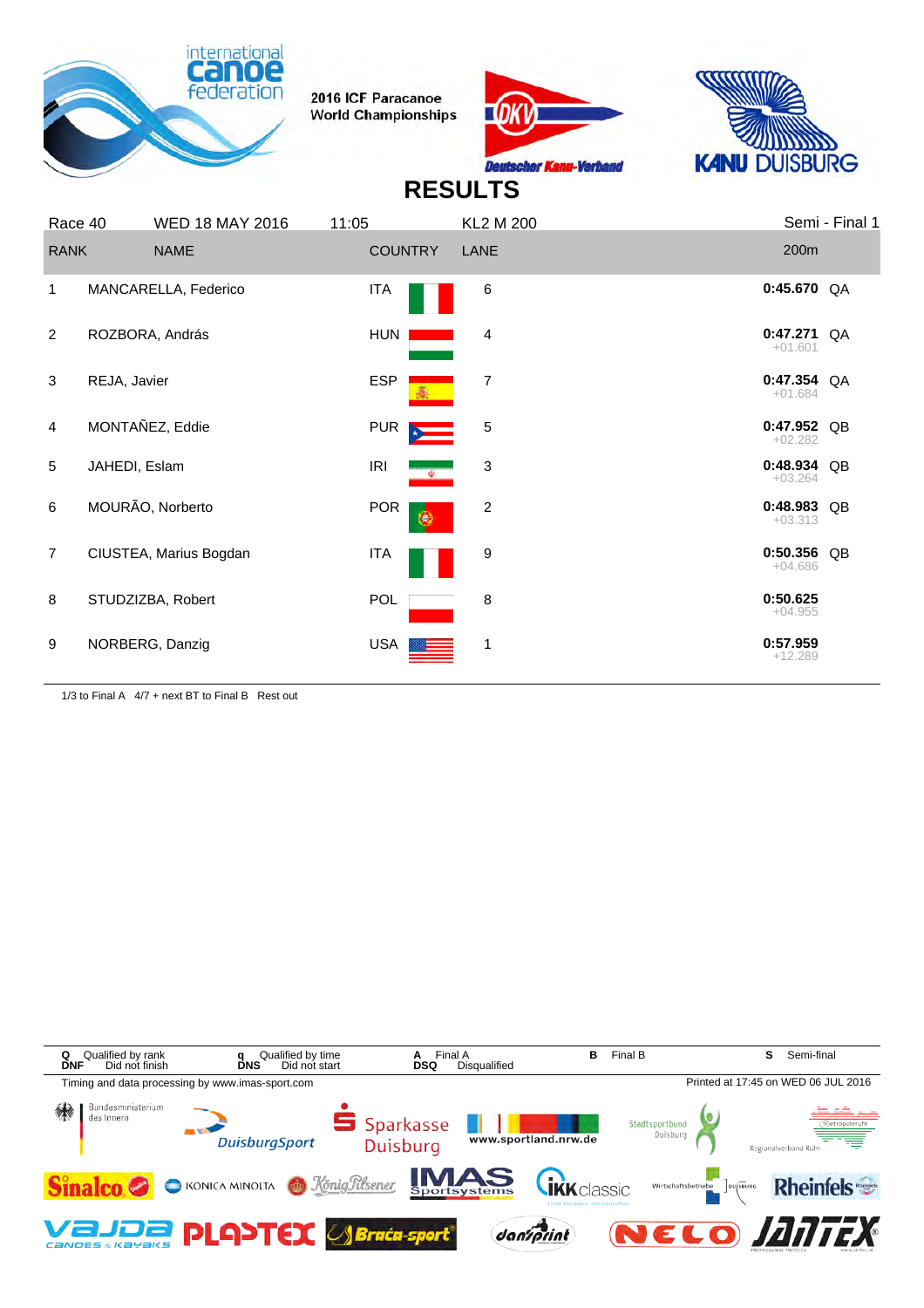





## **RESULTS**

| Race 41        |                | <b>WED 18 MAY 2016</b>   | 11:10      |                | <b>KL2 M 200</b>          |                            | Semi - Final 2 |
|----------------|----------------|--------------------------|------------|----------------|---------------------------|----------------------------|----------------|
| <b>RANK</b>    |                | <b>NAME</b>              |            | <b>COUNTRY</b> | LANE                      | 200m                       |                |
| $\mathbf{1}$   | FABCIC, Dejan  |                          | <b>SLO</b> |                | 5                         | $0:45.264$ QA              |                |
| 2              | SYNIUK, Mykola |                          | <b>UKR</b> |                | 4                         | $0:45.382$ QA<br>$+00.118$ |                |
| 3              | KILIAN, Ivo    |                          |            | GER            | $\ensuremath{\mathsf{3}}$ | $0:47.150$ QA<br>$+01.886$ |                |
| 4              |                | TOFALINI, Igor Alex      | <b>BRA</b> |                | 2                         | 0:47.980<br>$+02.716$      | QB             |
| 5              |                | RADOVANOVIC, Vuk         | <b>SRB</b> | n.             | 6                         | 0:48.411<br>$+03.147$      | QB             |
| 6              | ADATO, Or      |                          | <b>ISR</b> |                | $\overline{7}$            | 0:48.463<br>$+03.199$      | QB             |
| $\overline{7}$ |                | SILVSTRAND OLSSON, Filip |            | SWE            | 8                         | 0:51.971<br>$+06.707$      | QB             |
| 8              | TOPHURIA, Joni |                          |            | GEO $+$ $+$    | $\mathbf 1$               | 1:07.850<br>$+22.586$      |                |
| 9              | PAULSON, Aaron |                          | <b>USA</b> |                | 9                         | 1:08.389<br>$+23.125$      |                |

1/3 to Final A 4/7 + next BT to Final B Rest out

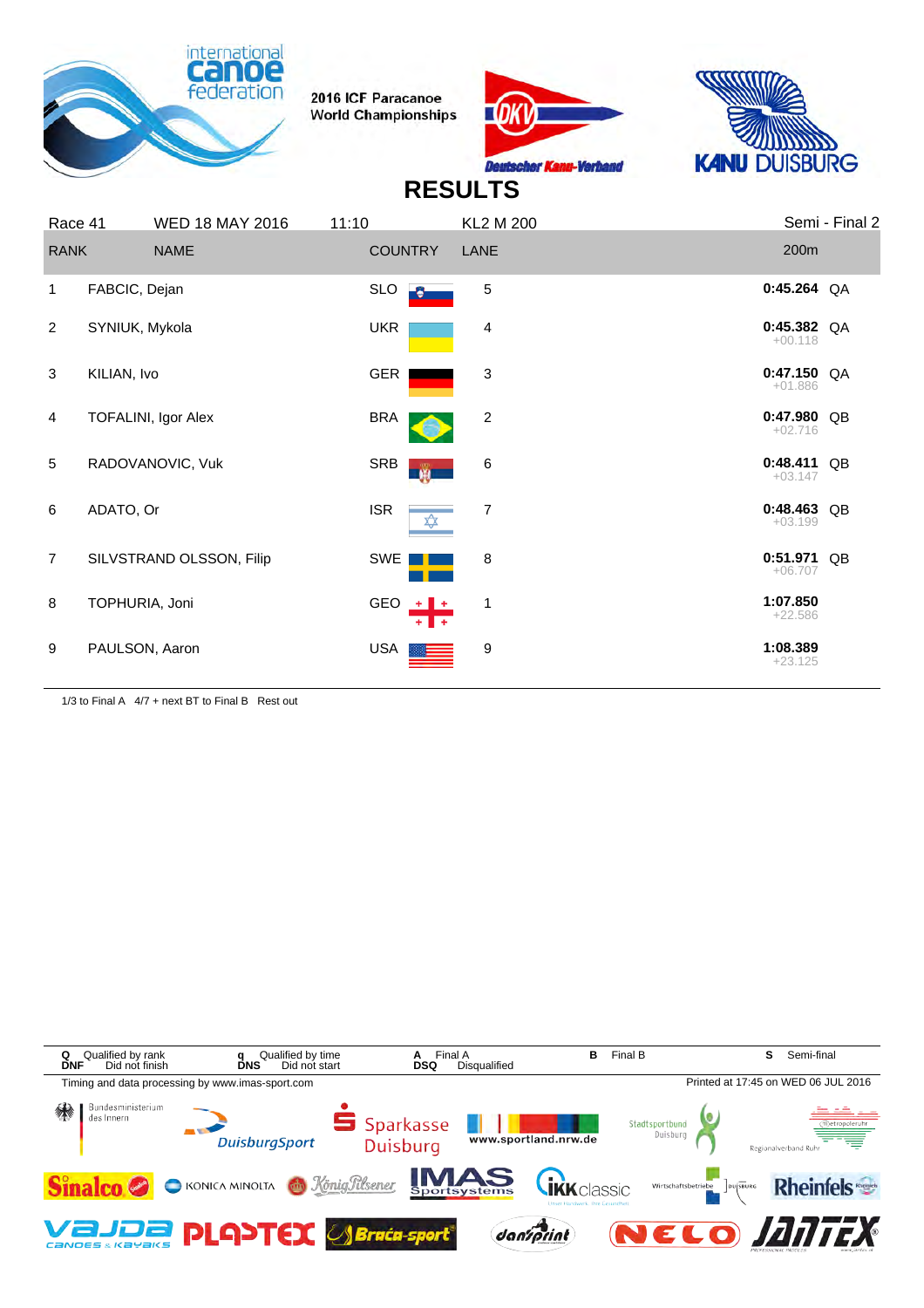

**NO RACE**

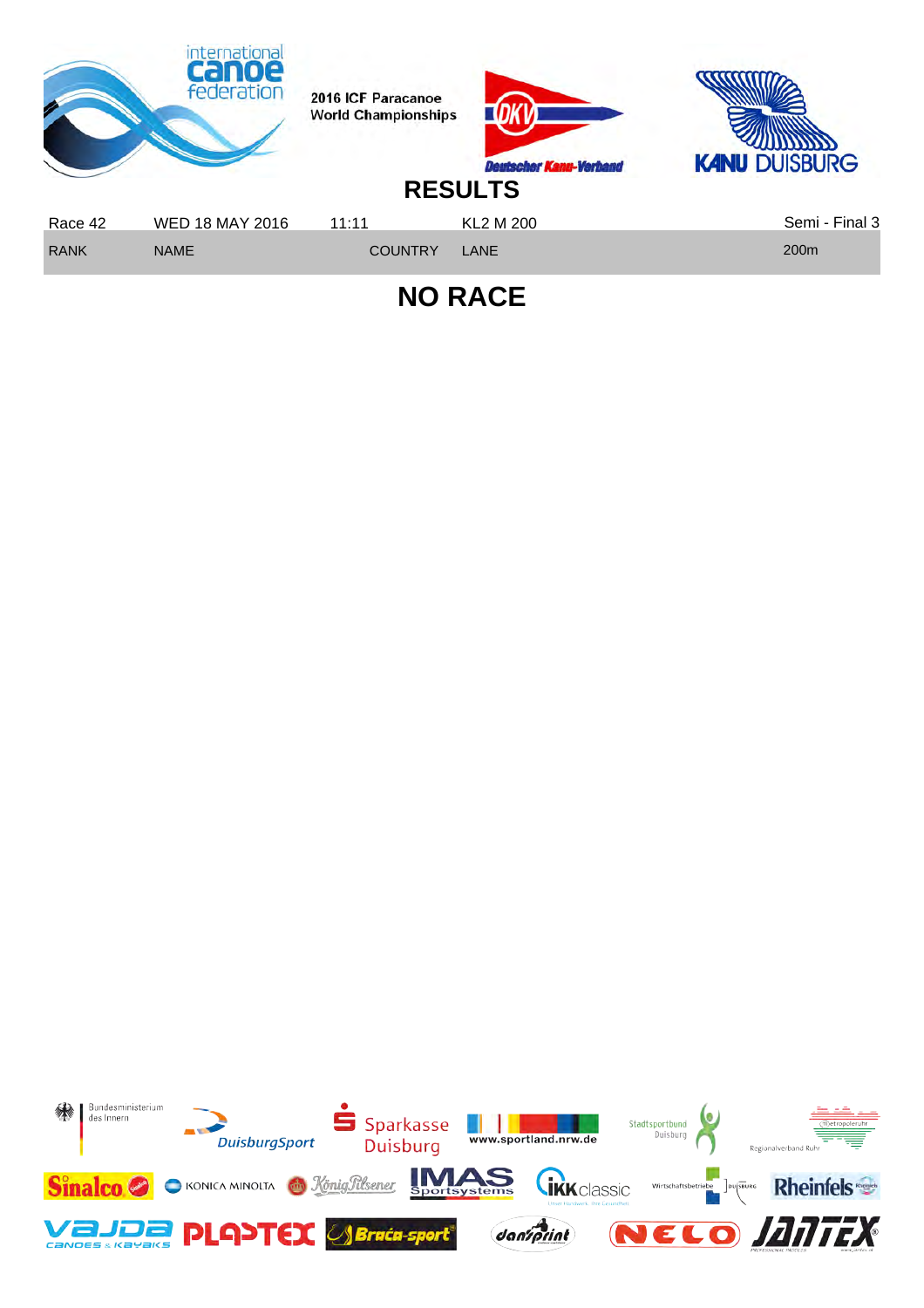





#### **RESULTS**

| Race 43        |                | <b>WED 18 MAY 2016</b>          | 11:15      |                | <b>KL2 W 200</b> |                          | Semi - Final |
|----------------|----------------|---------------------------------|------------|----------------|------------------|--------------------------|--------------|
| <b>RANK</b>    |                | <b>NAME</b>                     |            | <b>COUNTRY</b> | LANE             | 200m                     |              |
| 1              | WANG, Danqin   |                                 | <b>CHN</b> |                | 5                | 0:54.380 QF              |              |
| 2              |                | EGORKINA, Rimma                 | <b>RUS</b> |                | 4                | 0:55.631 QF<br>$+01.251$ |              |
| 3              | NICHOLS, Alana |                                 | <b>USA</b> |                | $\,6$            | 0:56.246 QF<br>$+01.866$ |              |
| 4              |                | RAIZA RIBEIRO BENIVIDES, Debora | <b>BRA</b> |                | 2                | 0:58.091<br>$+03.711$    |              |
| 5              |                | MOLKENTHIN, Anke                | GER        |                | 3                | 0:58.189<br>$+03.809$    |              |
| 6              | SARDÓN, Brenda |                                 | ARG        | $\odot$        | 7                | 0:59.904<br>$+05.524$    |              |
| $\overline{7}$ |                | BERCOVITCH, Pascale Rachel      | <b>ISR</b> | ✿              | 8                | 1:03.857<br>$+09.477$    |              |
| 8              | WANG, Chen     |                                 | <b>CHN</b> |                | 1                | 1:25.159<br>$+30.779$    |              |
|                | SHAO, Shasha   |                                 | <b>CHN</b> |                | 9                | Signed off               |              |
|                |                |                                 |            |                |                  |                          |              |

1/3 to Final Rest out

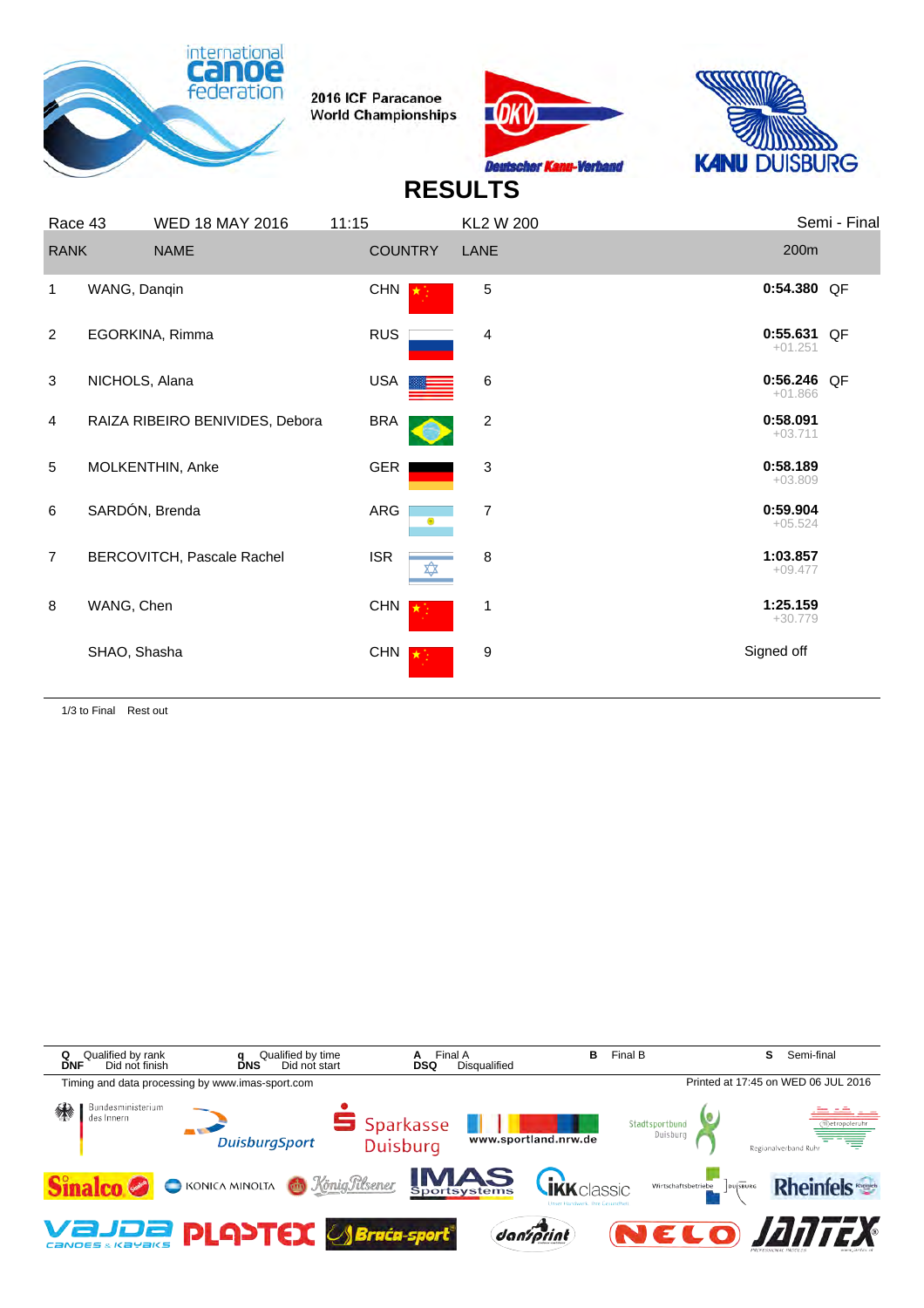





## **RESULTS**

| Race 44        |                  | <b>WED 18 MAY 2016</b>          | 11:20           | KL3 M 200      | Semi - Final 1              |
|----------------|------------------|---------------------------------|-----------------|----------------|-----------------------------|
| <b>RANK</b>    |                  | <b>NAME</b>                     | <b>COUNTRY</b>  | LANE           | 200m                        |
| 1              |                  | YEMELIANOV, Serhii              | <b>UKR</b>      | $\overline{4}$ | $0:39.540$ QA               |
| 2              | KIEREY, Tom      |                                 | GER             | 5              | $0:40.083$ QA<br>$+00.543$  |
| 3              | O'LEARY, Patrick |                                 | <b>IRL</b>      | 6              | 0:41.722<br>$+02.182$       |
| 4              |                  | SURWILO, Mateusz                | POL             | 7              | 0:42.242 QB<br>$+02.702$    |
| 5              | GARCÍA, Jonás    |                                 | <b>ESP</b><br>蟊 | 2              | 0:42.986<br>$+03.446$       |
| 6              |                  | PEREIRA DE LIMA, Vander Rogerio | <b>BRA</b>      | 3              | 0:43.009<br>QC<br>$+03.469$ |
| $\overline{7}$ | VALIEV, Talgaton |                                 | <b>UZB</b>      | 8              | 0:44.766<br>$+05.226$       |
| 8              |                  | TAIKENOV, Zhalgas               | KAZ             | 1              | 0:45.087<br>$+05.547$       |
| 9              | SUN, Xudong      |                                 | CHN $\sqrt{2}$  | 9              | 0:51.291<br>$+11.751$       |

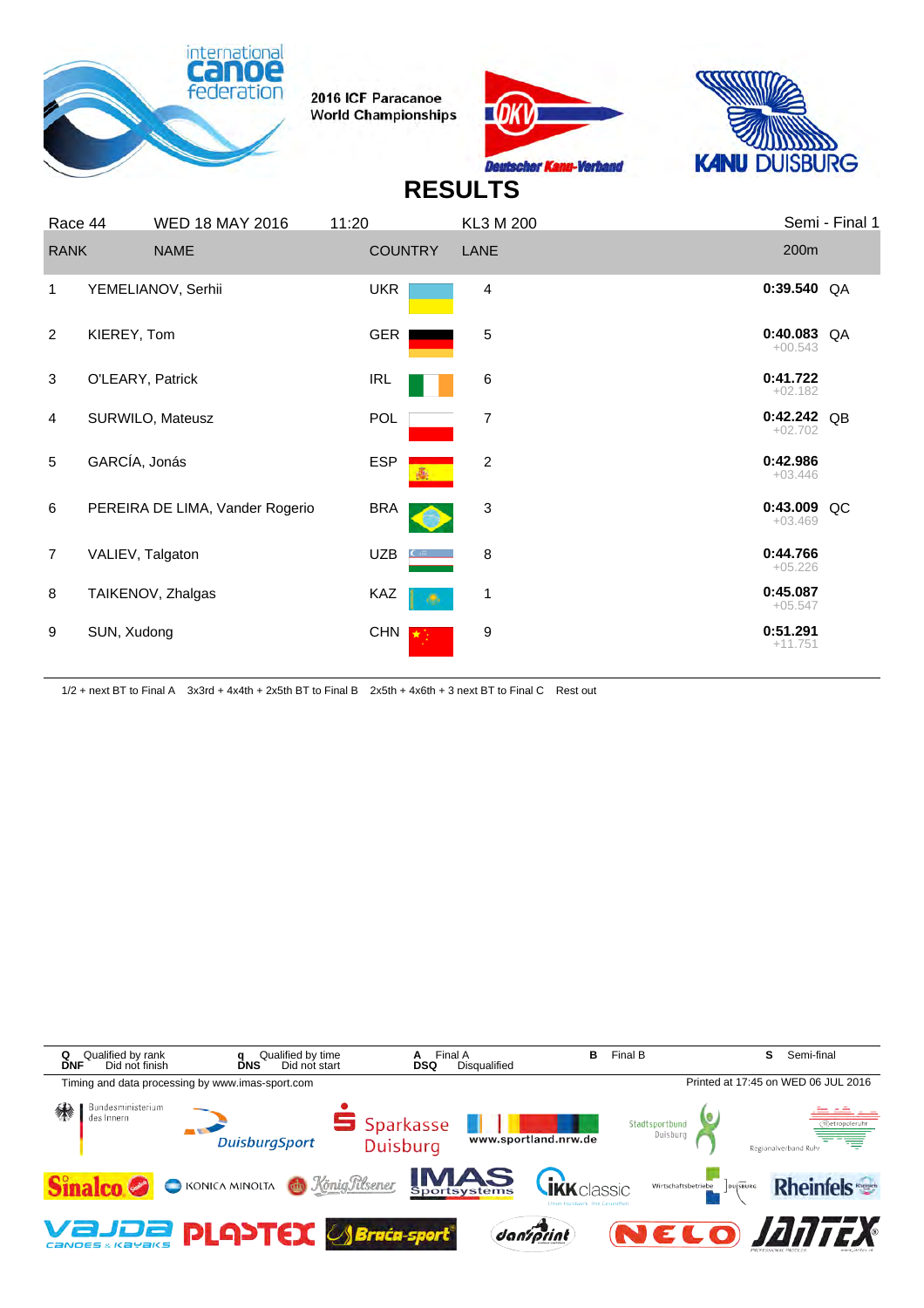





#### **RESULTS**

|                | Race 45        | <b>WED 18 MAY 2016</b>    | 11:25      | <b>KL3 M 200</b>       |                            | Semi - Final 2 |
|----------------|----------------|---------------------------|------------|------------------------|----------------------------|----------------|
| <b>RANK</b>    |                | <b>NAME</b>               |            | <b>COUNTRY</b><br>LANE | 200m                       |                |
| 1              |                | RIBEIRO DE CARVALHO, Caio | <b>BRA</b> | 5                      | $0:40.571$ QA              |                |
| 2              |                | VORONKOV, Artem           | <b>RUS</b> | 6                      | $0:41.423$ QA<br>$+00.852$ |                |
| 3              | SANKA, Edmond  |                           | <b>SEN</b> | 3                      | 0:42.237<br>$+01.666$      |                |
| $\overline{4}$ |                | MARTLEW, Scott            | <b>NZL</b> | 4<br>¥.∍               | 0:42.348 QB<br>$+01.777$   |                |
| 5              |                | MIKAEL EL AWSY, Jonas     | <b>DEN</b> | $\overline{2}$         | 0:44.845<br>$+04.274$      |                |
| 6              | HALEVI, Ron    |                           | <b>ISR</b> | $\overline{7}$<br>✿    | 0:45.229 QC<br>$+04.658$   |                |
| $\overline{7}$ | WING, Jonathan |                           | <b>RSA</b> | 8                      | 0:46.291<br>$+05.720$      |                |
| 8              |                | TAHMASBI, Akbar           | <b>IRI</b> | 1<br>$\rightarrow$     | 0:46.374<br>$+05.803$      |                |
| 9              |                | KHAN, Kamil Qayyum        | <b>IND</b> | 9                      | 0:49.819<br>$+09.248$      |                |

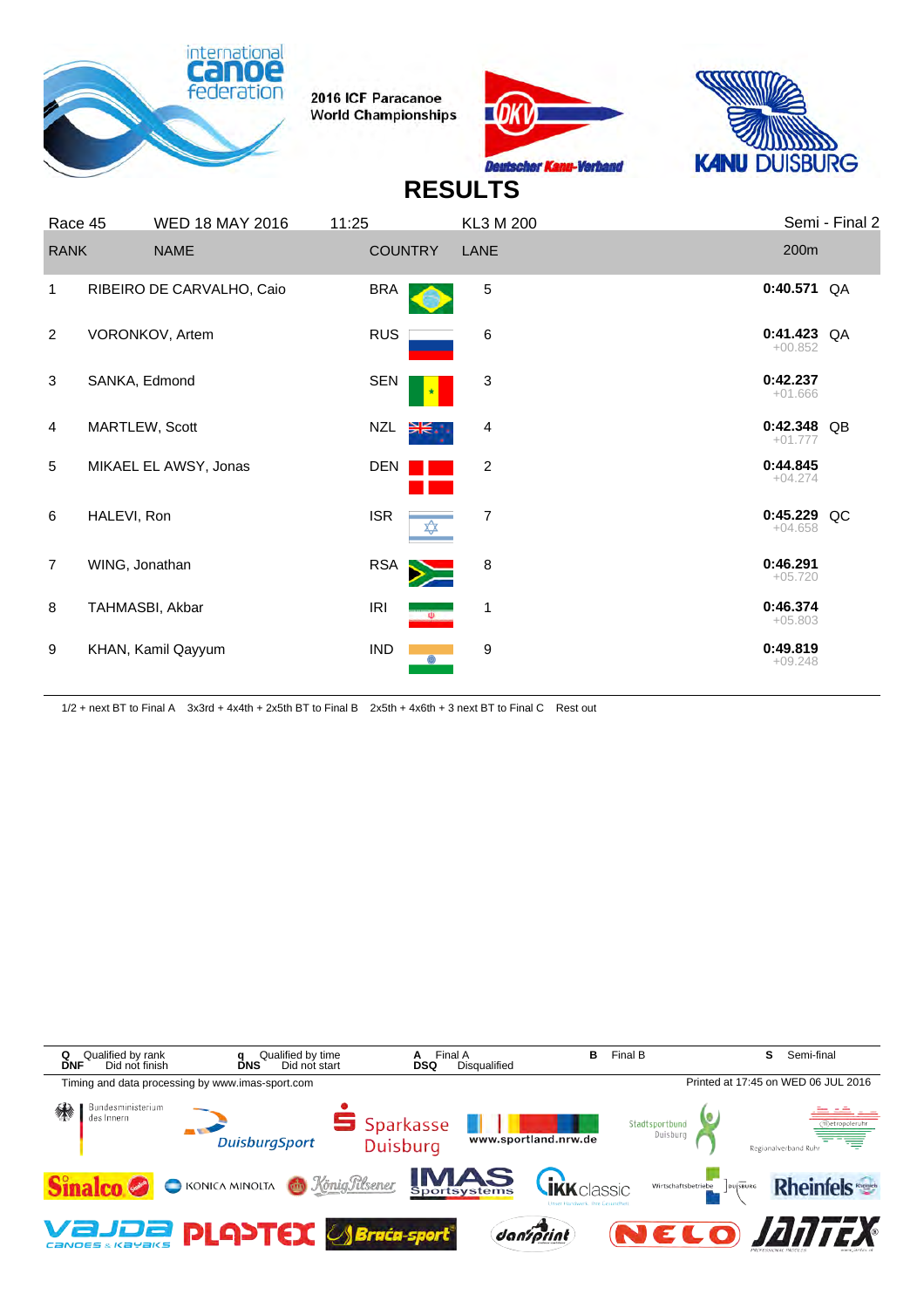





# **RESULTS**

| Race 46        |                  | <b>WED 18 MAY 2016</b> | 11:30             | KL3 M 200               | Semi - Final 3             |
|----------------|------------------|------------------------|-------------------|-------------------------|----------------------------|
| <b>RANK</b>    |                  | <b>NAME</b>            | <b>COUNTRY</b>    | LANE                    | 200m                       |
| 1              | KRYLOV, Leonid   |                        | <b>RUS</b>        | 5                       | $0:39.321$ QA              |
| $\overline{2}$ | OLIVER, Robert   |                        | $GBR \geq 2$<br>↗ | 4                       | $0:40.659$ QA<br>$+01.338$ |
| 3              |                  | LITTLEHALES, Dylan     | AUS<br>▓          | $\,6$                   | 0:41.899<br>$+02.578$      |
| $\overline{4}$ |                  | ARSENOVIC, Arsen       | SRB<br>ŵ          | 3                       | 0:42.893 QB<br>$+03.572$   |
| 5              |                  | NAMTAOTHONG, Suradech  | THA               | 8                       | 0:45.101<br>$+05.780$      |
| 6              | BENCZE, János    |                        | HUN               | $\overline{7}$          | 0:45.344 QC<br>$+06.023$   |
| $\overline{7}$ | KAURAV, Manish   |                        | <b>IND</b>        | $\overline{\mathbf{c}}$ | 0:45.948<br>$+06.627$      |
| 8              | GIANNINI, Simone |                        | ITA               | 9                       | 0:47.029<br>$+07.708$      |
| 9              | HUA, Zhixin      |                        | <b>CHN</b>        | 1                       | 0:47.561<br>$+08.240$      |
|                |                  |                        |                   |                         |                            |

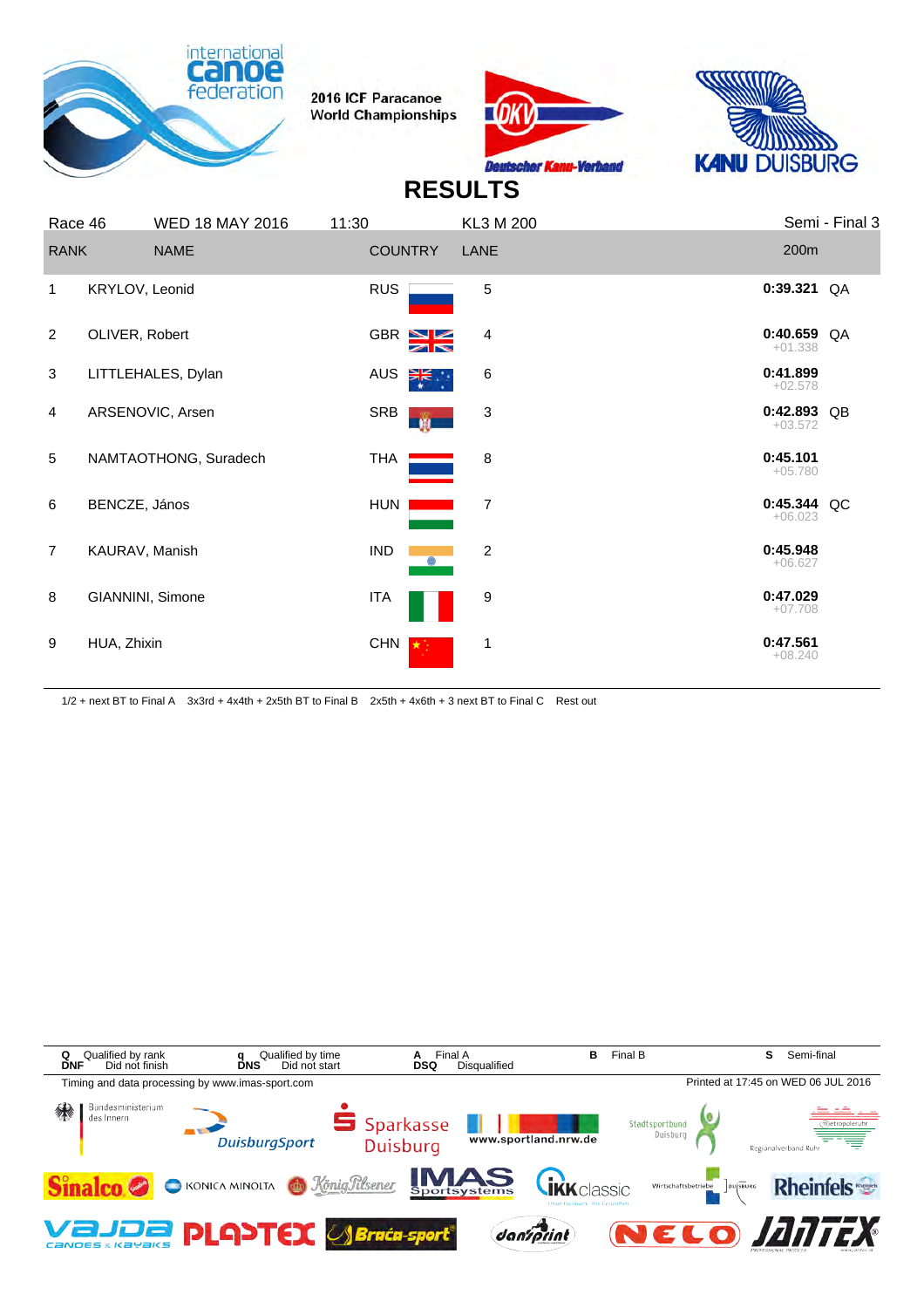





# **RESULTS**

| Race 47        |                  | <b>WED 18 MAY 2016</b>          | 11:35            | KL3 M 200    | Semi - Final 4             |
|----------------|------------------|---------------------------------|------------------|--------------|----------------------------|
| <b>RANK</b>    |                  | <b>NAME</b>                     | <b>COUNTRY</b>   | LANE         | 200m                       |
| 1              | SERBAN, Iulian   |                                 | <b>ROU</b>       | $\sqrt{5}$   | $0:40.358$ QA              |
| 2              | YOUNG, Jonathan  |                                 | GBR NE           | 4            | $0:40.926$ QA<br>$+00.568$ |
| 3              |                  | FARINEAUX, Martin               | <b>FRA</b>       | 6            | 0:41.028<br>$+00.670$      |
| 4              | PAVLOU, Eteoklis |                                 | GRE <b>TE</b>    | 7            | 0:42.064 QB<br>$+01.706$   |
| 5              |                  | <b>BUCCOLIERO, Pier Alberto</b> | <b>ITA</b>       | 2            | 0:43.725<br>$+03.367$      |
| 6              |                  | SØNDERBY THOMSEN, Kasper        | <b>DEN</b>       | 3            | $0:43.761$ QC<br>$+03.403$ |
| $\overline{7}$ |                  | MOZDZIERSKI, Tomasz             | POL              | 8            | 0:44.210<br>$+03.852$      |
| 8              | MATA, Zaid       |                                 | <b>VEN</b><br>G. | 9            | 0:45.179<br>$+04.821$      |
| 9              | MILLER, Nikiha   |                                 | <b>USA</b>       | $\mathbf{1}$ | 0:45.300<br>$+04.942$      |

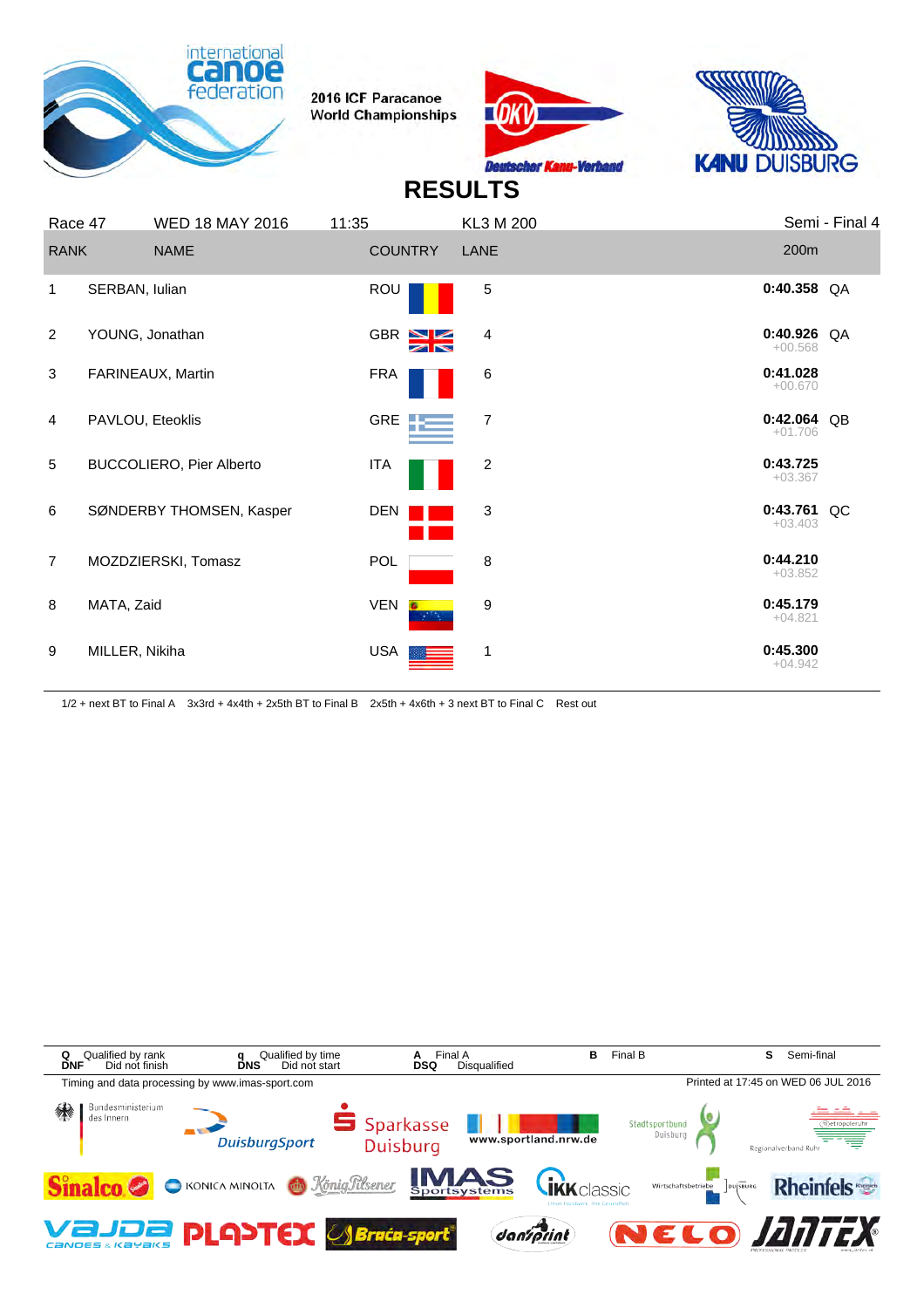





#### **RESULTS**

|                | Race 48        | <b>WED 18 MAY 2016</b>   | 11:40          | KL3 W 200        | Semi - Final             |
|----------------|----------------|--------------------------|----------------|------------------|--------------------------|
| <b>RANK</b>    |                | <b>NAME</b>              | <b>COUNTRY</b> | LANE             | 200m                     |
| 1              |                | SANTILLI, Mari Christina | <b>BRA</b>     | 4                | 0:53.112 QF              |
| 2              | ALLEN, Kelly   |                          | <b>USA</b>     | 5                | 0:53.274 QF<br>$+00.162$ |
| 3              | RIPA, Helene   |                          | SWE            | 7                | 0:53.878 QF<br>$+00.766$ |
| $\overline{4}$ | WOOD, Kelda    |                          | GBR N          | 3                | 0:54.867<br>$+01.755$    |
| 5              | NAVEIRO, Elena |                          | <b>ESP</b>     | 6                | 0:55.076<br>$+01.964$    |
| 6              | VOLIK, Larisa  |                          | <b>RUS</b>     | $\boldsymbol{2}$ | 0:55.310<br>$+02.198$    |
| $\overline{7}$ | CAI, Yuqingyan |                          | <b>CHN</b>     | 1                | 0:55.767<br>$+02.655$    |
| 8              | PIERCE, Anja   |                          | <b>USA</b>     | 9                | 0:56.218<br>$+03.106$    |
| 9              | ELVIRA, Silvia |                          | <b>ESP</b>     | 8                | 0:56.803<br>$+03.691$    |
|                |                |                          |                |                  |                          |

1/3 to Final Rest out

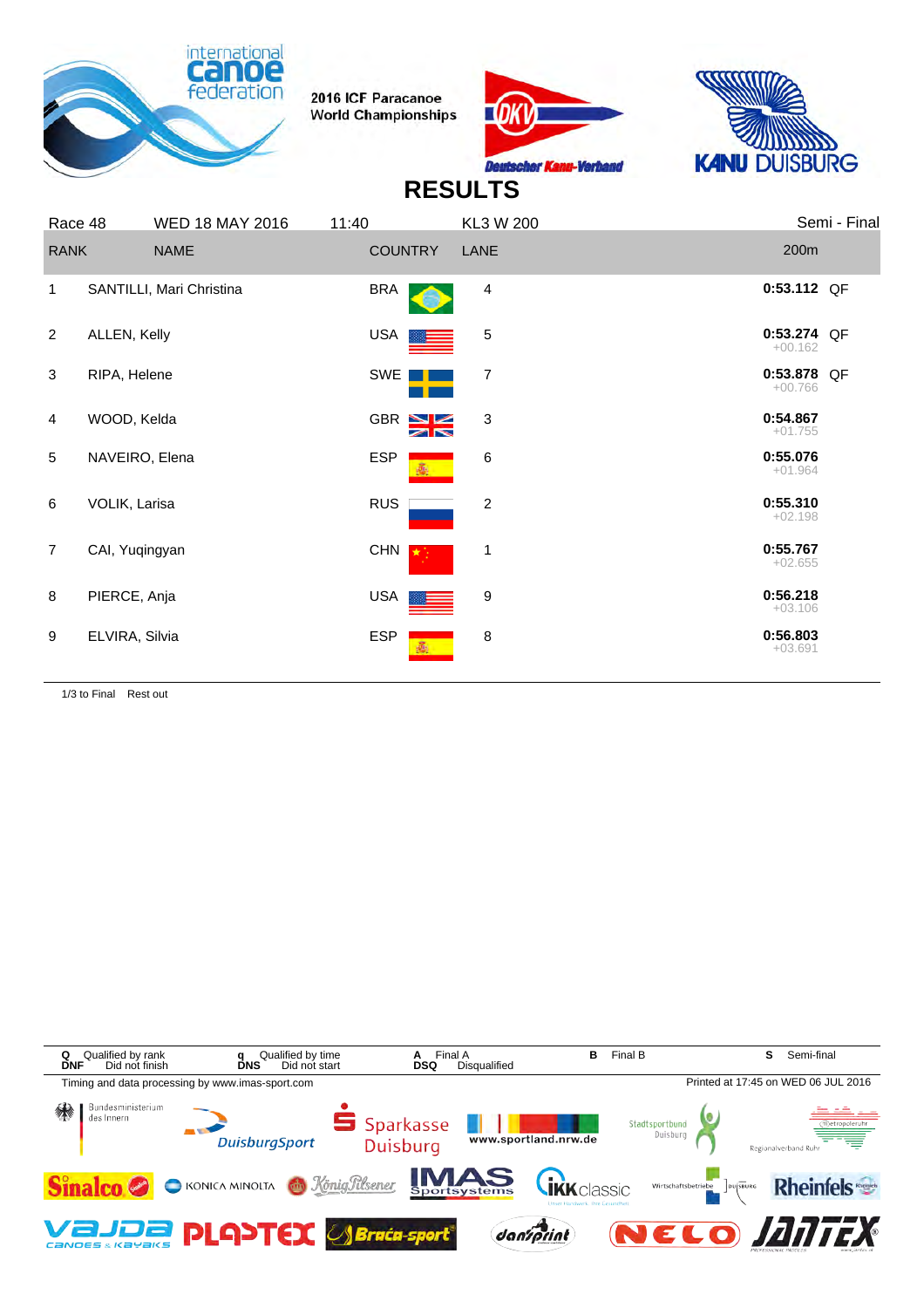

**NO RACE**

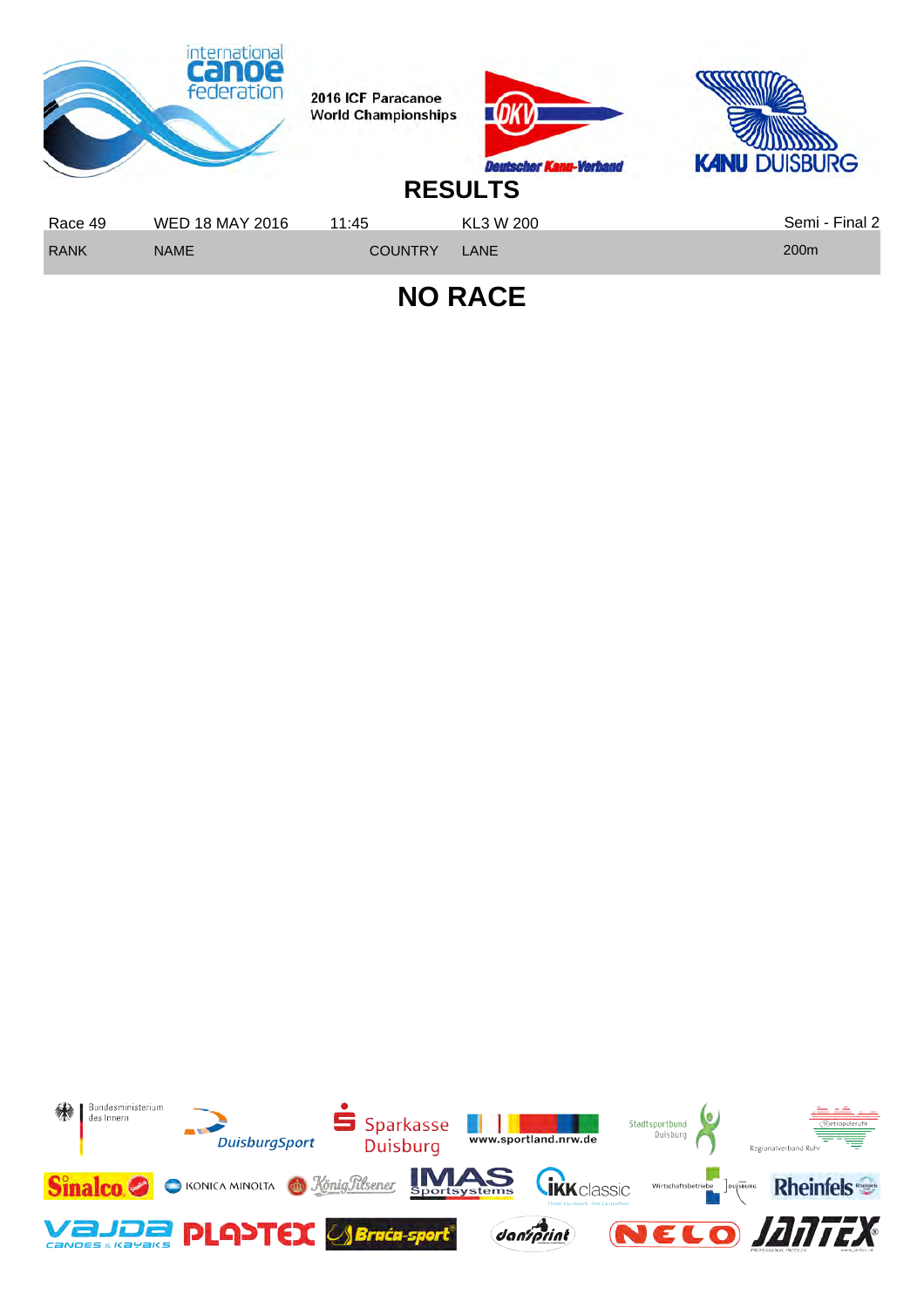

1/3 to Final Rest out

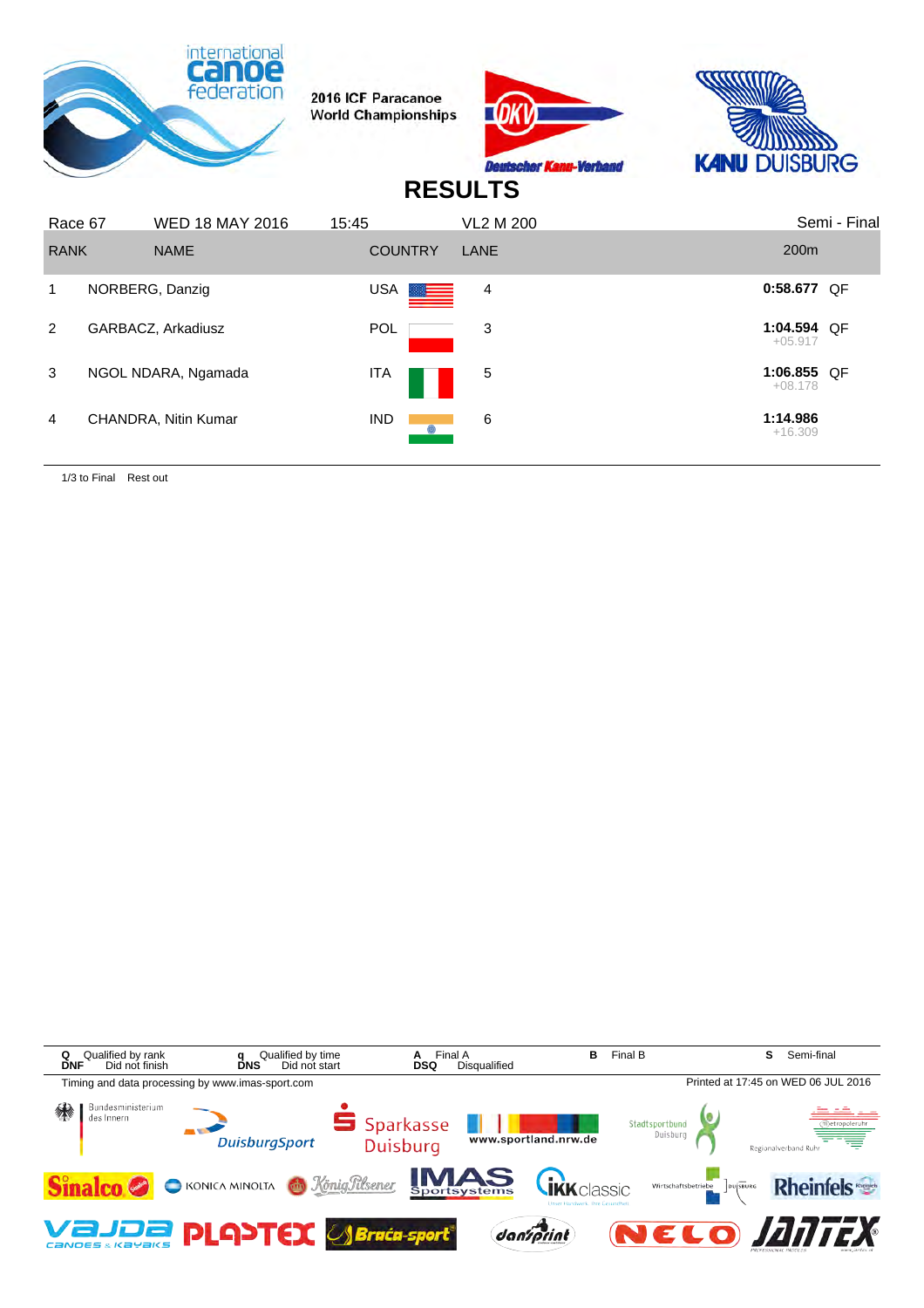





#### **RESULTS**

| Race 68     |                 | <b>WED 18 MAY 2016</b>     | 15:55                                                                                                                                                                                                                                 | VL3 M 200 | Semi - Final             |
|-------------|-----------------|----------------------------|---------------------------------------------------------------------------------------------------------------------------------------------------------------------------------------------------------------------------------------|-----------|--------------------------|
| <b>RANK</b> |                 | <b>NAME</b>                | <b>COUNTRY</b>                                                                                                                                                                                                                        | LANE      | 200 <sub>m</sub>         |
| 1.          | PARKS, Jamey    |                            | USA <b>de la partid de la partid de la partid de la partid de la partid de la partid de la partid de la partid d</b><br>De la partid de la partid de la partid de la partid de la partid de la partid de la partid de la partid de la | 5         | $0:52.028$ QF            |
| 2           | POLTE, Maik     |                            | <b>GER</b>                                                                                                                                                                                                                            | 4         | 0:56.377 QF<br>$+04.349$ |
| 3           |                 | <b>EMANUELSSON, Henrik</b> | SWE                                                                                                                                                                                                                                   | 3         | 0:57.511 QF<br>$+05.483$ |
| 4           | SINGH, Anuj     |                            | <b>IND</b>                                                                                                                                                                                                                            | 6         | 0:59.591<br>$+07.563$    |
| 5           | PILOSYAN, Garik |                            | ARM                                                                                                                                                                                                                                   | 2         | 1:02.619<br>$+10.591$    |

1/3 to Final Rest out

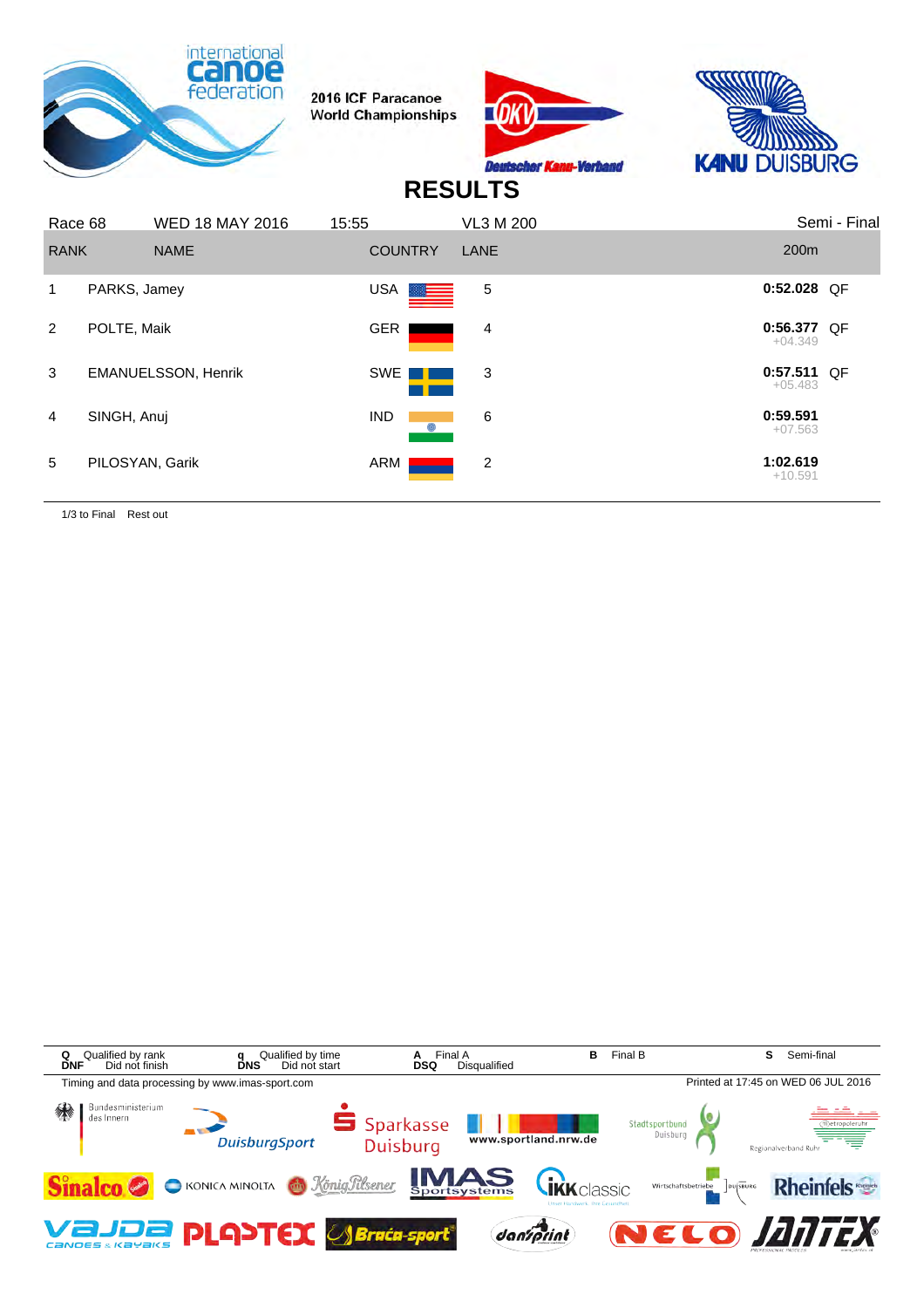

**NO RACE**

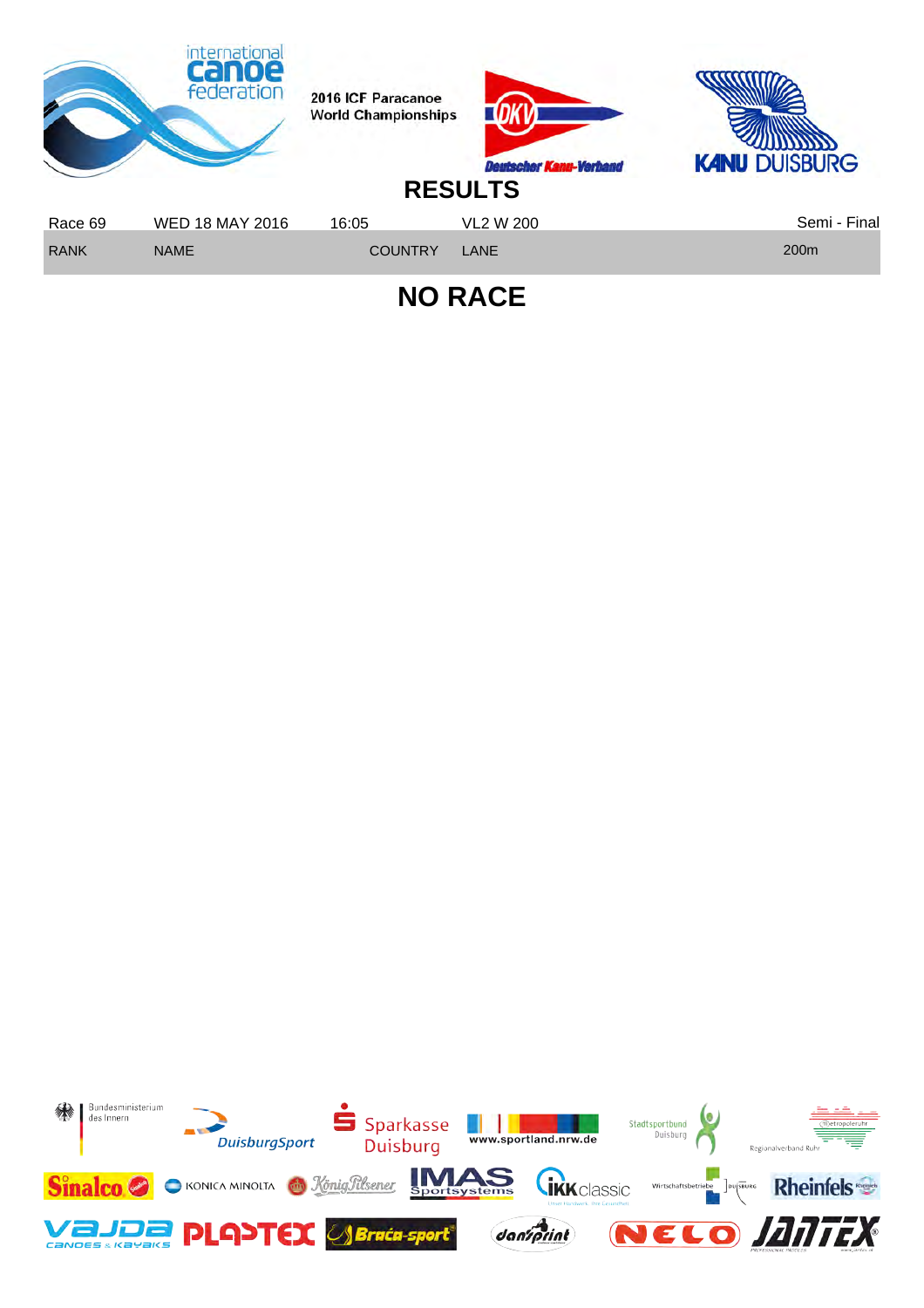





|                | Race 81        | THU 19 MAY 2016     | 10:40                   | <b>KL1 M 200</b>        |                       | Final B |
|----------------|----------------|---------------------|-------------------------|-------------------------|-----------------------|---------|
| <b>RANK</b>    |                | <b>NAME</b>         | <b>COUNTRY</b>          | LANE                    | 200m                  |         |
| $\mathbf{1}$   | JUHÁSZ, Tamás  |                     | <b>HUN</b>              | 3                       | 0:53.849              |         |
| $\overline{2}$ |                | DIAZ, Lucas Nicolás | ARG<br>۳                | 6                       | 0:54.679<br>$+00.830$ |         |
| 3              |                | HRECHKO, Oleksandr  | <b>UKR</b>              | 4                       | 0:54.918<br>$+01.069$ |         |
| $\overline{4}$ | SIEDERS, Colin |                     | <b>AUS</b><br>楽.        | 5                       | 0:55.267<br>$+01.418$ |         |
| 5              |                | VOLKMANN, Stefan    | <b>GER</b>              | 7                       | 0:56.546<br>$+02.697$ |         |
| 6              | GROMOV, Pavel  |                     | <b>RUS</b>              | $\overline{\mathbf{c}}$ | 0:59.276<br>$+05.427$ |         |
| $\overline{7}$ |                | CASTAÑO, Adrián     | <b>ESP</b>              | 9                       | 0:59.338<br>$+05.489$ |         |
| 8              | SANTOS, Paulo  |                     | <b>POR</b><br>$\bullet$ | 1                       | 0:59.543<br>$+05.694$ |         |
| 9              |                | STERNATH, Elmar     | AUT                     | 8                       | 1:07.124<br>$+13.275$ |         |
|                |                |                     |                         |                         |                       |         |

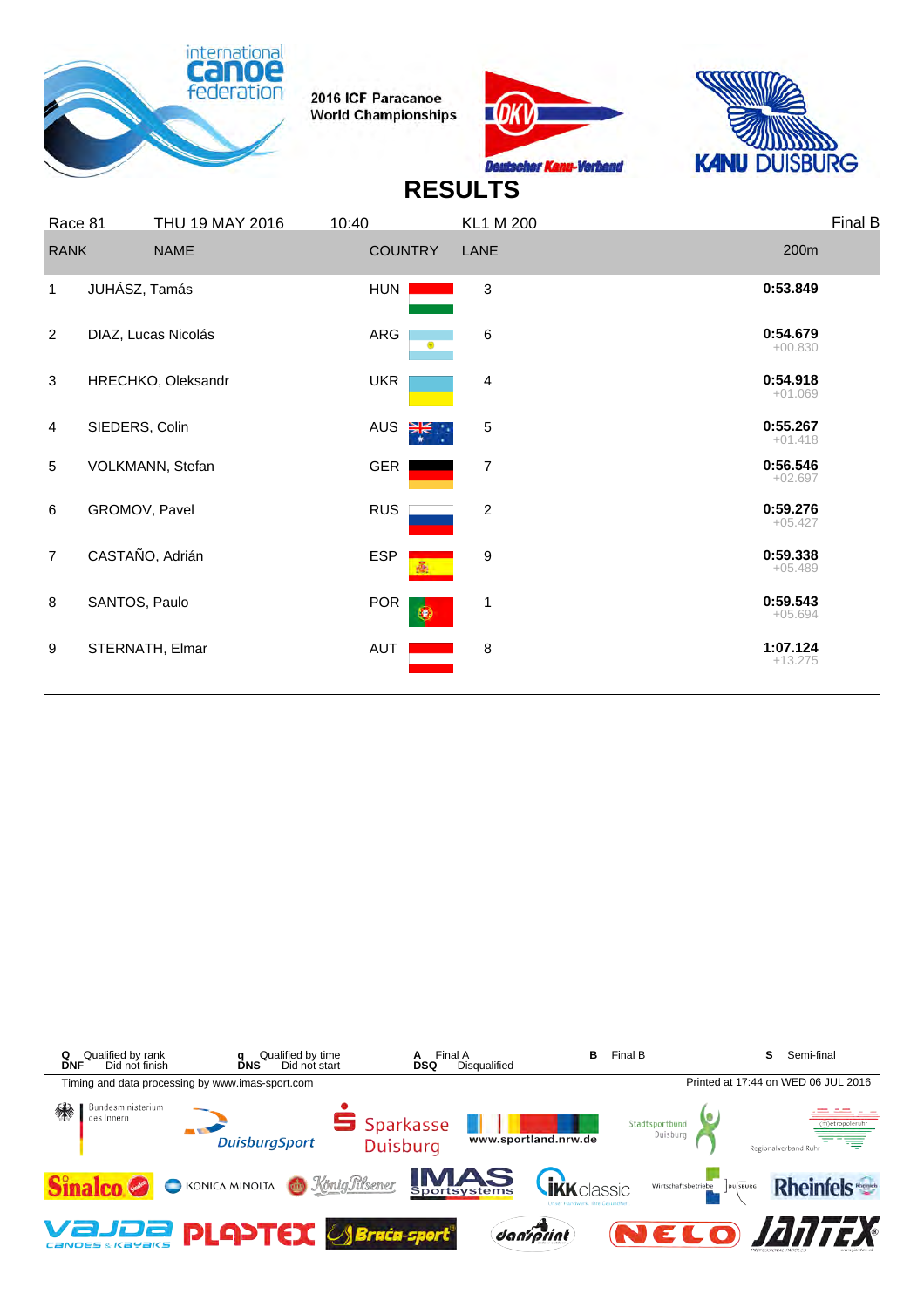





| Race 82        |               | THU 19 MAY 2016               | 10:45      |                | <b>KL1 M 200</b>        |                       | Final A |
|----------------|---------------|-------------------------------|------------|----------------|-------------------------|-----------------------|---------|
| <b>RANK</b>    |               | <b>NAME</b>                   |            | <b>COUNTRY</b> | LANE                    | 200m                  |         |
| 1              | YU, Xiaowei   |                               | <b>CHN</b> |                | 4                       | 0:50.596              |         |
| $\overline{2}$ | TOKARZ, Jakub |                               | <b>POL</b> |                | $\overline{\mathbf{c}}$ | 0:50.855<br>$+00.259$ |         |
| 3              |               | CARDOSO DA SILVA, Luis Carlos | <b>BRA</b> |                | 5                       | 0:52.233<br>$+01.637$ |         |
| $\overline{4}$ | MARSDEN, lan  |                               |            | GBR S          | 3                       | 0:52.312<br>$+01.716$ |         |
| 5              |               | FERNANDES DE PADUA, Fernando  | <b>BRA</b> |                | 1                       | 0:53.160<br>$+02.564$ |         |
| 6              | SUBA, Róbert  |                               | <b>HUN</b> |                | 6                       | 0:53.186<br>$+02.590$ |         |
| $\overline{7}$ | PAULL, Graham |                               | RSA        |                | $\overline{7}$          | 0:53.668<br>$+03.072$ |         |
| 8              | BOULLE, Remy  |                               | <b>FRA</b> |                | 8                       | 0:54.039<br>$+03.443$ |         |
| 9              |               | RAVALLI, Salvatore            | ITA        |                | 9                       | 0:55.568<br>$+04.972$ |         |
|                |               |                               |            |                |                         |                       |         |

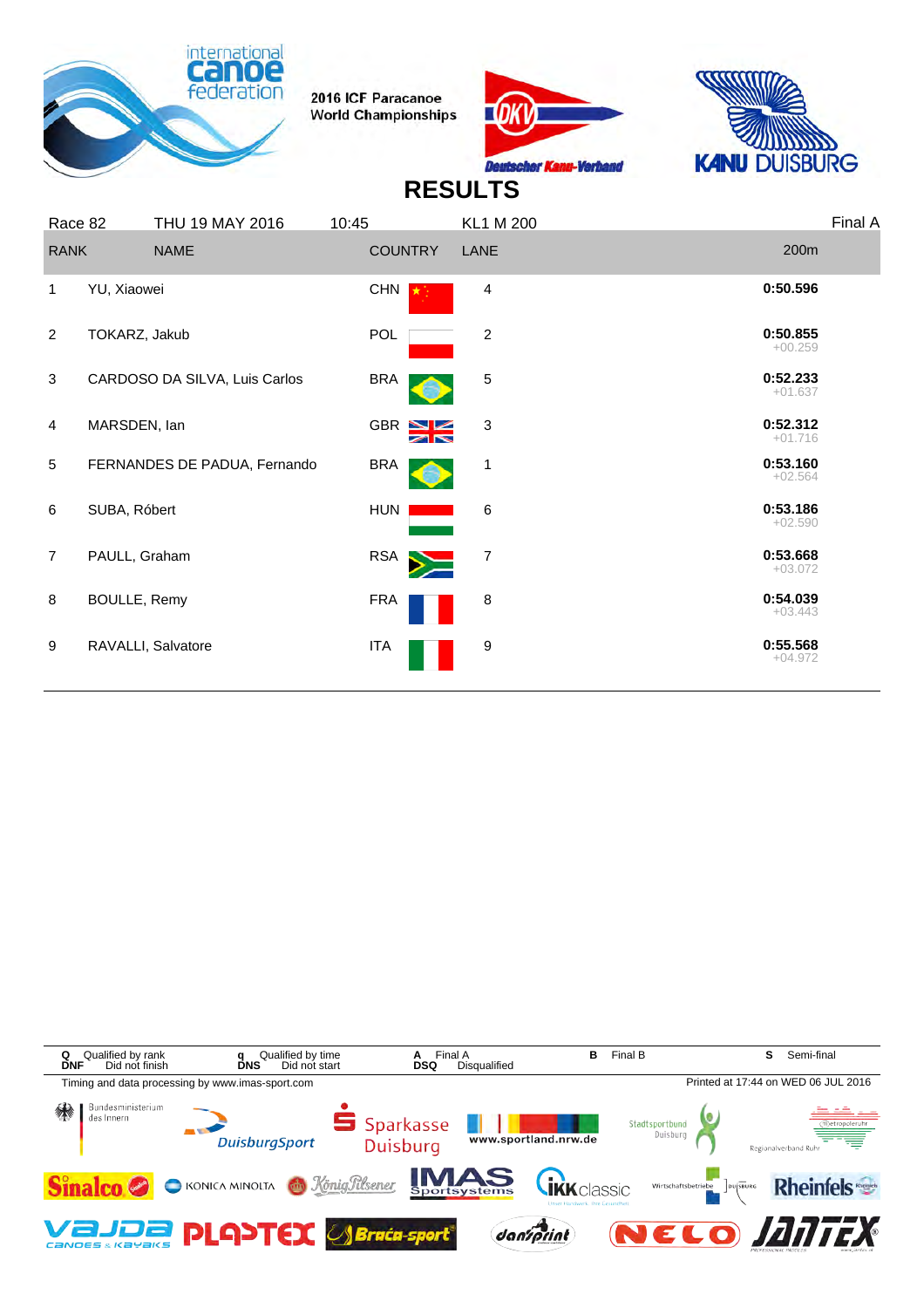





|                | Race 83       | THU 19 MAY 2016       | 10:50                          | <b>KL1 W 200</b> | Final                 |  |
|----------------|---------------|-----------------------|--------------------------------|------------------|-----------------------|--|
| <b>RANK</b>    |               | <b>NAME</b>           | <b>COUNTRY</b>                 | LANE             | 200m                  |  |
| 1              | MÜLLER, Edina |                       | <b>GER</b>                     | 4                | 0:56.846              |  |
| $\overline{2}$ |               | CHIPPINGTON, Jeanette | $GBR \geq 2$<br>$\blacksquare$ | 5                | 0:57.037<br>$+00.191$ |  |
| 3              |               | DUPIK, Alexandra      | <b>RUS</b>                     | 6                | 0:58.209<br>$+01.363$ |  |
| 4              | KUBAS, Kamila |                       | POL                            | 3                | 0:59.282<br>$+02.436$ |  |
| 5              | XIE, Maosan   |                       | <b>CHN</b>                     | 8                | 1:00.809<br>$+03.963$ |  |
| 6              |               | KUPRIIANOVA, Svitlana | <b>UKR</b>                     | 7                | 1:02.003<br>$+05.157$ |  |
| $\overline{7}$ |               | WOLLERMAN, Katherine  | CHI<br>$\star$                 | $\overline{c}$   | 1:02.230<br>$+05.384$ |  |
| 8              |               | NEUMUELLER, Jocelyn   | <b>AUS</b><br>⋛.               | 1                | 1:03.137<br>$+06.291$ |  |
| 9              |               | LACHEUX, Agnes        | <b>FRA</b>                     | 9                | 1:05.100<br>$+08.254$ |  |
|                |               |                       |                                |                  |                       |  |

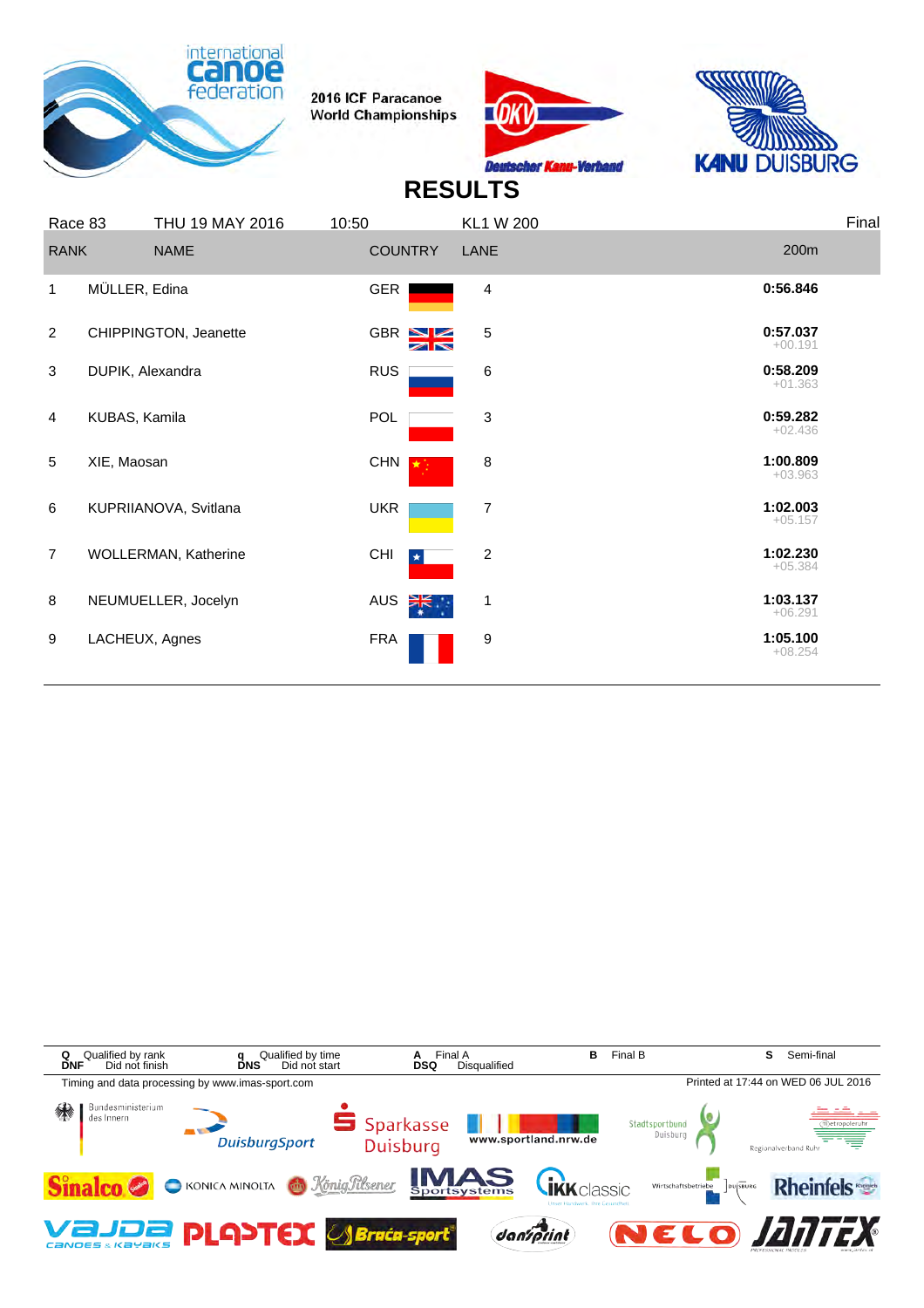





|                | Race 84       | THU 19 MAY 2016          | 11:00          | <b>KL2 M 200</b>            |                       | Final B |
|----------------|---------------|--------------------------|----------------|-----------------------------|-----------------------|---------|
|                | <b>RANK</b>   | <b>NAME</b>              | <b>COUNTRY</b> | LANE                        | 200m                  |         |
| 1              |               | MONTAÑEZ, Eddie          | <b>PUR</b>     | 5                           | 0:49.400              |         |
| 2              | JAHEDI, Eslam |                          | IRI            | 3<br>$\langle \Psi \rangle$ | 0:50.516<br>$+01.116$ |         |
| 3              |               | MOURÃO, Norberto         | <b>POR</b>     | 7<br>۰                      | 0:50.537<br>$+01.137$ |         |
| $\overline{4}$ |               | RADOVANOVIC, Vuk         | SRB            | 6<br>$\mathbf{u}$           | 0:50.557<br>$+01.157$ |         |
| 5              |               | TOFALINI, Igor Alex      | <b>BRA</b>     | 4                           | 0:50.597<br>$+01.197$ |         |
| 6              | ADATO, Or     |                          | <b>ISR</b>     | $\boldsymbol{2}$            | 0:51.012<br>$+01.612$ |         |
| $\overline{7}$ |               | CIUSTEA, Marius Bogdan   | <b>ITA</b>     | 1                           | 0:51.831<br>$+02.431$ |         |
| 8              |               | STUDZIZBA, Robert        | POL            | 9                           | 0:51.942<br>$+02.542$ |         |
| 9              |               | SILVSTRAND OLSSON, Filip | SWE            | 8                           | 0:53.088<br>$+03.688$ |         |
|                |               |                          |                |                             |                       |         |

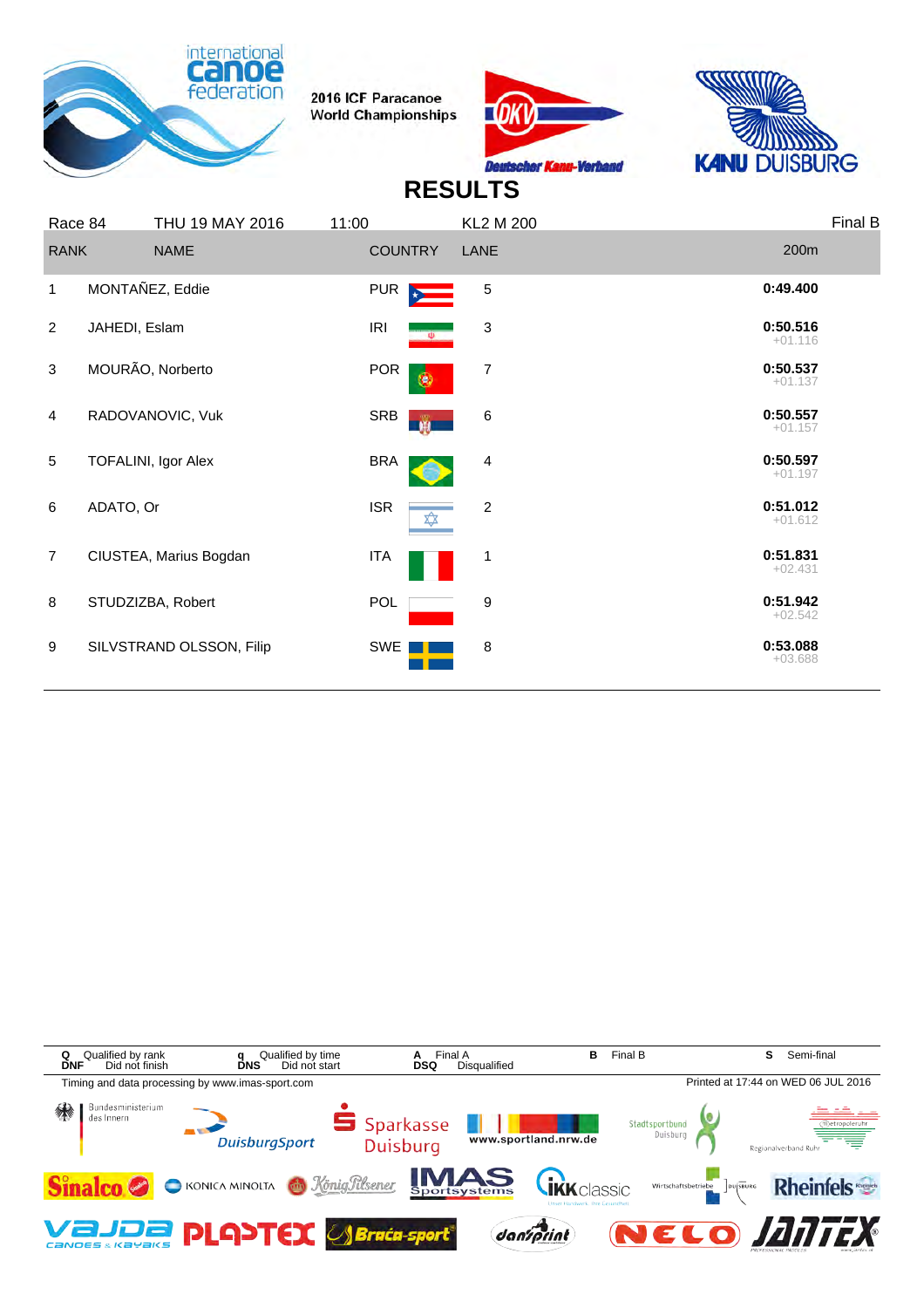





| Race 85        |                 | THU 19 MAY 2016           | 11:05      |                                     | <b>KL2 M 200</b> |                       | Final A |
|----------------|-----------------|---------------------------|------------|-------------------------------------|------------------|-----------------------|---------|
| <b>RANK</b>    |                 | <b>NAME</b>               |            | <b>COUNTRY</b>                      | LANE             | 200m                  |         |
| 1              | MCGRATH, Curtis |                           | <b>AUS</b> | $\frac{1}{\sqrt{K}}$ .              | 4                | 0:42.043              |         |
| 2              |                 | SWOBODA, Markus Mendy     | <b>AUT</b> |                                     | 5                | 0:43.068<br>$+01.025$ |         |
| 3              |                 | <b>BEIGHTON, Nicholas</b> |            | GBR <sup>NZ</sup><br>$\blacksquare$ | 6                | 0:44.572<br>$+02.529$ |         |
| 4              | SYNIUK, Mykola  |                           | <b>UKR</b> |                                     | 2                | 0:46.493<br>$+04.450$ |         |
| 5              | FABCIC, Dejan   |                           | <b>SLO</b> | Ð                                   | $\boldsymbol{7}$ | 0:46.625<br>$+04.582$ |         |
| 6              |                 | MANCARELLA, Federico      | <b>ITA</b> |                                     | 3                | 0:46.844<br>$+04.801$ |         |
| $\overline{7}$ |                 | ROZBORA, András           | <b>HUN</b> |                                     | 8                | 0:48.404<br>$+06.361$ |         |
| 8              | REJA, Javier    |                           | <b>ESP</b> | 鸁                                   | 1                | 0:48.626<br>$+06.583$ |         |
| 9              | KILIAN, Ivo     |                           | <b>GER</b> |                                     | 9                | 0:48.891<br>$+06.848$ |         |
|                |                 |                           |            |                                     |                  |                       |         |

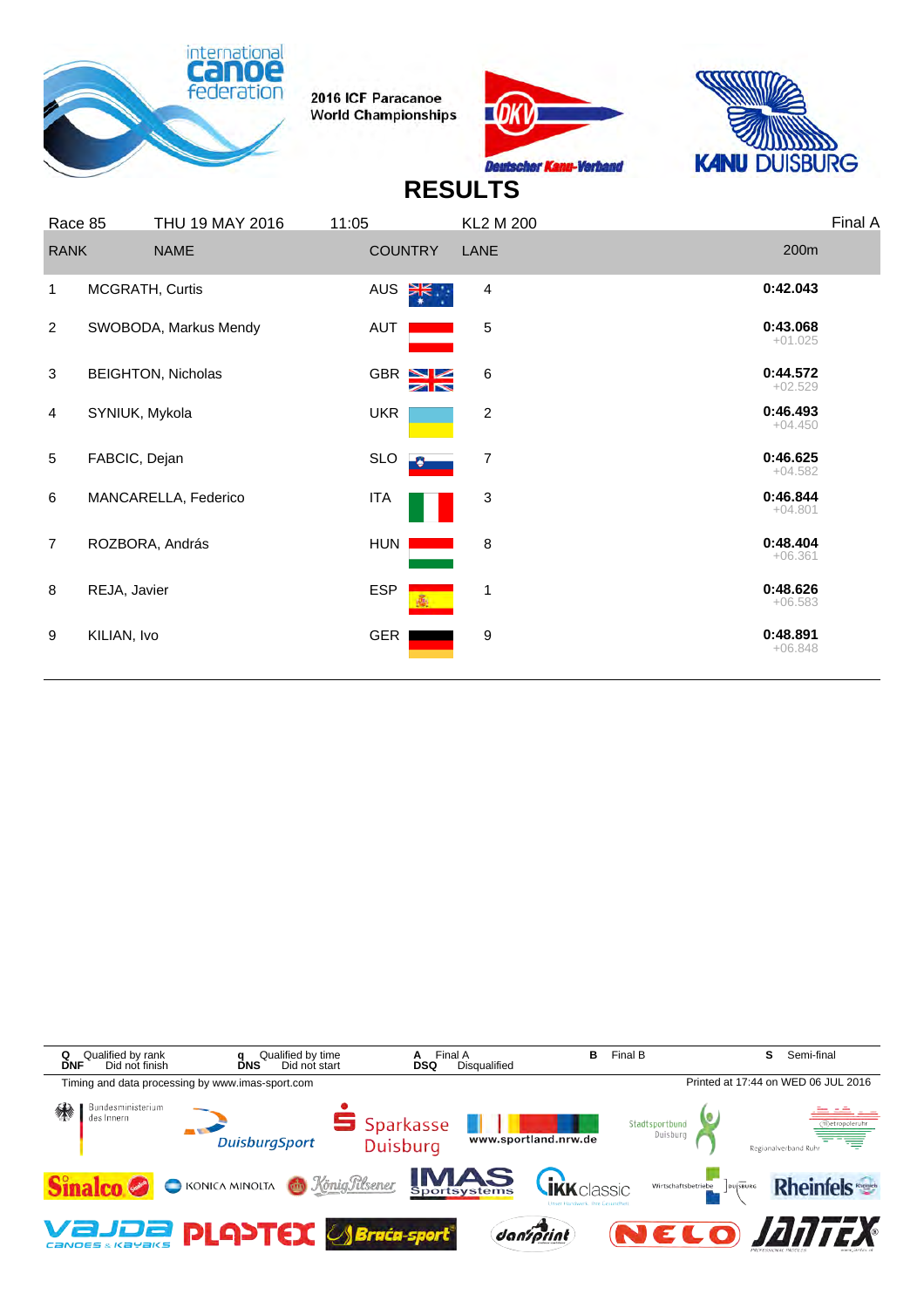





|                | Race 86       | THU 19 MAY 2016            | 11:10                              | KL2 W 200                 | Final                 |
|----------------|---------------|----------------------------|------------------------------------|---------------------------|-----------------------|
|                | <b>RANK</b>   | <b>NAME</b>                | <b>COUNTRY</b>                     | LANE                      | 200m                  |
| 1              | WIGGS, Emma   |                            | GBR $N$<br>$\blacksquare$          | 5                         | 0:53.691              |
| 2              |               | PATERSON, Nicola           | $GBR \triangleq$<br>$\blacksquare$ | 4                         | 0:56.533<br>$+02.842$ |
| 3              | SEIPEL, Susan |                            | AUS<br>≯¥਼                         | $\ensuremath{\mathsf{3}}$ | 0:57.032<br>$+03.341$ |
| 4              |               | ANDREEVA, Nadezda          | <b>RUS</b>                         | 7                         | 0:57.726<br>$+04.035$ |
| 5              |               | <b>GAUTHIER, Christine</b> | CAN                                | 6                         | 0:57.751<br>$+04.060$ |
| 6              | WANG, Dangin  |                            | <b>CHN</b>                         | 8                         | 0:58.575<br>$+04.884$ |
| $\overline{7}$ |               | EGORKINA, Rimma            | <b>RUS</b>                         | 1                         | 0:59.281<br>$+05.590$ |
| 8              |               | NICHOLS, Alana             | <b>USA</b>                         | 9                         | 1:00.647<br>$+06.956$ |
| 9              |               | LAGUTENKO, Nataliia        | <b>UKR</b>                         | $\overline{c}$            | 1:01.256<br>$+07.565$ |
|                |               |                            |                                    |                           |                       |

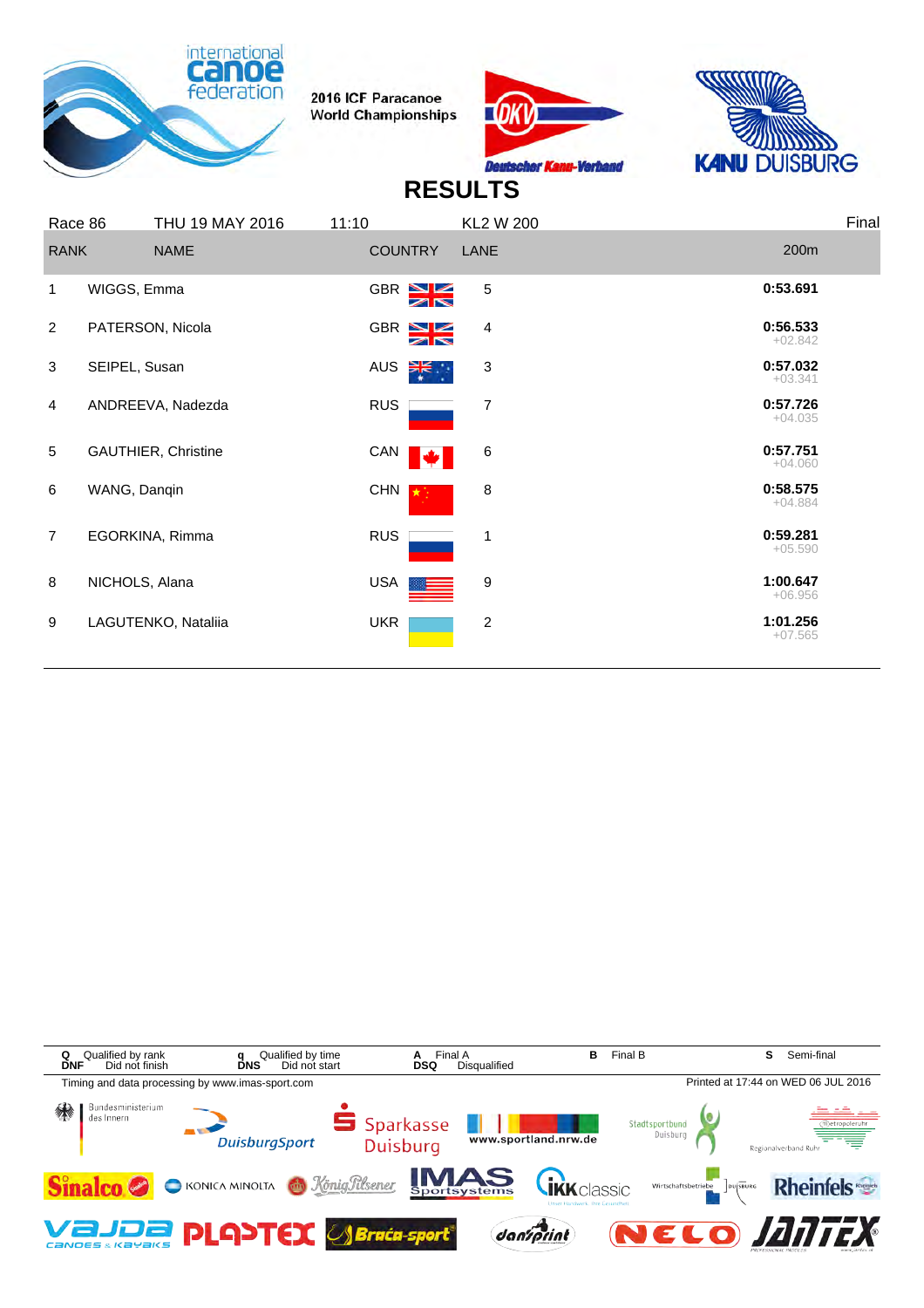





| Race 87        |                  | THU 19 MAY 2016                 | 11:15      |                | KL3 M 200      |                       | Final C |
|----------------|------------------|---------------------------------|------------|----------------|----------------|-----------------------|---------|
| <b>RANK</b>    |                  | <b>NAME</b>                     |            | <b>COUNTRY</b> | LANE           | 200m                  |         |
| 1              |                  | PEREIRA DE LIMA, Vander Rogerio | <b>BRA</b> |                | 4              | 0:44.518              |         |
| 2              |                  | MOZDZIERSKI, Tomasz             | <b>POL</b> |                | 8              | 0:45.103<br>$+00.585$ |         |
| 3              |                  | MIKAEL EL AWSY, Jonas           | DEN        |                | 5              | 0:45.157<br>$+00.639$ |         |
| $\overline{4}$ |                  | SØNDERBY THOMSEN, Kasper        | <b>DEN</b> |                | $\overline{7}$ | 0:45.602<br>$+01.084$ |         |
| 5              |                  | NAMTAOTHONG, Suradech           | <b>THA</b> |                | 6              | 0:46.075<br>$+01.557$ |         |
| 6              | HALEVI, Ron      |                                 | <b>ISR</b> |                | 3              | 0:46.175<br>$+01.657$ |         |
| $\overline{7}$ | VALIEV, Talgaton |                                 | <b>UZB</b> |                | 1              | 0:46.812<br>$+02.294$ |         |
| 8              | BENCZE, János    |                                 | <b>HUN</b> |                | $\overline{c}$ | 0:47.095<br>$+02.577$ |         |
| 9              |                  | TAIKENOV, Zhalgas               | KAZ        | - 19           | 9              | 0:47.177<br>$+02.659$ |         |

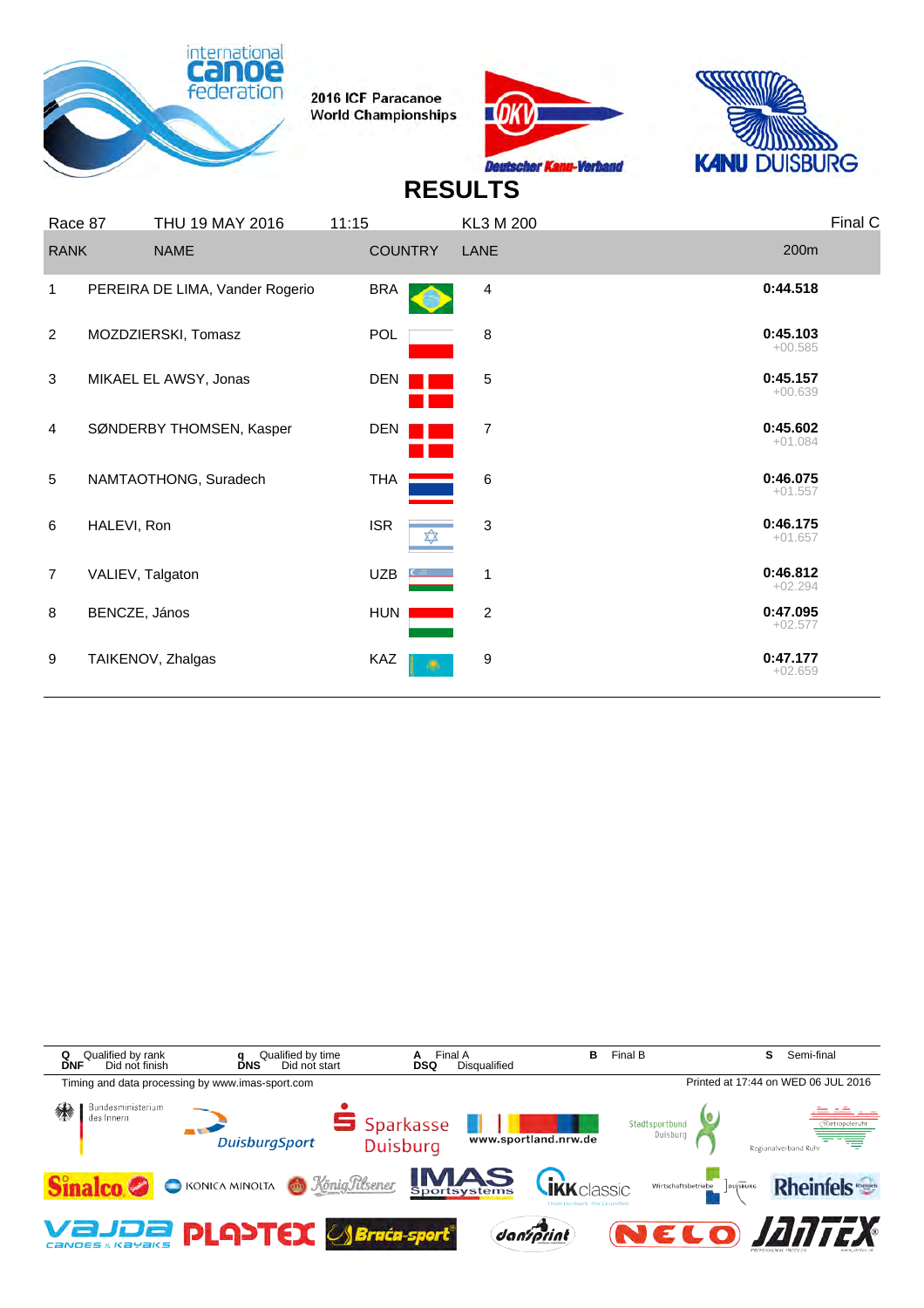





| Race 88        | THU 19 MAY 2016                 | 11:20            | KL3 M 200               |                       | Final B |
|----------------|---------------------------------|------------------|-------------------------|-----------------------|---------|
| <b>RANK</b>    | <b>NAME</b>                     | <b>COUNTRY</b>   | LANE                    | 200m                  |         |
| 1              | O'LEARY, Patrick                | <b>IRL</b>       | 5                       | 0:42.882              |         |
| $\overline{2}$ | ARSENOVIC, Arsen                | SRB<br>n.        | 7                       | 0:43.110<br>$+00.228$ |         |
| $\overline{2}$ | LITTLEHALES, Dylan              | <b>AUS</b><br>≹. | 6                       | 0:43.110<br>$+00.228$ |         |
| $\overline{4}$ | SURWILO, Mateusz                | <b>POL</b>       | 3                       | 0:43.154<br>$+00.272$ |         |
| 5              | MARTLEW, Scott                  | NZL<br>Ж.        | $\overline{\mathbf{c}}$ | 0:43.288<br>$+00.406$ |         |
| 6              | PAVLOU, Eteoklis                | <b>GRE</b>       | 8                       | 0:43.295<br>$+00.413$ |         |
| 6              | SANKA, Edmond                   | <b>SEN</b>       | 4                       | 0:43.295<br>$+00.413$ |         |
| 8              | GARCÍA, Jonás                   | <b>ESP</b>       | 1                       | 0:44.402<br>$+01.520$ |         |
| 9              | <b>BUCCOLIERO, Pier Alberto</b> | <b>ITA</b>       | 9                       | 0:45.367<br>$+02.485$ |         |
|                |                                 |                  |                         |                       |         |

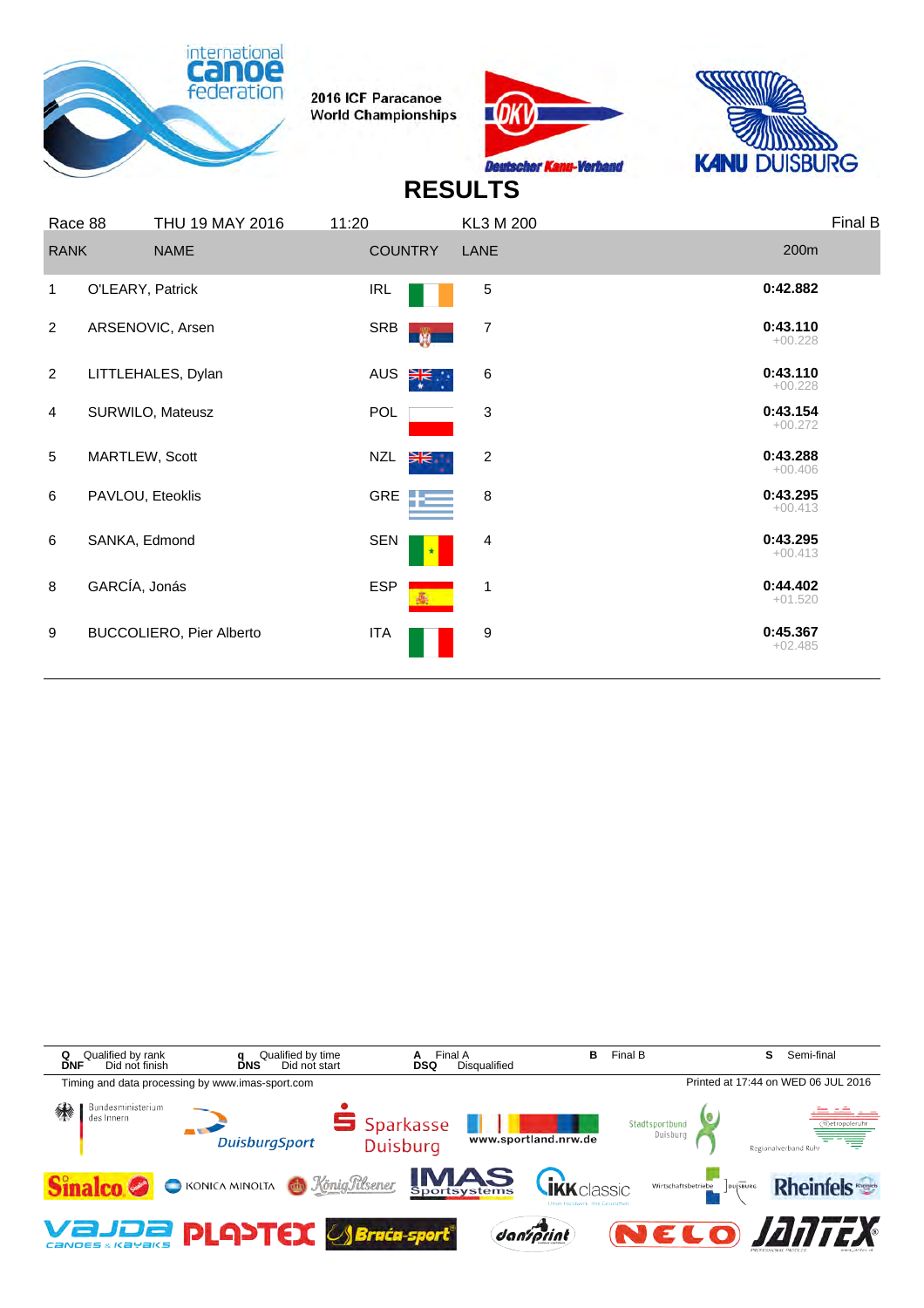





|                | Race 89        | THU 19 MAY 2016           | 11:25          | KL3 M 200      |                       | Final A |
|----------------|----------------|---------------------------|----------------|----------------|-----------------------|---------|
| <b>RANK</b>    |                | <b>NAME</b>               | <b>COUNTRY</b> | LANE           | 200m                  |         |
| 1              | KIEREY, Tom    |                           | <b>GER</b>     | 8              | 0:40.430              |         |
| $\overline{2}$ |                | YEMELIANOV, Serhii        | <b>UKR</b>     | 5              | 0:40.474<br>$+00.044$ |         |
| 3              | KRYLOV, Leonid |                           | <b>RUS</b>     | 6              | 0:40.636<br>$+00.206$ |         |
| 4              |                | RIBEIRO DE CARVALHO, Caio | <b>BRA</b>     | 4              | 0:41.117<br>$+00.687$ |         |
| 5              | SERBAN, lulian |                           | ROU            | 3              | 0:41.170<br>$+00.740$ |         |
| 6              | OLIVER, Robert |                           | GBR SK         | $\overline{2}$ | 0:41.413<br>$+00.983$ |         |
| $\overline{7}$ |                | VORONKOV, Artem           | <b>RUS</b>     | 7              | 0:42.236<br>$+01.806$ |         |
| 8              |                | YOUNG, Jonathan           | GBR N          | 9              | 0:42.276<br>$+01.846$ |         |
| 9              |                | FARINEAUX, Martin         | <b>FRA</b>     | 1              | 0:42.581<br>$+02.151$ |         |
|                |                |                           |                |                |                       |         |

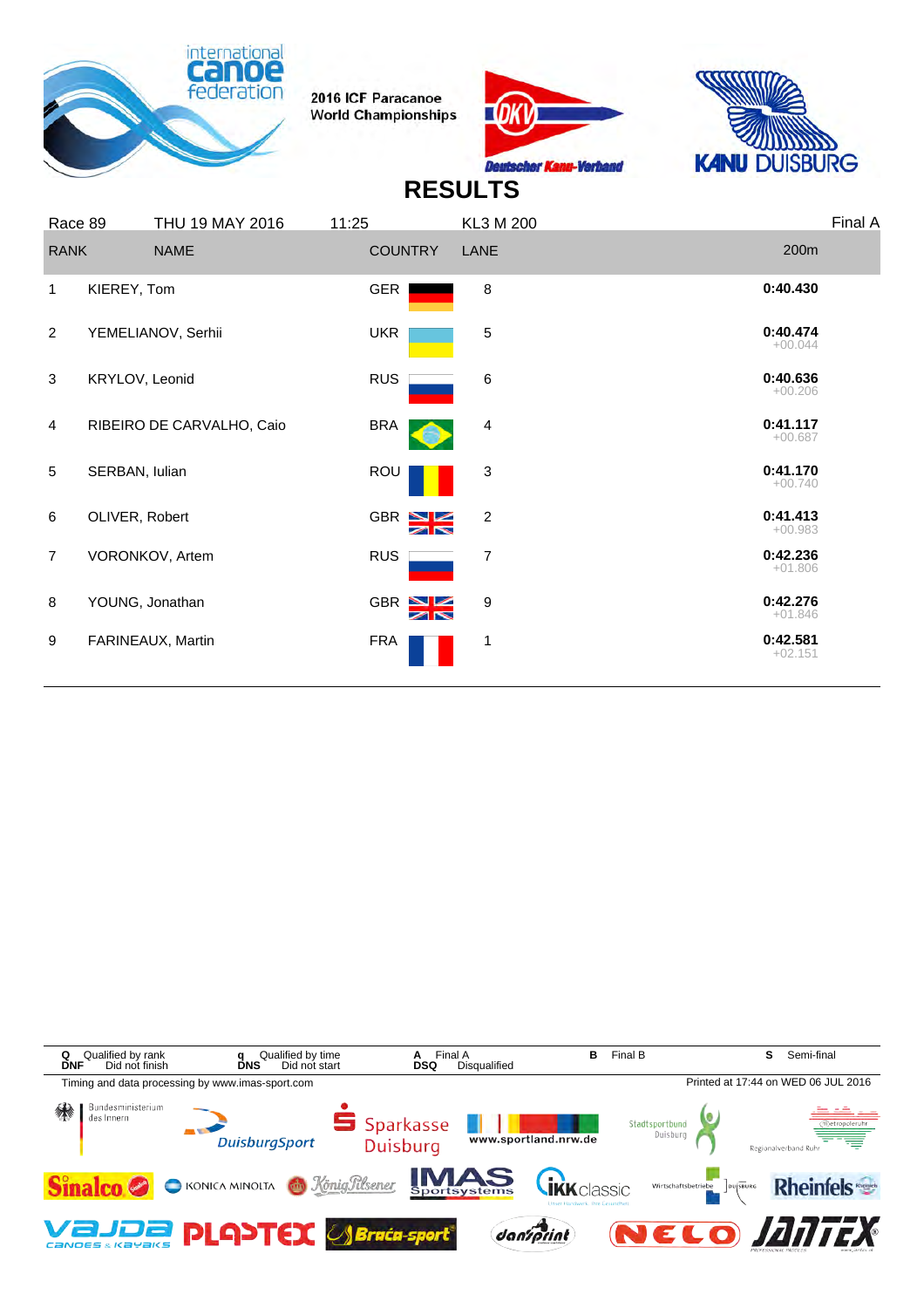





|                | Race 90        | THU 19 MAY 2016          | 11:30                          | KL3 W 200      | Final                 |
|----------------|----------------|--------------------------|--------------------------------|----------------|-----------------------|
| <b>RANK</b>    |                | <b>NAME</b>              | <b>COUNTRY</b>                 | LANE           | 200m                  |
| $\mathbf{1}$   | DICKINS, Anne  |                          | $GBR \geq 1$<br>$\blacksquare$ | 4              | 0:51.246              |
| $\overline{2}$ |                | REYNOLDS, Amanda         | AUS<br>∛हं∵                    | 5              | 0:51.686<br>$+00.440$ |
| 3              | LULEA, Mihaela |                          | ROU                            | 3              | 0:52.525<br>$+01.279$ |
| $\overline{4}$ |                | PLEBANI, Veronica Yoko   | <b>ITA</b>                     | 6              | 0:52.569<br>$+01.323$ |
| 5              |                | BEHROUZIRAD, Shahla      | <b>IRI</b><br>$\rightarrow$    | 7              | 0:52.884<br>$+01.638$ |
| 6              | SCARFF, Erica  |                          | CAN                            | $\overline{c}$ | 0:54.431<br>$+03.185$ |
| $\overline{7}$ |                | SANTILLI, Mari Christina | <b>BRA</b>                     | 8              | 0:54.868<br>$+03.622$ |
| 8              | ALLEN, Kelly   |                          | USA                            | $\mathbf{1}$   | 0:54.885<br>$+03.639$ |
| 9              | RIPA, Helene   |                          | SWE                            | 9              | 0:57.262<br>$+06.016$ |
|                |                |                          |                                |                |                       |

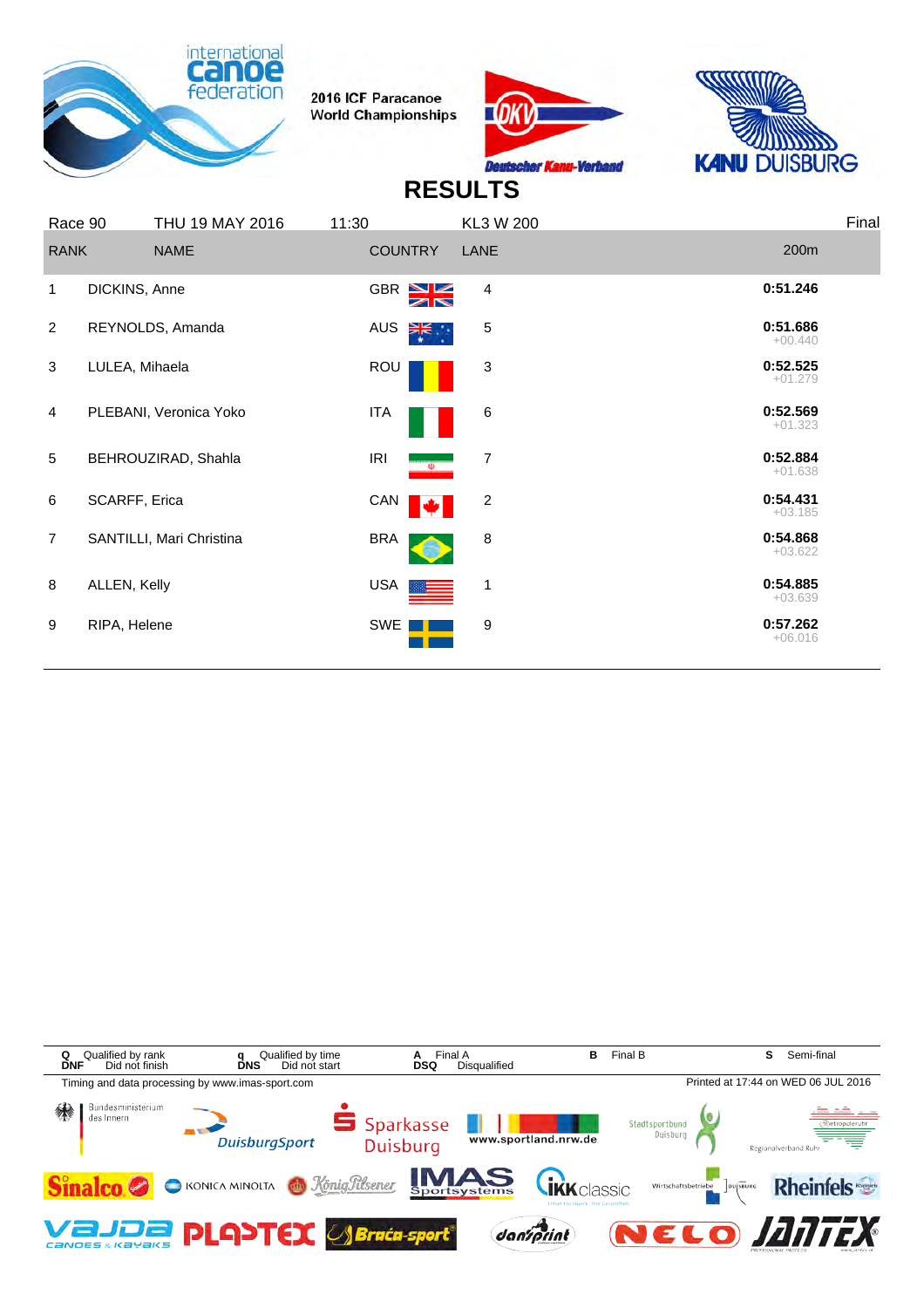

**NO RACE**

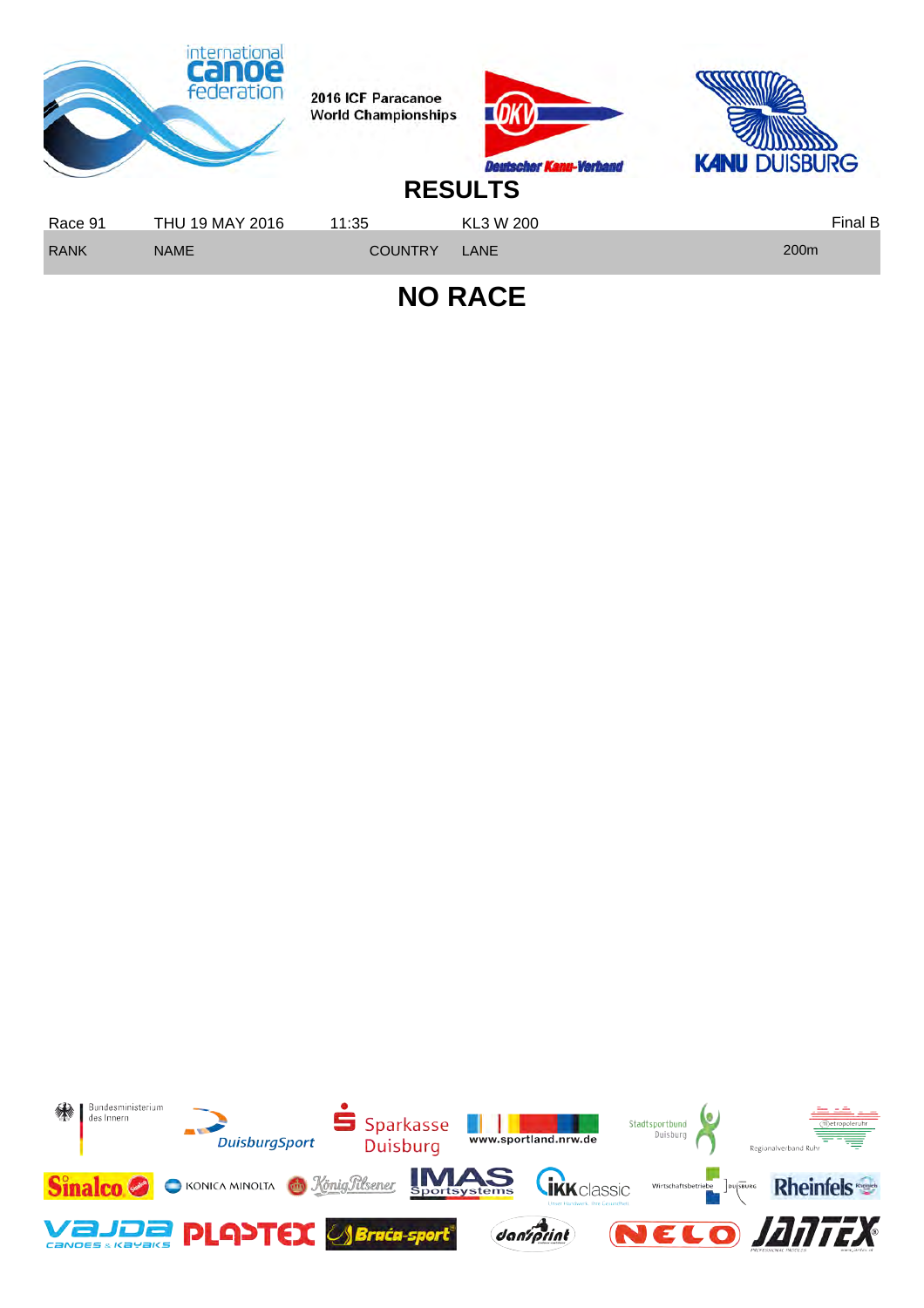

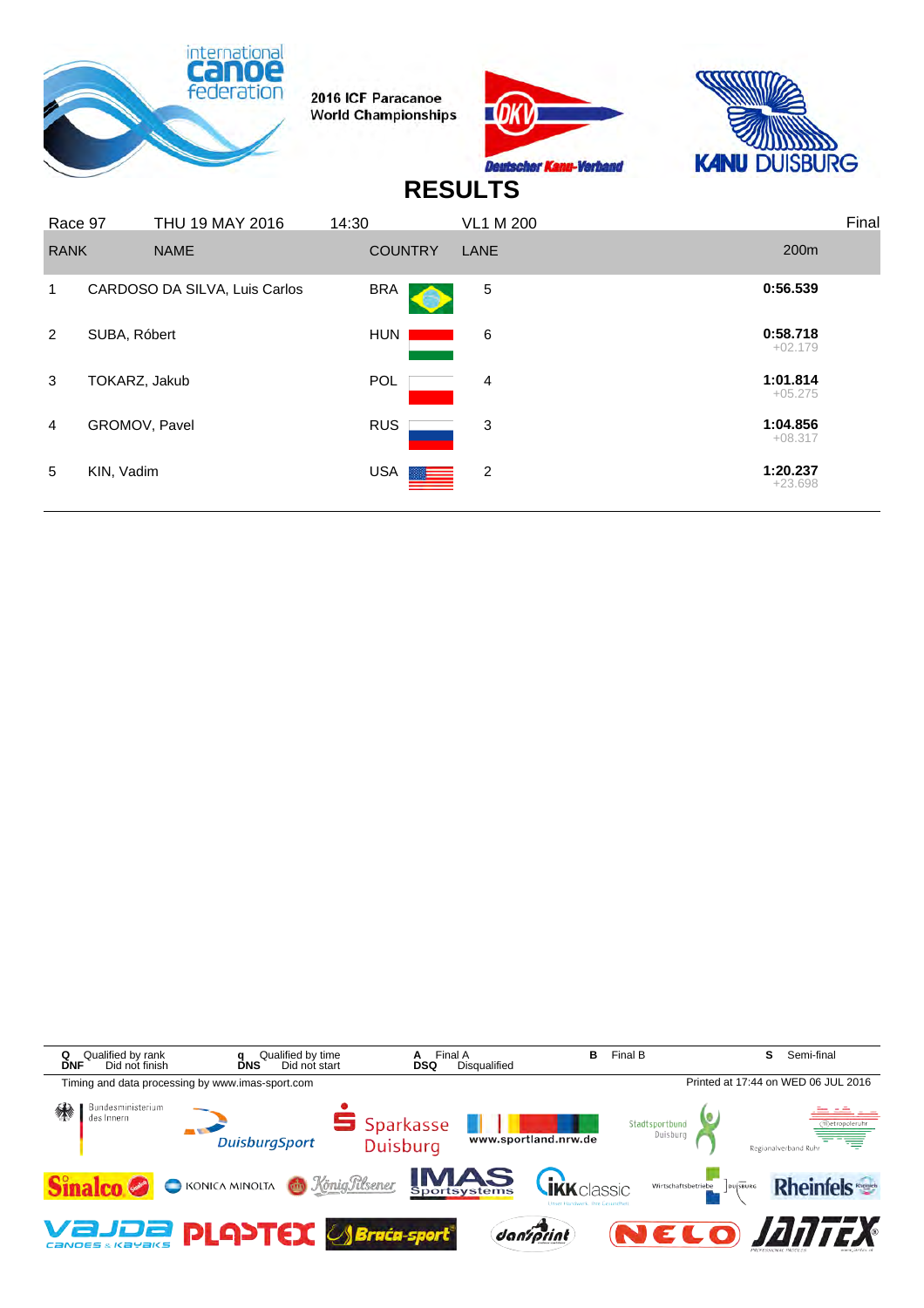|             |                 | <u>International</u><br>federation | 2016 ICF Paracanoe<br><b>World Championships</b> |                | <b>Deutscher</b><br><b>Chill-</b> To the Line<br><b>RESULTS</b> | <b>KANU DUISBURG</b> |                       |
|-------------|-----------------|------------------------------------|--------------------------------------------------|----------------|-----------------------------------------------------------------|----------------------|-----------------------|
| Race 98     |                 | THU 19 MAY 2016                    | 14:35                                            |                | <b>VL1 W 200</b>                                                |                      | Final                 |
| <b>RANK</b> |                 | <b>NAME</b>                        |                                                  | <b>COUNTRY</b> | <b>LANE</b>                                                     |                      | 200m                  |
| 1           | YOSHIDA, Ann    |                                    | USA                                              |                | 3                                                               |                      | 1:18.730              |
| 2           | NAKAJIMA, Akiko |                                    | <b>JPN</b>                                       |                | 4                                                               |                      | 1:20.718<br>$+01.988$ |
| 3           | SERYU, Monika   |                                    | <b>JPN</b>                                       |                | 6                                                               |                      | 1:26.215<br>$+07.485$ |
| 4           |                 | SANTOS FERREIRA, Silvana           | <b>BRA</b>                                       |                | 5                                                               |                      | 1:33.821<br>$+15.091$ |

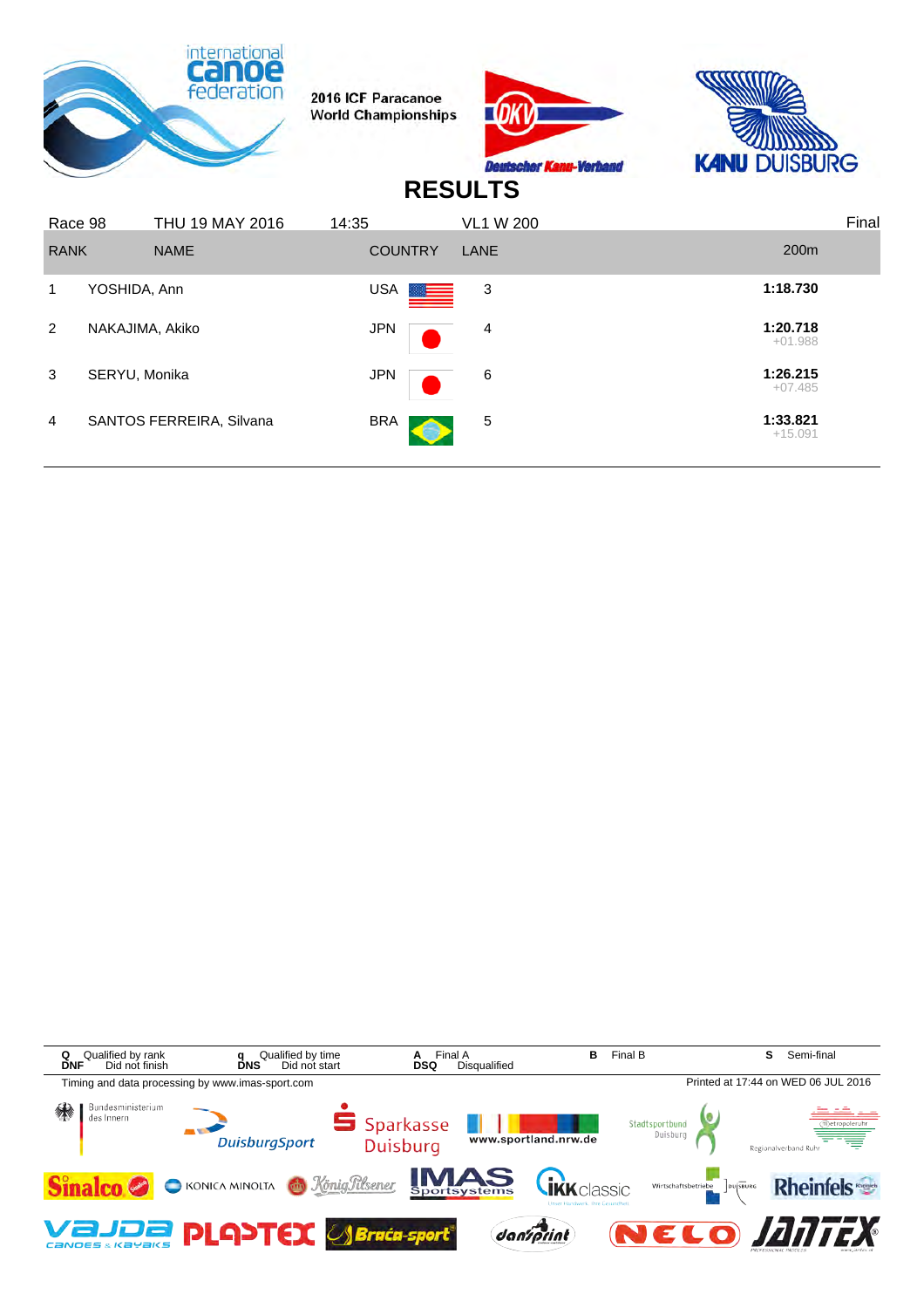





|                | Race 99       | THU 19 MAY 2016     | 14:40                       | <b>VL2 M 200</b>        | Final                 |
|----------------|---------------|---------------------|-----------------------------|-------------------------|-----------------------|
| <b>RANK</b>    |               | <b>NAME</b>         | <b>COUNTRY</b>              | LANE                    | 200m                  |
| 1              |               | MCGRATH, Curtis     | <b>AUS</b><br>$\frac{1}{2}$ | 5                       | 0:51.267              |
| 2              | REJA, Javier  |                     | <b>ESP</b>                  | 4                       | 0:53.909<br>$+02.642$ |
| 3              |               | DI LELIO, Giuseppe  | <b>ITA</b>                  | 3                       | 0:56.226<br>$+04.959$ |
| 4              | SUHA, Miklós  |                     | <b>HUN</b>                  | 6                       | 0:57.538<br>$+06.271$ |
| 5              |               | KARDOONI, Alireza   | GER                         | $\overline{7}$          | 0:59.066<br>$+07.799$ |
| 6              |               | NORBERG, Danzig     | USA                         | 8                       | 0:59.840<br>$+08.573$ |
| $\overline{7}$ | SUWA, Masaaki |                     | <b>JPN</b>                  | $\overline{\mathbf{c}}$ | 1:05.085<br>$+13.818$ |
| 8              |               | GARBACZ, Arkadiusz  | POL                         | 1                       | 1:06.494<br>$+15.227$ |
| 9              |               | NGOL NDARA, Ngamada | <b>ITA</b>                  | 9                       | 1:06.788<br>$+15.521$ |
|                |               |                     |                             |                         |                       |

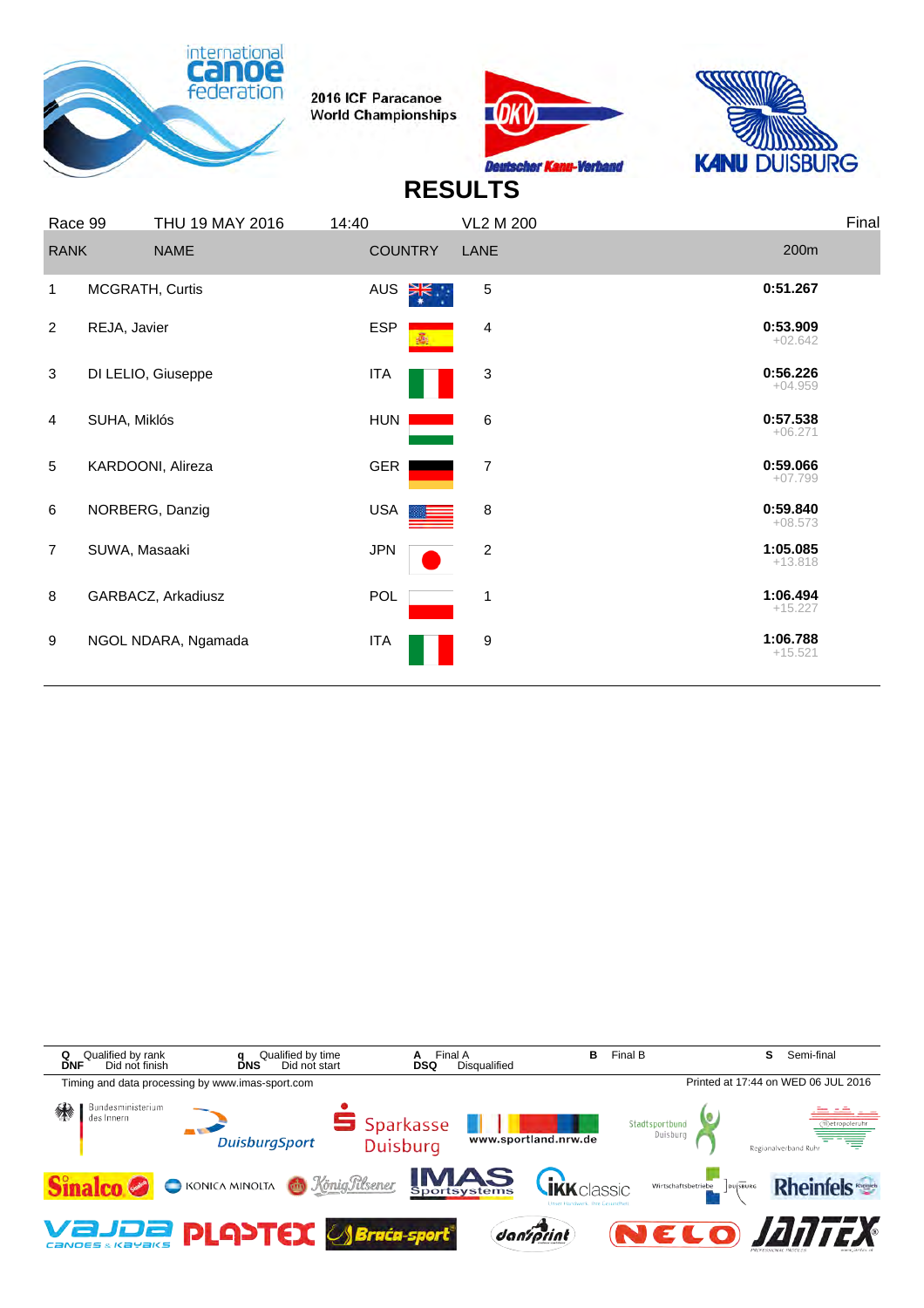





|                | Race 100         | THU 19 MAY 2016                 | 14:45      |                   | <b>VL2 W 200</b> |                       | Final |
|----------------|------------------|---------------------------------|------------|-------------------|------------------|-----------------------|-------|
| <b>RANK</b>    |                  | <b>NAME</b>                     |            | <b>COUNTRY</b>    | LANE             | 200m                  |       |
| 1              | SEIPEL, Susan    |                                 | <b>AUS</b> | ॉ≍                | 5                | 1:02.960              |       |
| $\overline{2}$ |                  | RAIZA RIBEIRO BENIVIDES, Debora | <b>BRA</b> |                   | 6                | 1:03.519<br>$+00.559$ |       |
| 3              |                  | ANDREEVA, Nadezda               | <b>RUS</b> |                   | 7                | 1:05.909<br>$+02.949$ |       |
| $\overline{4}$ |                  | NIKIFOROVA, Mariia              | <b>RUS</b> |                   | 3                | 1:06.906<br>$+03.946$ |       |
| 5              | TENCH, Elizabeth |                                 |            | GBR $N$<br>$\geq$ | 4                | 1:07.083<br>$+04.123$ |       |
| 6              | SARDÓN, Brenda   |                                 | ARG        | $\circledcirc$    | 1                | 1:10.875<br>$+07.915$ |       |
| $\overline{7}$ |                  | BIGLIA, Veronica Silvia         | <b>ITA</b> |                   | 2                | 1:14.498<br>$+11.538$ |       |
| 8              |                  | MOLNÁRNÉ TÓTH, Julianna         | <b>HUN</b> |                   | 8                | 1:15.497<br>$+12.537$ |       |
|                |                  |                                 |            |                   |                  |                       |       |

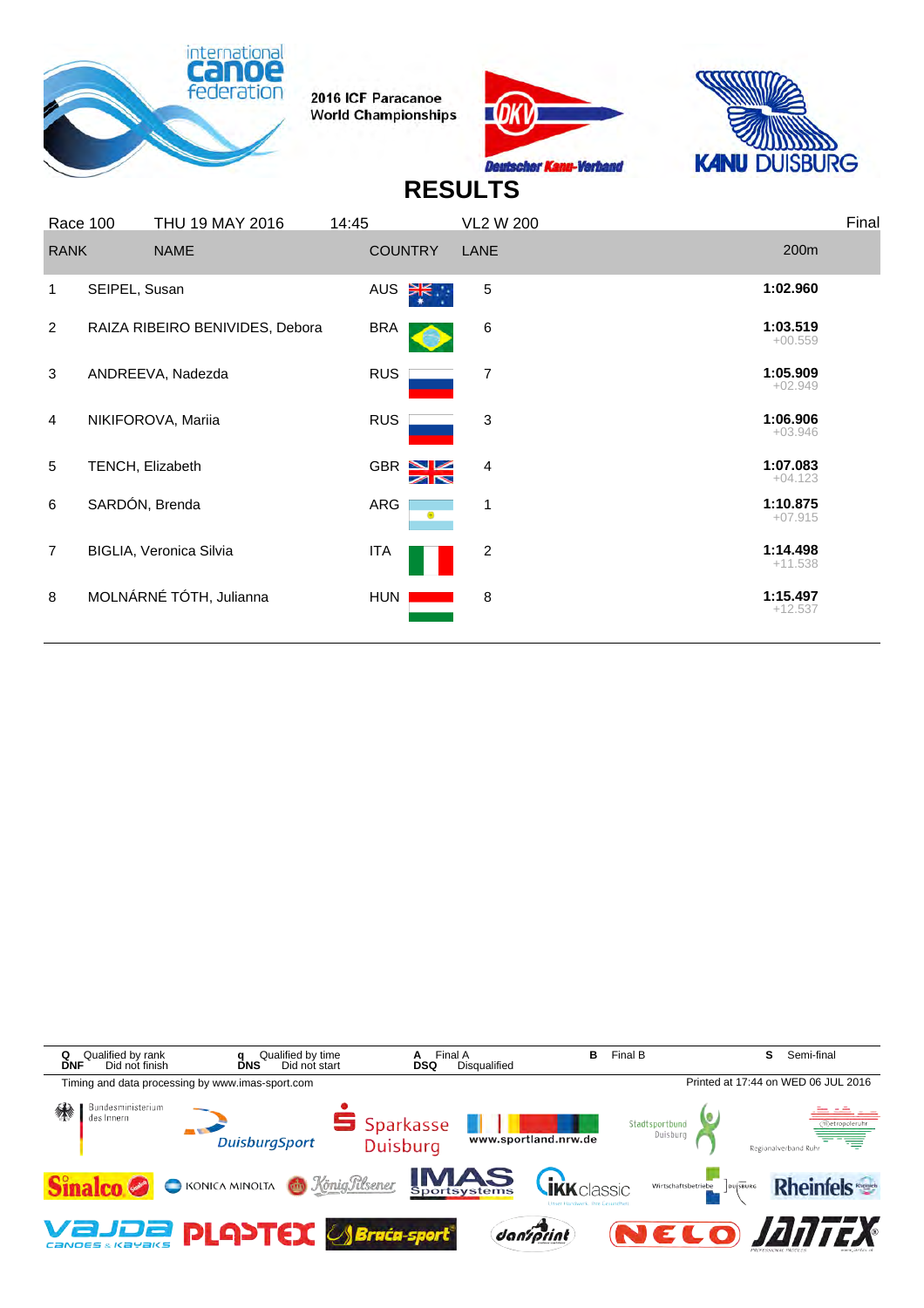





|                | Race 101        | THU 19 MAY 2016           | 14:50          | <b>VL3 M 200</b> | Final                 |
|----------------|-----------------|---------------------------|----------------|------------------|-----------------------|
| <b>RANK</b>    |                 | <b>NAME</b>               | <b>COUNTRY</b> | LANE             | 200m                  |
| $\mathbf{1}$   |                 | BUCCOLIERO, Pier Alberto  | <b>ITA</b>     | 5                | 0:51.473              |
| 2              | EGOROV, Aleksei |                           | <b>RUS</b>     | 4                | 0:52.086<br>$+00.613$ |
| 3              | TWEEDIE, Martin |                           | GBR S          | 6                | 0:52.383<br>$+00.910$ |
| $\overline{4}$ |                 | RIBEIRO DE CARVALHO, Caio | <b>BRA</b>     | 3                | 0:52.511<br>$+01.038$ |
| 5              | PARKS, Jamey    |                           | USA            | 8                | 0:52.857<br>$+01.384$ |
| 6              |                 | ROSINSKI, Miroslaw        | POL            | $\overline{c}$   | 0:54.481<br>$+03.008$ |
| $\overline{7}$ | POTANIN, Victor |                           | <b>RUS</b>     | 7                | 0:54.634<br>$+03.161$ |
| 8              | POLTE, Maik     |                           | GER            | 1                | 0:57.104<br>$+05.631$ |
| 9              |                 | EMANUELSSON, Henrik       | SWE            | 9                | 0:57.524<br>$+06.051$ |
|                |                 |                           |                |                  |                       |